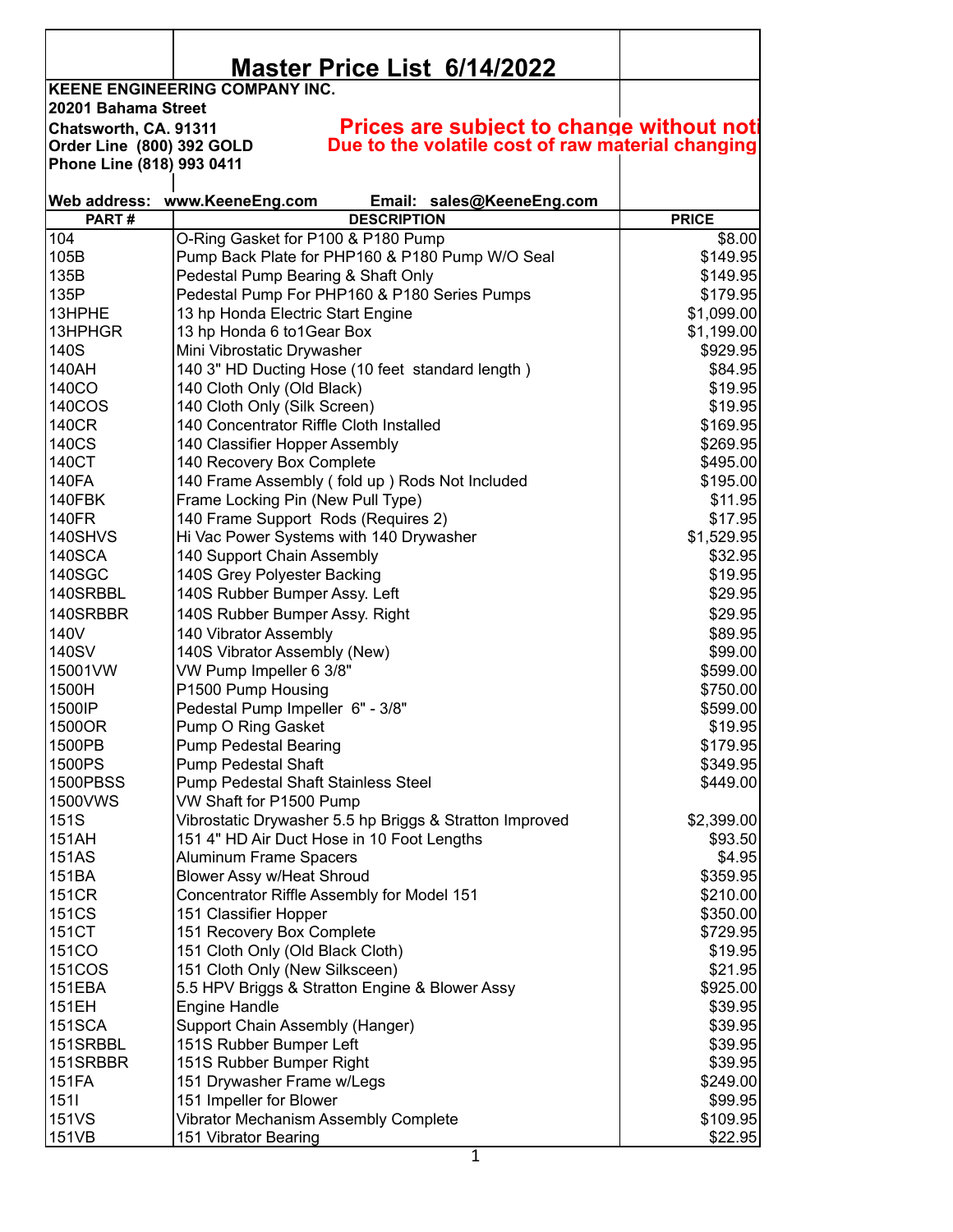| PART#         | <b>DESCRIPTION</b>                                     |        | <b>PRICE</b> |
|---------------|--------------------------------------------------------|--------|--------------|
| 160           | 160 New Drywasher only                                 |        | \$949.95     |
| <b>161HVS</b> | 160 New Drywasher and HVS                              |        | \$1,549.00   |
| 16012VK       | 160 Wet Conversion kit                                 |        | \$575.00     |
| 161           | PHP160 Pump Housing                                    |        | \$199.60     |
| 162           | PHP160 Pump Impeller                                   |        | \$165.00     |
| 170F          |                                                        |        |              |
|               | High Banker Frame & Legs 2.5" to 4" Models             |        | \$205.00     |
| 173           | High Banker (w/PHP160)                                 | remove |              |
| 17325         | 2.5" Power Sluice / Dredge (New 12 inch width)         | remove |              |
| 17325H        | 2.5" Power Sluice/Dredge 4 hp Honda Engine (12" width) |        | \$3,195.00   |
| 173CA         | 173 Concentrator (Upper & Lower Legs) 12"x 48"         |        | \$1,295.00   |
| 173E          | 173-175 Extension Sluice & Legs                        |        | \$595.00     |
| 173H          | Power Sluice 4 hp Honda                                |        | \$2,750.00   |
| 175           | 3" Power Sluice Only                                   |        | \$2,950.00   |
| 1753          | 3" Power Sluice Combination (Briggs & Stratton)        | remove |              |
| 1753F         | 1753 & PFA45C Combination Unit                         | remove |              |
| 1753H         | 3" Power Sluice Dredge GX200 Honda Engine              |        | \$3,595.00   |
| 1753X12       | 1753 Concentrator Honda for 3" Dredge 12 Foot Long     |        | \$4,895.00   |
| 1753X8        | 1753 Concentrator Honda for 3" Dredge 8 Foot Long      |        | \$4,250.00   |
| 175H          | Power Sluice 6.5 hp Honda Engine                       |        | \$2,775.00   |
| 173LS         | Lower Sluice box 2.5" or 3"                            |        | \$739.95     |
| 173UH         | Upper Hopper Complete 2.5" or 3"                       |        | \$650.00     |
| 175X12        | 175 Concentrator Honda 12 foot long Box                |        | \$4,350.00   |
| 175X8         | 175 Concentrator Honda 8 foot long Box                 |        | \$3,775.00   |
| 17624CA       | Nome Beach Box Power Sluice Concentrator only          |        | \$1,995.00   |
| 176244        | Nome Beach Box w/GX120 PHP106 & Priming Kit            |        | \$3,750.00   |
| 17820         | 178 Power Sluice P185 6.5 Vanguard 50' NH2 call        |        |              |
|               |                                                        | remove |              |
| 178203        | 178 Power Sluice Dredge 3" P185 6.5 Vanguard call      | remove |              |
| 178203H       | 178 Power Sluice Dredge 3" P185H Honda                 |        | \$5,850.00   |
| 17820H        | 178 Power Sluice P185H Honda GX200 50' NH2             |        | \$4,995.00   |
| 17820CA       | 178 Power Sluice Hopper Legs Sluice                    |        | \$2,550.00   |
| 17820E        | 178 Sluice Box 20" Extension and Legs 4 foot long      |        | \$750.00     |
| 17832CA       | 178 P/S 32" x 8' & wheels                              |        | \$3,225.00   |
| 17832E        | 17832 4' x 32" Wide Extension + legs                   |        | \$995.00     |
| 178329H       | 17832 Power Sluice GX270 PHP500 50 NH2                 |        | \$5,795.00   |
| 1783294H      | 17832 Power Sluice GX270 PHP500 50 NH2 4" dredge       |        | \$6,625.00   |
| 178UH         | 178 Power Sluice Upper Hopper Assembly                 |        | \$950.00     |
| 178WK         | 178 Power Sluice Wheel Kit & Handle                    |        | \$325.00     |
| 181           | Housing for P180 Pump                                  |        | \$225.00     |
| 182           | Aluminum Impeller For P180 Pump                        |        | \$219.00     |
| 190           | 190 Drywasher & Frame                                  |        | \$1,850.00   |
| 191           | 191 Triple Threat Drywasher Complete with Blower       |        | \$2,775.00   |
| 192K          | No longer availble                                     | remove |              |
| 1922K         | No longer availble                                     | remove |              |
| 2004PJF       | 2" Jet Flare for Backpack Dredge                       |        | \$2,495.00   |
| 2004SNF       | 2" Jet Flare Backpack Dredge w/Suction Nozzle          |        | \$2,450.00   |
| 2004SNPJLK    | 2" JF Power Jet S nozzle with leg kit                  |        | \$2,995.00   |
| 204           | Engine Mounting Bracket (Ring Only)                    |        | \$115.00     |
| 205           | 280-350 Compressor Bracket                             |        | \$189.95     |
| 207           | 280-350 3 Leg Adapter                                  |        |              |
|               |                                                        |        | \$175.00     |
| 208           | 280-350 Paper Gasket                                   |        | \$10.95      |
| 2080          | 8hp to 25 hp O'ring for Pump                           |        | \$10.95      |
| 210           | New Commercial Dry Washer Call for update              | remove |              |
| 23HP          | 23 hp Vanguard Engine w/ Muffler                       |        | \$2,495.00   |
| 2604HPJ       | 2.5" Dredge 12" Box GX120 Honda Power Jet              |        | \$3,295.00   |
| 2604HSN       | 2.5" Dredge 12" Box GX120 Honda Suction Nozzle         |        | \$3,350.00   |
| 2604HCPJ      | 2.5" Dredge 12" Box GX120 Honda PJ T80 Power Jet       |        | \$4,050.00   |
| 2604HCSN      | 2.5" Dredge 12" Box GX120 Honda PJ T80 Suct Nozzle     |        | \$4,122.00   |
| 25HPH         | GX50 hp Honda Engine                                   |        | \$495.00     |
| 263           | Air Compressor (6.0 CFM)                               |        | \$899.00     |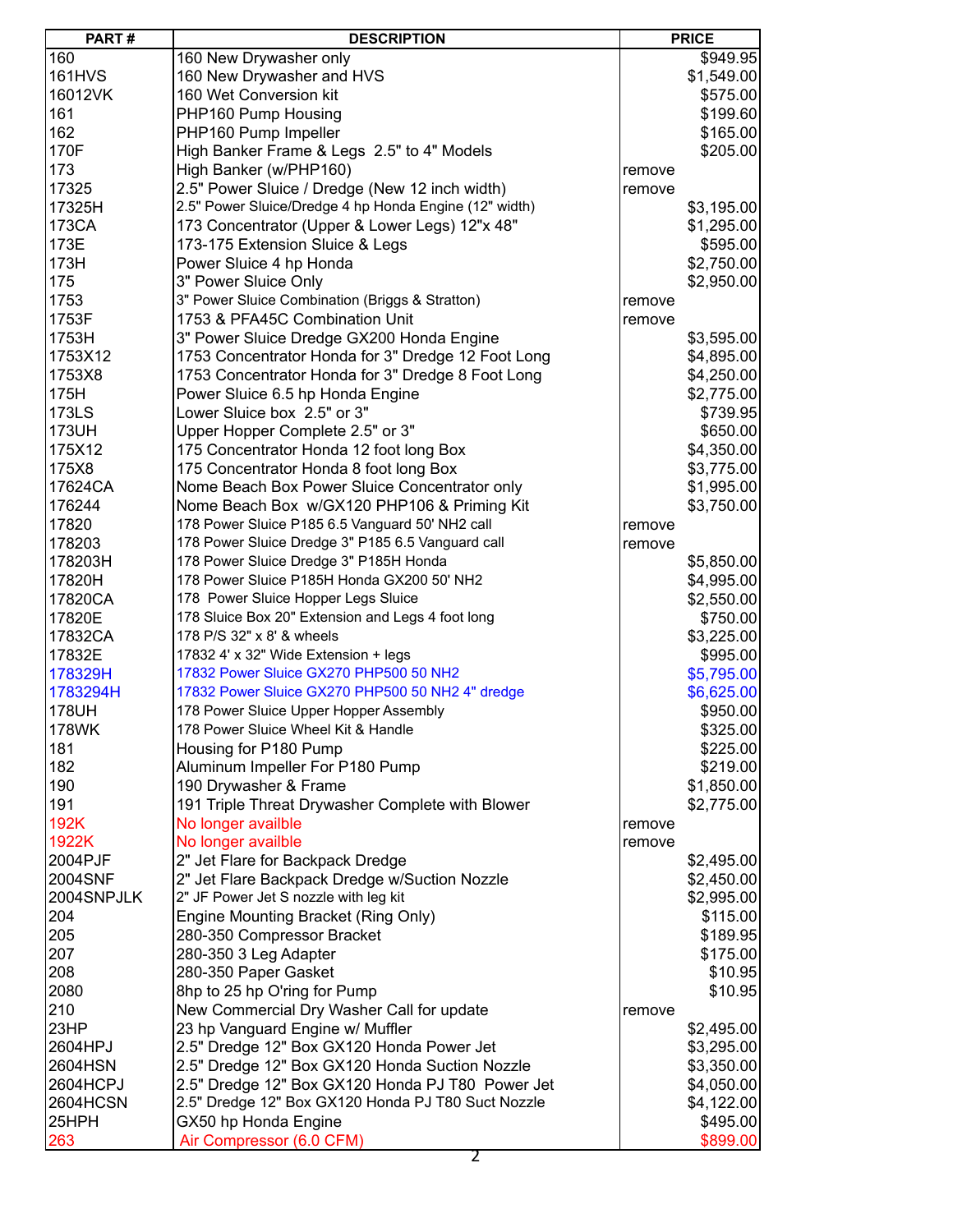| PART#            | <b>DESCRIPTION</b>                                     | <b>PRICE</b> |
|------------------|--------------------------------------------------------|--------------|
| 263AF            | 263 Air Filters Black Plastic Felt Inside              | \$59.95      |
| 263F             | 263 Fan Only (GAST) AF661                              | \$35.00      |
| 263FS            | 263 Fan Shroud only AF656                              | \$65.00      |
| 263GH            | 263 Compressor GX120 hp Honda                          | \$2,095.00   |
| 285B             | Pedestal Bearing Shaft 280 & 350                       | \$149.00     |
| 285P             | Pedestal only for P285 Pump                            | \$225.00     |
| 301              | Housing for P350 Pump                                  | \$229.95     |
| 301S             | Housing for P350S Pump                                 | \$279.00     |
| 3400PH           | 3" Ultra Dredge GX120 Honda P104                       | \$3,895.00   |
| 3405PHKAC        | 3" Ultra Dredge GX120 Honda P104 KAC Compressor        | \$4,695.00   |
| 3500PH           | 3" Ultra Dredge GX200 Honda Engine                     |              |
|                  |                                                        | \$3,975.00   |
| 3505PHKAC        | 3" Ultra Dredge GX200 Honda P180 & KAC Comp.           | \$4,775.00   |
| 352              | Impeller for P350 Pump                                 | \$259.00     |
| 35211            | Impeller for P350 11-13hp Keyway (Tall)                | \$271.70     |
| 3529             | Impeller for P350 9hp (Mid Size)                       | \$259.00     |
| 352S             | Impeller for (Bullet Nose) P350S                       | \$332.00     |
| 4400PH           | 4" Ultra Dredge GX200 hp Honda                         | \$4,450.00   |
| 4405PKAC         | 4" Ultra Dredge B/S Engine KAC Comp.                   | \$5,095.00   |
| 4405PHKAC        | 4" Ultra Dredge GX200 Honda +KAC Compressor            | \$5,250.00   |
| 4500PH           | 4" Jet Flare Dredge GX200 Honda 3 stage                | \$5,175.00   |
| 4505PHKAC        | 4" Jet Flare Dredge GX200 Honda + Comp.                | \$5,950.00   |
| 4505PH263        | 4" Jet Flare Dredge GX200 Honda 263                    | \$6,450.00   |
| 4HPH             | GX120 Honda Engine Threaded Shaft                      | \$550.00     |
| 4HPHKW           | GX120 Honda Engine Keyway Shaft                        | \$550.00     |
| 501              | Housing HP500 3x2.5                                    | \$325.00     |
| 502              | Impeller for PHP500 Pump 3x2.5                         | \$260.00     |
| 5109PH           | 5" Jet Flare Dredge w/GX270 Honda T80 3 Stage          | \$7,595.00   |
| 5110D            | 5" Dredge 10hp Yanmar Diesel Engine 263 3 Stage        | \$11,275.00  |
| 5110DE           | 5" 10hp Diesel. 263 Ext. Box Diamond Sluice            | \$12,385.00  |
| 5113PH           | 5" Jet Flare Dredge 13hp Honda 263 3 Stage Sluice      | \$8,750.00   |
| 5211HP           | 5" Jet Flare Dredge 2 each GX200 hp Honda kac 3 Stage  | \$9,125.00   |
| 5211HP263        | 5" Jet Flare Dredge 2 X GX200 Honda & 263 Compressor   | \$9,599.00   |
| 5FK2             | Outrigger Kit for PFF5                                 | \$750.00     |
| 6113H            | 6" Mini GX390 Honda w/KAC Air Compressor               | \$9,199.00   |
| 6113H263         | 6" Mini GX390 Honda w/263 Air Compressor               | \$9,690.00   |
| 6211M            | 6" Mini Dredge Twin GX200 Honda & KAC 3 stage          | \$9,450.00   |
| 6211M263         | 6" Mini Dredge Twin GX200 Honda & 263 Compressor       | \$10,225.00  |
| 6220D            | 6" Heavy Duty Dredge 2x P3510D Diesel Engines + 263    | \$24,050.00  |
| 6220DE           | 6" Heavy Duty D. 2 x 10hp Diesel 263 Extended Diamond  | \$29,099.00  |
| 6226M            | 6" New Dredge Max 2 x GX390 Honda w/263 Compressor     | \$16,050.00  |
| 6226HSMAX        | 6" New Super Max Sump 2 x GX390 Honda w/263 Compressor | \$20,050.00  |
| 6226SMAXDIA      | 6" Super Max sump diamond ext sluice floats 18"        |              |
| 6220DSMAX        | 6" New Super Max Sump 2 x Yanmar Diesel 263 Compressor | \$22,600.00  |
|                  |                                                        | \$25,050.00  |
| 6226H            | 6" Heavy Duty Dredge Dual GX340 Honda Engines          | \$20,050.00  |
| 6226HE           | 6" HD Dredge 2 x GX390 Eng Extended                    | \$24,499.00  |
| 6246V            | 6" Heavy Duty Dredge Dual 23 hp Engines                | \$22,950.00  |
| 6246VE           | 6" HD Dredge 2 x 23 hp Eng Extended                    | \$27,600.00  |
| <b>65HPH</b>     | GX200 Honda Engine Threaded Shaft                      | \$650.00     |
| <b>670GPF</b>    | 6" Gravel Dredge (Call for Price)                      | call         |
| 8150DE           | 8" dredge with 50 diesel eng gold and diamond          | \$46,000.00  |
| 8246             | 8" Mini Dredge Twin 23 hp Engines 263                  | \$26,600.00  |
| 8246VE           | 8" Dredge. 2 x 23 hp 263 Ext. Diamond Sluice           | \$31,450.00  |
| 9HPH             | GX270 Honda Engine (1" Threaded Shaft) Formerly (9HP.) | \$795.00     |
| A <sub>1</sub>   | <b>Pressure Relief Valve</b>                           | \$21.95      |
| A <sub>1</sub> B | Pressure Relief Valve T80 55 PSI                       | \$18.50      |
| A15A             | Tweezers 12" Long (New Lower Price)                    | \$12.95      |
| A16              | <b>Fine Point Tweezers</b>                             | \$8.75       |
| A16C             | <b>Curved Fine Point Tweezers</b>                      | \$8.75       |
| A17              | Sample Bottle 2 Dwt                                    | \$0.45       |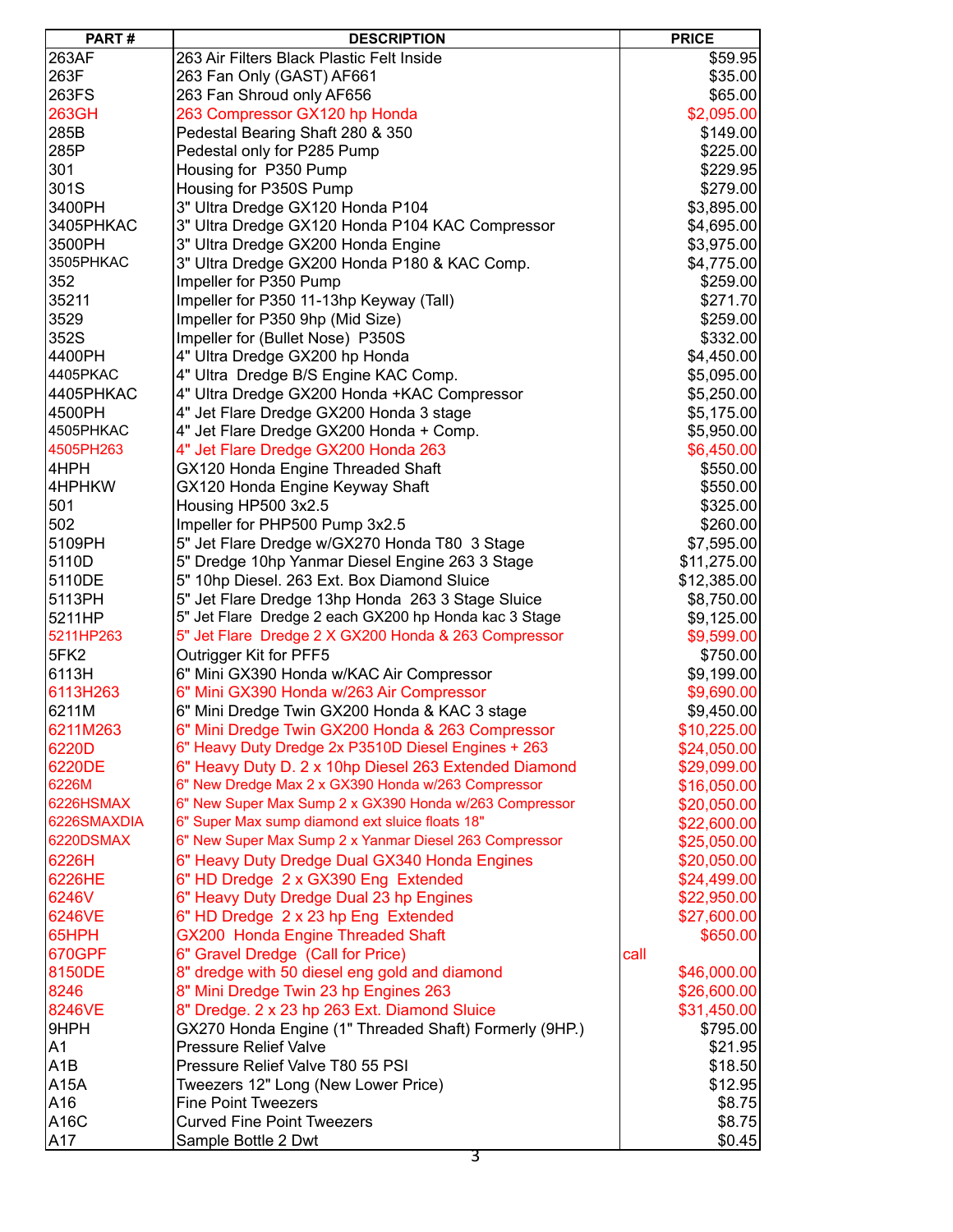| PART#             | <b>DESCRIPTION</b>                                  | <b>PRICE</b>      |
|-------------------|-----------------------------------------------------|-------------------|
| A18               | Sample Bottle 1/2 oz.                               | \$0.51            |
| A <sub>18</sub> P | 1/2 oz Plastic Bottle 1/2 oz                        | \$0.67            |
| A19               | Sample Bottle                                       | \$0.61            |
| A <sub>19</sub> P | 1 oz Plastic Bottle 1 oz.                           | \$0.87            |
| A <sub>2</sub>    | 1/4" Check Valve                                    | \$39.95           |
| A20               | Sample Bottle 2 oz.                                 | \$0.53            |
| A22               | <b>Backpack Super Crevice Sucker</b>                | \$49.95           |
| A23               | <b>Super Crevice Sucker</b>                         | \$59.95           |
| A27               | <b>Crevice Tool</b>                                 | \$12.95           |
| <b>A27A</b>       | New Premium Crevice tool                            | \$18.50           |
| A28               | Gold Magnet                                         | \$11.95           |
| <b>A28A</b>       | Large Orange Gold Magnet                            | \$20.95           |
| A <sub>2</sub> B  | 1/4" Unloader Check Valve                           | \$34.95           |
| A <sub>3</sub>    | <b>Tire Filler Valve</b>                            | \$6.50            |
| A36               | <b>Economy Rock Pick</b>                            |                   |
| A4                | Pressure Gauge                                      | remove<br>\$21.95 |
| A461              | Slip On Knee Pads                                   | \$29.95           |
| A51               |                                                     |                   |
|                   | Mini Super Sluice                                   | \$129.95          |
| <b>A51A</b>       | Mini Sluice Box                                     | \$124.95          |
| <b>A51DR</b>      | <b>A51 Dredging Riffle</b>                          | \$55.95           |
| <b>A51E</b>       | 10" X 21.75" Expanded Riffle Material               | \$27.50           |
| <b>A51R</b>       | <b>A51 Riffle Only</b>                              | \$52.75           |
| A52               | High Production Hand Sluice (Improved Flare Design) | \$159.95          |
| A52DR             | <b>A52 Dredging Riffle</b>                          | \$75.00           |
| A52E              | A52 Expanded Metal Riffle Material                  | \$32.95           |
| A52EB             | A52 Sluice Box Extension Adapter                    | \$29.95           |
| A52P              | New Folding Aluminum Sluice temp not available      | remove            |
| A52FL             | A52 Flare only with rubber                          | \$49.95           |
| A52FM             | Rubber Mat for Folding Sluice 20" x 10"             | \$43.95           |
| A52S              | New A52S Super Sluice box                           | \$439.95          |
| A52SCS            | New A52S Classifier Screen System                   | \$105.00          |
| A52SLK            | Leg Kit A52S & Mini Max                             | \$189.95          |
| A52SRA            | New A52S Riffle board and carpets, mats             | \$87.95           |
| A52SCHA           | A52S Hopper Assembly with Sluice adaptors kit       | \$525.00          |
| A52SCHBA          | A52S Complete High banker assembly                  | \$2,295.00        |
| A52SCHDA          | A52S Comp H Banker, Dredge motor pump etc.          | \$2,795.00        |
| A52SDPHB          | <b>A52S Double Pumper High Banker</b>               | \$1,195.00        |
| A52SDRS           | A52S Dredge Riffle Screen "Slow Flow" 1/4"          | \$47.95           |
| A52SRWWS          | A52S Riffle woven wire screen add on 1/8"           | \$29.95           |
| A52SDA2           | A52S 2" Dredge hopper adaptor and flap              | \$59.95           |
| A52SMMKIT1        | A52S Mini Max Convertion kit pump hopper etc.       | \$449.95          |
| A52SMMKIT2        | A52S Mini Max converstion Hopper / End cap          | \$275.00          |
| A52STEK           | A52S Sluice Trough Ext kit Mats screen flaps.       | \$159.95          |
| <b>A52R</b>       | <b>A52 Riffle Only</b>                              | \$69.95           |
| A53               |                                                     |                   |
| A <sub>5</sub> A  | Large Mortar and Pestle                             | \$59.95           |
| A <sub>5</sub> B  | Hose to Hose Connector<br>Pipe to Hose Connector    | \$5.65            |
|                   |                                                     | \$4.99            |
| A <sub>5</sub> C  | Pipe to Pipe Connector                              | \$4.99            |
| A <sub>5</sub> D  | <b>Female Connector</b>                             | \$4.99            |
| A <sub>5</sub> E  | Street Elbow 1/4"                                   | \$6.95            |
| A5F               | Tee Fitting 1/4"                                    | \$8.25            |
| A <sub>5</sub> G  | Cross Fitting 1/4"                                  | \$9.25            |
| A <sub>5</sub> H  | Brass Petcock 1/4" (Tank Drain)                     | \$10.95           |
| A <sub>5</sub> I  | Brass Ball Valve 1/4" (On-Off)                      | \$26.50           |
| A <sub>5</sub> J  | Valve Stem 1/4" Pipe Thread                         | \$7.95            |
| A <sub>5</sub> K  | Brass Adapter 1/2" X 1/4"                           | \$13.95           |
| A6                | 1/4" Male x 1/8 Female Air Hose to Reg. Hose        | \$11.95           |
| A65A              | Light Scope no longer availble                      | remove            |
| A6A               | Harness Adapter 1/4" to 1/8"                        | \$21.95           |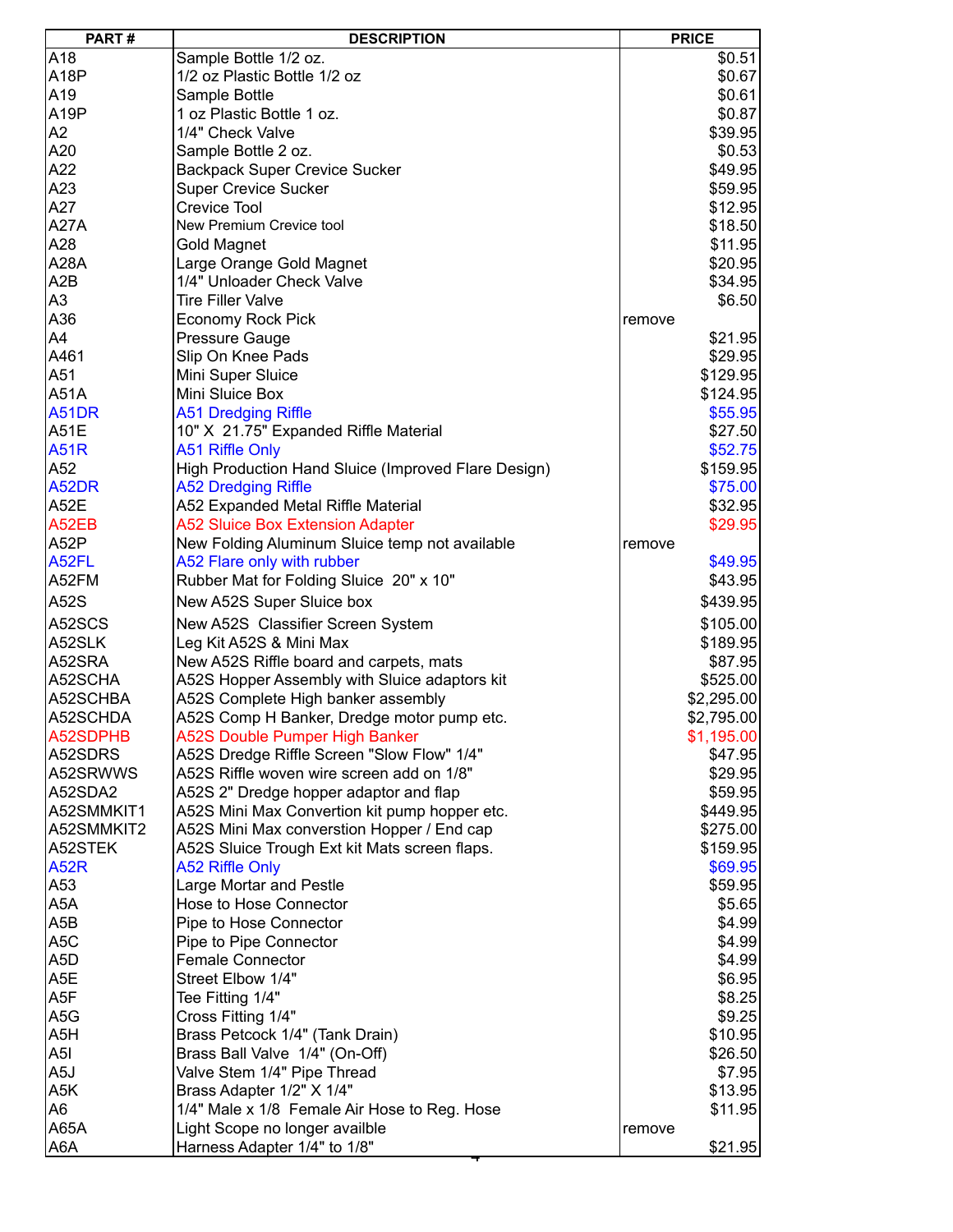| PART#          | <b>DESCRIPTION</b>                                     | <b>PRICE</b>      |
|----------------|--------------------------------------------------------|-------------------|
| A7             | Quick Release Male End Only                            | \$4.25            |
| A71            | Mini Mortar & Pestle                                   | \$44.95           |
| A72            | Sample Bottle 3 oz.                                    | \$0.61            |
| A73            | Sample Bottle 3.5 oz.                                  | \$0.67            |
| A8             | Air Quick Release Fitting (Female & Male Set)          | \$12.95           |
| A85            | <b>Plastic Funnel</b>                                  | \$1.25            |
| A86            | Sample Bottle 4 oz.                                    | \$0.74            |
| A87            |                                                        |                   |
|                | Sample Bottle 6 oz.                                    | \$0.80            |
| A88            | Sample Bottle 9 oz.                                    | \$0.87            |
| A89            | Sample Bottle 10 oz.                                   | \$0.90            |
| A8H            | Hansen Fitting Quick Release with Safety Lock 1/4"     | \$27.75           |
| A8HF           | Hansen Fitting Female 1/4" Plug                        | \$11.95           |
| A8HM           | Hansen Fitting Male 1/4" Plug                          | \$12.95           |
| A8HSSM         | Hansen Fitting Stainless Steel Quick Release 1/4" Male | \$13.95           |
| A8HSSF         | Hansen Fitting Stainless Steel Female 1/4"             | \$54.95           |
| A9             | 1st. Stage Adapter to Regulator                        | \$15.95           |
| AH20           | Air Hose 20 Feet                                       | \$58.25           |
| AH30           | Air Hose 30 Feet                                       | \$72.55           |
| AH40           | Air Hose 40 Feet                                       | \$94.95           |
| AH50           | Air Hose 50 Feet                                       | \$116.55          |
| <b>AH100</b>   | Air Hose 100 Feet                                      | \$225.50          |
| AH300          | Air Hose 300 Feet                                      | \$635.00          |
| AIP002         | <b>Techniques for Desert Prospecting</b>               | \$13.50           |
| AIP003         | Pat Keene's Finney Claim                               | \$13.50           |
| AIP004         | How to Build and Use a Sluice Box with Plans           | \$13.50           |
| AIP005         | Texas Prospecting & Relic Hunting with Boo Coo         | \$13.50           |
| AIP006         | Horseback Prospecting & How to Read Desert for Gold    | \$13.50           |
| <b>AIP007</b>  | A Complete Guide to Sluicing and Panning               | \$13.50           |
| AIP009         | How to Read a River for Placer Gold Deposits           | \$13.50           |
| AiP010         | Above & Below Metal Detecting                          | \$13.50           |
| AIP011         | Iron from the Sky: Meteorite Hunting                   | \$13.50           |
| AIP012         |                                                        | \$13.50           |
| AIP013         | North South California Prospecting with Pat Keene      |                   |
|                | Mining Turquoise for Jewelry & Ghost Town Relics       | \$13.50           |
| AIP014         | How to Suction Dredge: A Complete Guide                | \$13.50           |
| AIP015         | How to Process Gold Concentrate: A Complete Guide      | \$13.50           |
| AIP016         | <b>Gold Rush Country Prospecting</b>                   | \$13.50           |
| <b>AIP017</b>  | How to Build & Use a Gold Suction Tube                 | \$13.50           |
| AIP018         | Golden Beaches of Oregon                               | \$13.50           |
| AIP019         | Basic Gold Prospecting Techniques & Mor                | \$13.50           |
| AIP020         | Hard Rock Prospecting & Milling                        | \$13.50           |
| AIP022         | <b>Ancient Tertiary Mining</b>                         | \$13.50           |
| AIP023         | <b>Detecting American History</b>                      | \$13.50           |
| AIP024         | Drywashing A Complete Guide Part 1                     | \$13.50           |
| AIP025         | Drywashing A Complete Guide Part 2                     | \$13.50           |
| AIP026         | Sniping for Gold with a Metal Detector                 | \$13.50           |
| <b>AIP027</b>  | 16 to 1 Gold Mine                                      | \$13.50           |
| AIP028         | Sniping for Gold Underwater Methods                    | \$13.50           |
| AIPME005       | (AIPO3O) How to Stake and File a Mining Claim          | \$13.50           |
| <b>B12</b>     | <b>Nugget Shooter's Field Guide</b>                    | \$24.90           |
| <b>B13</b>     | Roadside Geology of Arizona                            | \$22.00           |
| <b>B133</b>    | Week-End Gold Miner                                    | remove            |
| <b>B137</b>    | Gold Fever                                             | remove            |
| <b>B14</b>     | Roadside Geology of Northern and Central California    | \$22.00           |
| <b>B15</b>     | <b>Modern Prospecting</b>                              | \$18.65           |
| <b>B16</b>     | Early Mining days California Gold Country              | \$10.95           |
| <b>B164A</b>   | Prospector's Digest (Revised)                          | \$8.75            |
| <b>B19</b>     | Rocks and Minerals A Guide to Field Identification     |                   |
| B <sub>2</sub> | How to Find Gold                                       | remove<br>\$10.95 |
| <b>B249</b>    | Where to Find Gold in the Mother Lode                  | \$10.95           |
|                |                                                        |                   |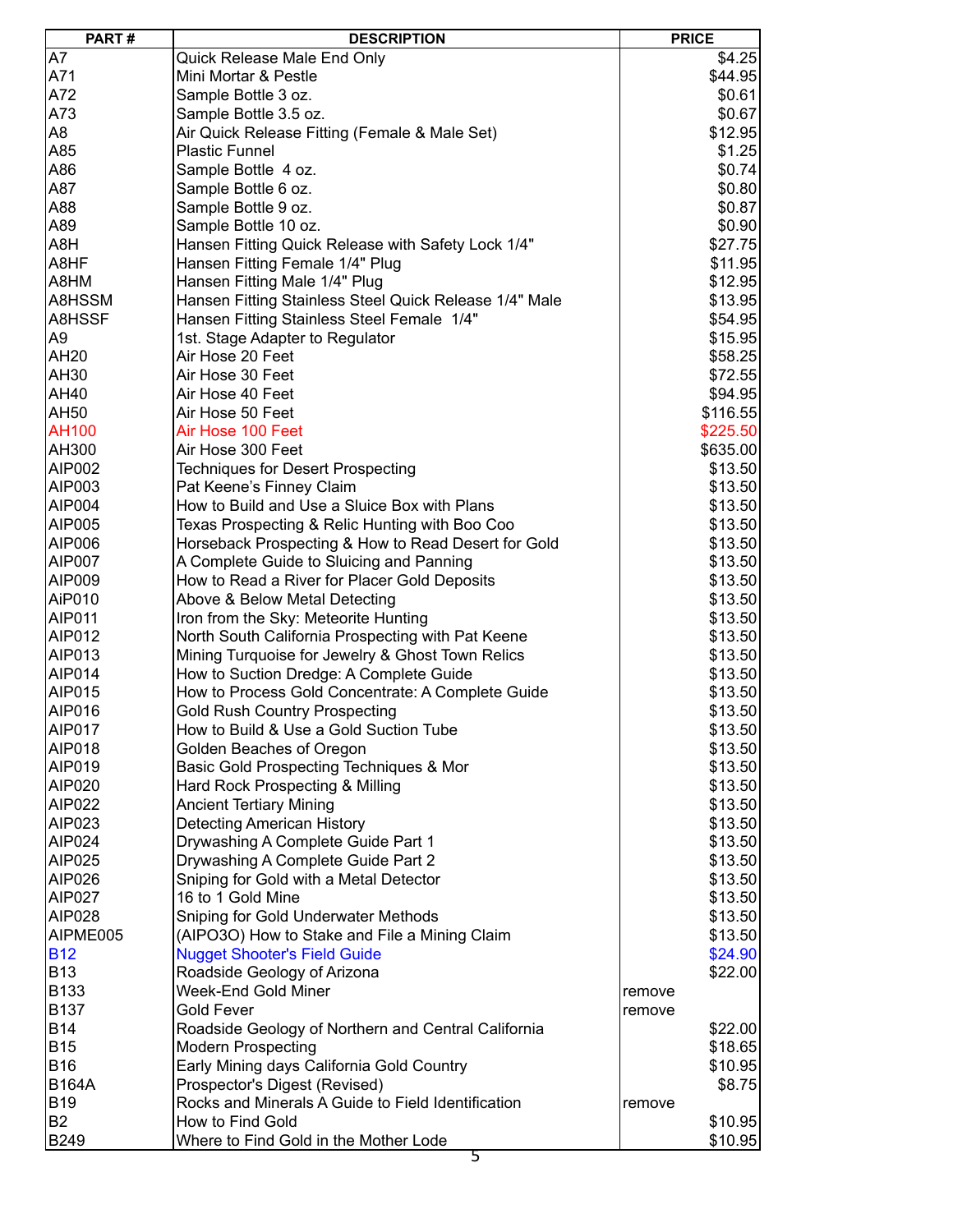| PART#            | <b>DESCRIPTION</b>                                      | <b>PRICE</b> |         |
|------------------|---------------------------------------------------------|--------------|---------|
| <b>B25</b>       | Rocks & Minerals of California                          |              | \$15.35 |
| B276             | Where to Find Gold in the Desert                        | reomve       |         |
| B <sub>3</sub>   | Diving and Digging For Gold                             |              | \$7.65  |
| B304             | Gold Panning Is Easy                                    | remove       |         |
| B310             | Gold Dredger's Handbook                                 |              | \$14.25 |
| B317             | Dry Washing For Gold                                    | remove       |         |
| B321             | Gold Gold "A Beginner's Handbook"                       | remove       |         |
| B325             | Gold Prospector's Handbook                              | remove       |         |
| <b>B33</b>       | Mines of the Mojave                                     |              | \$10.34 |
| <b>B349A</b>     | Advanced Dredging Techniques V. 2 PT 1 (New Updated)    |              | \$10.95 |
| <b>B349B</b>     | Advanced Dredging Techniques V. 2 PT 2 (New Updated)    |              | \$10.95 |
| B351             | Gold Miner's Secrets on Refining Gold & Silver          |              | \$8.25  |
| B365             | Placer Gold Deposits of Nevada                          |              | \$8.75  |
| B367             | Placer Gold Deposits of the Sierra Nevada               |              | \$14.25 |
| <b>B370</b>      | Gemstones of the World                                  | remove       |         |
| B373             | California Atlas & Gazetteer                            | remove       |         |
| B383             | <b>Ancient River of Gold</b>                            | remove       |         |
| B399             | Coin and Relic Dredging                                 |              | \$10.95 |
| <b>B49</b>       | <b>Fists Full of Gold</b>                               |              | \$32.95 |
| B410             | Golden Rules of Cyanide Leaching & Recovery             |              | \$8.25  |
| B411             | Old Timers Guide To Assaying Gold & Silver              |              | \$8.25  |
| B <sub>5</sub>   | <b>Gold Prospecting Stories</b>                         |              | \$16.45 |
| <b>B51</b>       | California Ghost Town Trails                            |              | \$9.85  |
| B525             |                                                         |              |         |
|                  | Nevada Ghost Towns & Mining Camps #1                    |              | \$18.65 |
| B527             | <b>Treasure Signs and Symbols</b>                       | remove       |         |
| B536             | Where To Find Arizona's Placer Gold                     | remove       |         |
| <b>B537</b>      | Where To Find Gold In Oregon                            | remove       |         |
| B540             | Spanish Monuments & Trail Markers to Treasure in the US | remove       |         |
| B545             | Death Traps to Treasure                                 | remove       |         |
| <b>B555</b>      | Nevada Ghost Towns & Mining Camps #2                    | remove       |         |
| B566             | Where To Find Gold in California                        | remove       |         |
| B567             | <b>Unfound Treasures of Mexico</b>                      | remove       |         |
| <b>B570</b>      | Advanced Prospecting & Detecting for Hardrock Gold      | remove       |         |
| B574             | <b>Advanced Nugget Shooting</b>                         |              | \$9.95  |
| B581             | Finding Gold Nuggets #2 (Jimmy Sierra)                  | remove       |         |
| B582             | Where to Find Yankee Placer Gold                        |              | \$24.95 |
| B583             | Successful Nugget-Teering in Nevada                     |              | \$24.95 |
| B584             | Where To Find Gold in Northern California               |              | \$11.95 |
| <b>B584A</b>     | Successful Drywashing                                   | remove       |         |
| <b>B595</b>      | <b>Underwater Sniping for Gold</b>                      |              | \$15.35 |
| B597             | No longer availble                                      |              |         |
| <b>B599</b>      | Rocks, Crystals & Minerals                              | rremove      |         |
| <b>B587</b>      | No longer availble                                      |              | \$0.00  |
| <b>B588</b>      | <b>Gold Rush Young Prospectors</b>                      |              | \$16.50 |
| B594             | Knights of The Golden Circle                            | remove       |         |
| <b>B600</b>      | Successful Nugget Hunting                               |              | \$18.50 |
| B601             | Detecting for Gold                                      |              | \$32.95 |
| <b>B7</b>        | Gold Is Where You Find It                               |              | \$15.95 |
| B <sub>8</sub>   | Gold - ABC'S of Panning                                 |              | \$10.95 |
| <b>B84</b>       | Mines of The San Gabriel's                              |              | \$10.95 |
| <b>B95A</b>      | Rocks and Minerals "Revised and Updated"                | remove       |         |
| <b>B10</b>       | Treasure Knight of the Golden Circle                    |              | \$19.94 |
| BCS <sub>2</sub> | Blue Classifier Sieve (2 Mesh) (While supplies last)    |              | \$17.50 |
| BCS4             | No longer availble                                      | remove       |         |
| BCS8             | No longer availble                                      | remove       |         |
| <b>BCS12</b>     | Blue Classifier Sieve (12 Mesh) (While supplies last)   |              | \$17.50 |
| <b>BCS20</b>     | Blue Classifier Sieve (20 Mesh) (While supplies last)   |              | \$17.50 |
| <b>BCS30</b>     | Blue Classifier Sieve (30 Mesh) (While supplies last)   |              | \$17.50 |
| <b>BCS50</b>     | Blue Classifier Sieve (50 Mesh) (While supplies last)   |              | \$17.50 |
|                  |                                                         |              |         |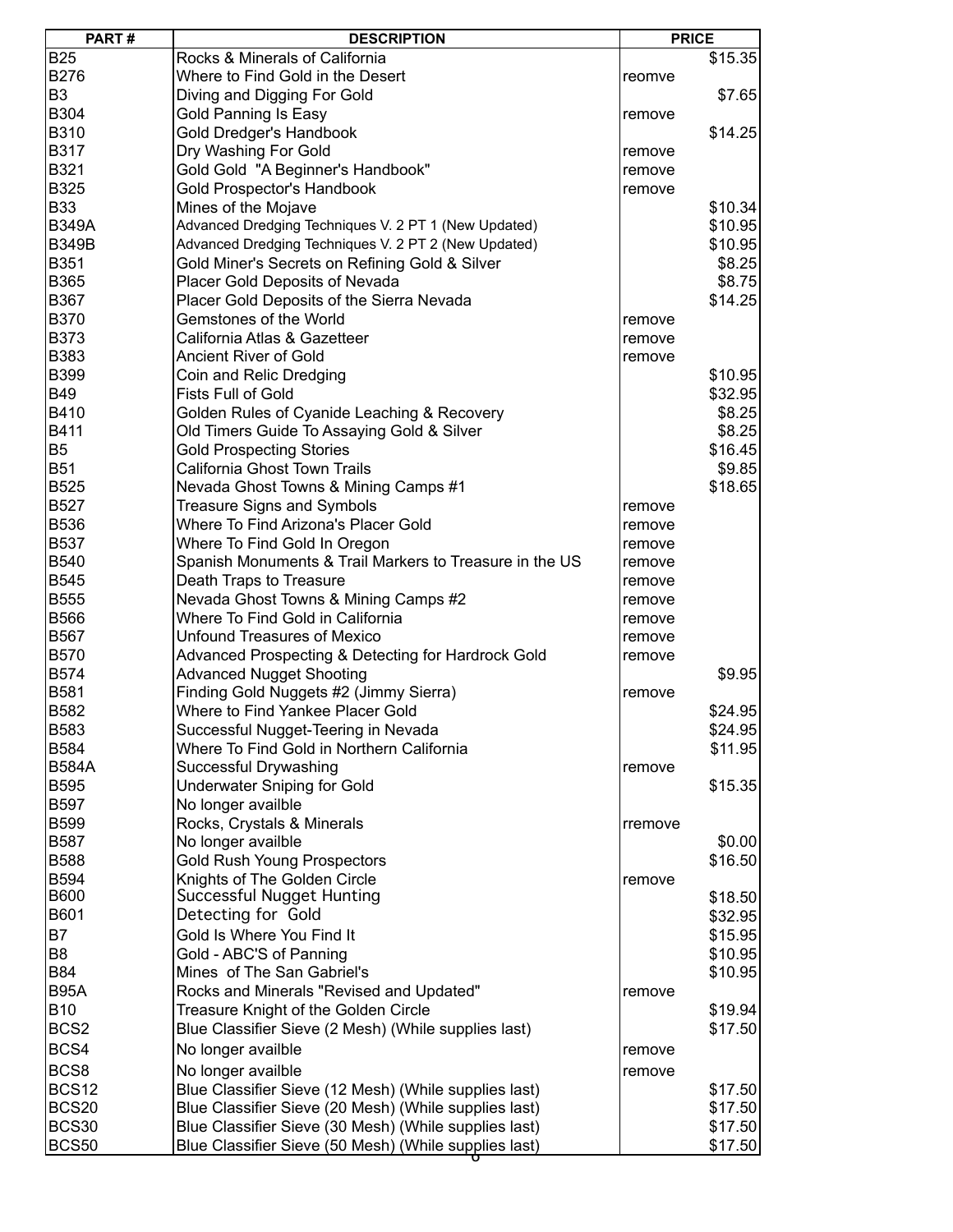| <b>BCS100</b><br>4 to 6 hp KAC (4L260)<br>BELTA24<br>4 to 6 hp T80 (4L290)<br>BELTA27<br>BELTA29<br>2.5 hp T80 (4L310)<br>BELTA30<br>2.5 hp KAC (4L320) | Blue Classifier Sieve (100 Mesh) (While supplies last) |        | \$17.50<br>\$19.95<br>\$19.95 |
|---------------------------------------------------------------------------------------------------------------------------------------------------------|--------------------------------------------------------|--------|-------------------------------|
|                                                                                                                                                         |                                                        |        |                               |
|                                                                                                                                                         |                                                        |        |                               |
|                                                                                                                                                         |                                                        |        |                               |
|                                                                                                                                                         |                                                        |        | \$19.95                       |
|                                                                                                                                                         |                                                        |        | \$19.95                       |
| BELTA32<br>8 to 9 hp T80 (4L340)                                                                                                                        |                                                        |        | \$19.95                       |
| BELTA33<br>4 to 6.5 hp 263 (4L350                                                                                                                       |                                                        |        | \$19.95                       |
| BELTA38<br>23 hp-263 (4L400)                                                                                                                            |                                                        |        | \$19.95                       |
| BELTA41<br>10 hp Diesel 263 (4L390)                                                                                                                     |                                                        |        | \$19.95                       |
| <b>BG11</b>                                                                                                                                             | Belt Guard 11-23 hp w/263 Air Compressor               |        | \$65.00                       |
| BG <sub>3</sub>                                                                                                                                         | Belt Guard for 3hp Air Compressor                      |        | \$59.95                       |
| BG <sub>5</sub>                                                                                                                                         | Belt Guard for 5hp w/T80 Assembly                      |        | \$39.95                       |
| BP <sub>5</sub><br>No longer availble                                                                                                                   |                                                        | remove |                               |
| <b>BRRM</b>                                                                                                                                             | Black Ribbed Rubber Matting 12" x 36"                  |        | \$27.50                       |
| BS <sub>1</sub><br><b>Belt Holder for Rock Picks</b>                                                                                                    |                                                        |        | \$16.49                       |
| <b>BT38</b><br>Hard Sole Boots Size 8                                                                                                                   |                                                        |        | \$54.95                       |
| <b>BT39</b><br>Hard Sole Boots Size 9                                                                                                                   |                                                        |        | \$54.95                       |
| <b>BT310</b><br>Hard Sole Boots Size 10                                                                                                                 |                                                        |        | \$54.95                       |
| <b>BT311</b><br>Hard Sole Boots Size 11                                                                                                                 |                                                        |        | \$54.95                       |
| <b>BT312</b><br>Hard Sole Boots Size 12                                                                                                                 |                                                        |        | \$54.95                       |
| <b>BT313</b><br>Hard Sole Boots Size 13                                                                                                                 |                                                        |        | \$54.95                       |
| C <sub>1</sub><br><b>Suit Patching Glue</b>                                                                                                             |                                                        |        | \$15.95                       |
| C <sub>2</sub><br><b>Aquaseal Glue</b>                                                                                                                  |                                                        |        | \$9.95                        |
| <b>CD</b><br>Coin Digger                                                                                                                                |                                                        |        | \$21.95                       |
| CDAF1                                                                                                                                                   | Class "D" Air Filter 5 Microns for T80 Air Compressor  |        | \$59.95                       |
| CDAF <sub>2</sub>                                                                                                                                       | Class "D" Air Filter 5 Microns for 263 Air Compressor  |        | \$109.95                      |
| COM100R<br>Communication Rope 100'                                                                                                                      |                                                        |        | \$675.00                      |
| COM100B                                                                                                                                                 | Communication Rope 100 Feet /MK2 Banana Plug           |        |                               |
| <b>COMEM</b>                                                                                                                                            |                                                        |        | \$675.00                      |
|                                                                                                                                                         | Communication Ear & Microphone Assy /FM5R OTS          |        | \$629.00                      |
| COMMK7                                                                                                                                                  | Communication Box MK7 Portable Battery for 2 Divers    |        | \$1,499.00                    |
| COMMK2                                                                                                                                                  | Communication Box Aquacom MK2-DCI Banana Plug          |        | \$1,939.00                    |
| <b>COMABV</b><br><b>COMMFLB</b>                                                                                                                         | <b>OTS Ambient Breathing Valve</b>                     |        | \$129.95                      |
|                                                                                                                                                         | OTS FM5S Flash light bracket                           |        | \$79.95                       |
| <b>COMGP</b><br><b>OTS GoPro Mount</b><br><b>CPGM</b>                                                                                                   |                                                        |        | \$19.95                       |
| Collector Pin (Gold Miner)                                                                                                                              |                                                        |        | \$7.95                        |
| <b>CPK</b><br>Collector Pin "Keene Logo"                                                                                                                |                                                        |        | \$7.95                        |
| <b>CPPS</b>                                                                                                                                             | Collector Pin ( Pick & Shovel )                        |        | \$7.95                        |
| CS <sub>2</sub><br>Classifier Sieve (2 Mesh)                                                                                                            |                                                        |        | \$24.95                       |
| CS4<br>Classifier Sieve (4 Mesh)                                                                                                                        |                                                        |        | \$24.95                       |
| CS <sub>8</sub><br>Classifier Sieve (8 Mesh)                                                                                                            |                                                        |        | \$24.95                       |
| <b>CS12</b><br>Classifier Sieve (12 Mesh)                                                                                                               |                                                        |        | \$24.95                       |
| <b>CS20</b><br>Classifier Sieve (20 Mesh)                                                                                                               |                                                        |        | \$24.95                       |
| <b>CS30</b><br>Classifier Sieve (30 Mesh)                                                                                                               |                                                        |        | \$24.95                       |
| <b>CS50</b><br>Classifier Sieve (50 Mesh)                                                                                                               |                                                        |        | \$24.95                       |
| <b>CS100</b><br>Classifier Sieve (100 Mesh)                                                                                                             |                                                        |        | \$24.95                       |
| DH <sub>1</sub> L<br>Dive Hood large                                                                                                                    |                                                        |        | \$64.95                       |
| DH1M<br>Dive Hood Medium                                                                                                                                |                                                        |        | \$64.95                       |
| DH <sub>1</sub> S<br>Dive Hood Small                                                                                                                    |                                                        |        | \$64.95                       |
| DH1XL<br>Dive Hood Extra Large                                                                                                                          |                                                        |        | \$64.95                       |
| DH <sub>2</sub> L                                                                                                                                       | Dive Hood Aqualock Large 7mm                           |        | \$89.95                       |
| DH <sub>2M</sub>                                                                                                                                        | Dive Hood Aqualock Medium 7mm                          |        | \$89.95                       |
| DH <sub>2XL</sub>                                                                                                                                       | Dive Hood Aqualock X-Large 7mm                         |        | \$89.95                       |
| DH2XXL                                                                                                                                                  | Dive Hood Aqualock XX-Large 7mm                        |        | \$89.95                       |
| <b>DIG</b><br><b>U-DIG-IT Hand Trowel</b>                                                                                                               |                                                        |        | \$24.95                       |
| <b>DP16</b><br>Detecting Pick 16" Handle                                                                                                                |                                                        |        | \$64.95                       |
| DP16FER                                                                                                                                                 | Detector Pick 16" Flate Edge Rake Serrated             |        | \$74.95                       |
| <b>DP32</b><br>Detecting Pick 32" Handle                                                                                                                |                                                        |        | \$94.95                       |
| DP36FER                                                                                                                                                 | Detector Pick Flate Edge Rake Serrated 36"             |        | \$104.95                      |
| DS <sub>1</sub><br>Diamond Scale                                                                                                                        | $\prime$                                               |        | \$69.95                       |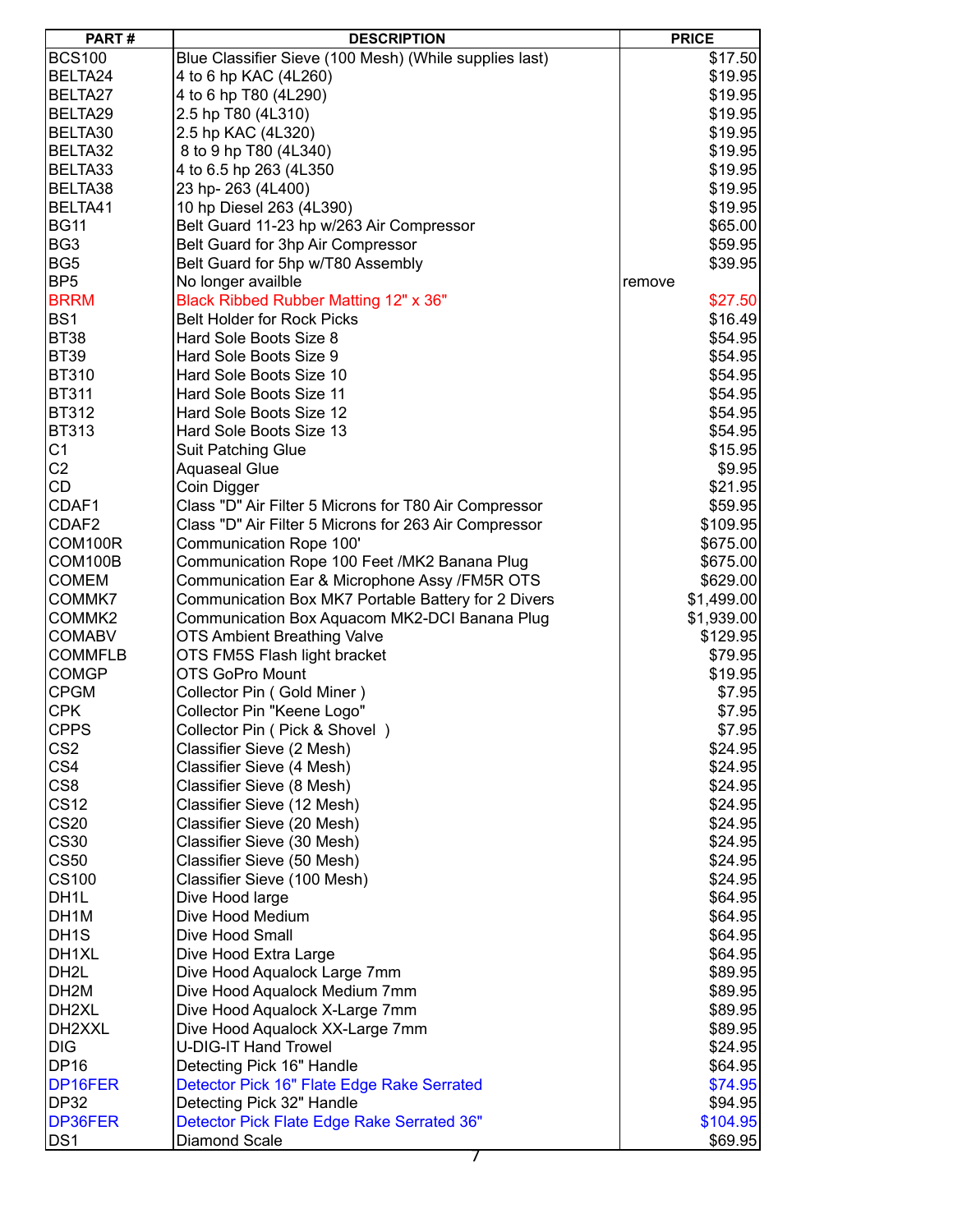| PART#             | <b>DESCRIPTION</b>                                      |        | <b>PRICE</b> |
|-------------------|---------------------------------------------------------|--------|--------------|
| DT <sub>3</sub>   | Pocket Diamond Tester (Presidium)                       |        | \$184.95     |
| DV3L              | Dive Suit large                                         |        | \$324.95     |
| DV3M              | Dive Suit Medium                                        |        | \$324.95     |
| DV3S              | Dive Suit Small                                         |        | \$324.95     |
| DV3XL             | Dive Suit Extra Large                                   |        | \$324.95     |
| DV3XXL            | Dive Suit Extra Extra Large                             |        | \$324.95     |
| DV4L              | Dive Suit Commercial Warm Titanium large                |        | \$469.95     |
| DV4M              | Dive Suit Commercial Warm Titanium Medium               |        | \$469.95     |
| <b>DV4XL</b>      | Dive Suit Commercial Warm Titanium X/Large              |        | \$469.95     |
| DV4XXL            | Dive Suit Commercial Warm Titanium XX/Large             |        | \$469.95     |
| DV4XXXL           | Dive Suit Commercial Warm Titanium XXX/Large            |        | \$469.95     |
| DV <sub>5</sub> L | Dive Suit Aqua lock jump suit 7mm Large                 |        | \$551.00     |
| DV5M              | Dive Suit Aqua lock jump suit 7mm Medium                |        | \$551.00     |
| DV5XL             | Dive Suit Aqua lock jump suit 7mm X/Large               |        | \$551.00     |
| DV5XXL            |                                                         |        | \$551.00     |
| DV5XXXL           | Dive Suit Aqua lock jump suit 7mm XX/Large              |        |              |
| DVD <sub>2</sub>  | Dive Suit Aqua lock jump suit 7mm XXX/Large             |        | \$551.00     |
|                   | Successful Gold Dredging Made Easy                      |        | \$49.95      |
| DVD3              | Prospecting For Gold (Roy Roush)                        |        | \$34.95      |
| DVD4              | <b>Modern Gold Mining Techniques</b>                    |        | \$54.95      |
| <b>DVHSL</b>      | Hot Skins Undergarment Large                            |        | \$54.95      |
| <b>IDVHSM</b>     | Hot Skins Undergarment Medium                           |        | \$54.95      |
| IDVHSXL           | Hot Skins Undergarment Extra Large                      |        | \$54.95      |
| <b>DVHSXXL</b>    | Hot Skins Undergarment Extra Extra Large                |        | \$54.95      |
| DW12C             | 12 Volt Conversion for DW2 new and improved             |        | \$465.00     |
| DW <sub>2</sub>   | Mini Drywasher "Hand Crank Only"                        |        | \$859.00     |
| <b>DW212V</b>     | Mini Drywasher Combo 12V Improved                       |        | \$1,299.00   |
| <b>DWCK</b>       | DW1 "Cloth Only"                                        |        | \$19.95      |
| <b>DWM</b>        | 12 Volt Motor New and Improved                          |        | \$219.95     |
| <b>DW212SC</b>    | <b>DW Pulse Modulation Control</b>                      |        | \$84.95      |
| E30               | Leather Handle Rock Pick No longer availble             | remove |              |
| E314P             | Estwing 14 oz. Rock Pick                                |        | \$44.84      |
| E32               | Estwing Crack Hammer 2lbs.                              |        | \$42.54      |
| E322P             | Estwing 22oz. Rock Pick                                 |        | \$40.85      |
| E323LP            | <b>Estwing Long Handle Rock Pick</b>                    |        | \$45.32      |
| E33               | Estwing Crack Hammer 3 lbs.                             |        | \$36.26      |
| E34               | Estwing Crack Hammer 4 lbs.                             |        | \$40.88      |
| E6000             | Adhesive Sealant (Squeeze Tube)                         |        | \$7.95       |
| <b>EHP</b>        | <b>Estwing Geo Pick</b>                                 |        | \$74.95      |
| EL <sub>43</sub>  | Eyepiece Watchmaker's Loupe 10x                         |        | \$15.35      |
| EL <sub>8</sub>   | 10x Economy Magnifier                                   |        | \$5.25       |
| EL <sub>9</sub>   | 10x Economy Folding Magnifier                           |        | \$8.50       |
| <b>ELD10</b>      | Eye Loupe Doublet 10 X Large Hexagonal                  |        | \$21.95      |
| ELT <sub>10</sub> | Eye Loupe 10 Triplet Lens (Quality)                     | remove |              |
| ELT <sub>11</sub> | Eye Loupe 10 Triplet Lens "No longer availble"          | remove |              |
| ERC <sub>12</sub> | 12 Inch Chisel No longer availble                       | remove |              |
| ERC7              | Wide Splitting Chisel No longer availble                | remove |              |
| ERC8              | Splitting Chisel No longer availble                     | remove |              |
| ERC9              | Prying Chisel No longer availble                        | remove |              |
| ESB <sub>1</sub>  | Pro Bowl Scale (.1 Tenths)                              |        | \$39.95      |
| <b>ESR</b>        | Army Ranger Scale (.01 Hundreths)                       |        | \$29.95      |
| ESV <sub>2</sub>  | Digital Pro 1000 Scale                                  |        | \$29.95      |
| ESV <sub>3</sub>  | Digital Pocket Gold Scale (Prospector) (.01 Hundredths) |        | \$39.95      |
| ESM4              | Digital Pocket Gold Scale Magnum (.1 tenths)            |        | \$29.95      |
| <b>FAC</b>        | <b>Flusher Adapter Cap</b>                              |        | \$7.95       |
| <b>FACS</b>       | Flusher Adapter Cap Seal                                |        | \$3.25       |
| FF65H             | Fire Fighter Honda 6.5                                  |        | \$2,195.00   |
| <b>FFFG</b>       | Foam Fast Gun                                           |        | \$399.50     |
| <b>FFFGC</b>      | Foam Cartriges for Foam Fast Gun (3 each per package)   |        | \$74.95      |
| FL                | <b>Flusher Bushing</b>                                  |        | \$7.95       |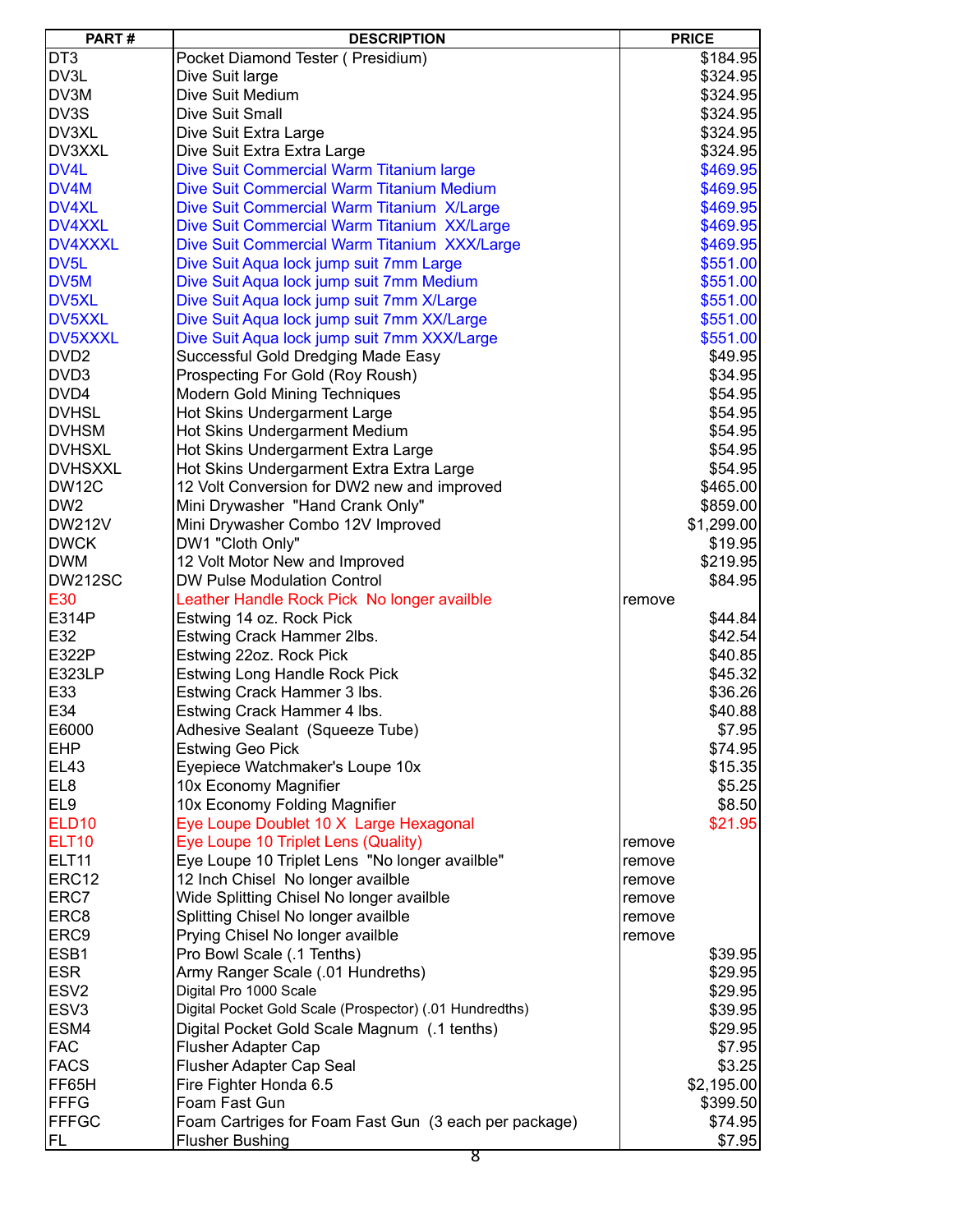| PART#              | <b>DESCRIPTION</b>                                | <b>PRICE</b> |
|--------------------|---------------------------------------------------|--------------|
| FLC                | Flusher Adapter Cap                               | \$3.25       |
| <b>FLP</b>         | Frame Locking Pins                                | \$4.95       |
| FM <sub>3</sub>    | <b>Full Face Mask</b>                             | \$164.95     |
| FM3ST              | <b>Full Face Mask Strap</b>                       | \$29.95      |
| FM <sub>5</sub>    | No longer availble                                | remove       |
| FM <sub>5</sub> S  | Full Face Mask Spectrum (Regulator not Included)  | \$409.00     |
| FM5ST              | Full Face Mask Strap FM5                          |              |
| <b>FSK263</b>      |                                                   | \$29.95      |
|                    | 263 Rebuild Kit 2 Cyl. (Gast)                     | \$205.00     |
| <b>FSKKAC</b>      | <b>KAC Field Service Kit</b>                      | \$89.95      |
| FSKT80             | T-80 Field Service Kit                            | \$89.95      |
| <b>FV14</b>        | Foot Valve 1.25"                                  | \$71.50      |
| <b>FV15</b>        | Foot Valve 1.5"                                   | \$70.86      |
| <b>FV20</b>        | Foot Valve 2"                                     | \$73.15      |
| <b>FV25</b>        | Foot Valve 2.5"                                   | \$79.73      |
| <b>FV30</b>        | Foot Valve 3"                                     | \$83.19      |
| <b>FV40</b>        | Foot Valve 4"                                     | \$197.23     |
| <b>FV50</b>        | Foot Valve 5"                                     | \$429.95     |
| FVA14E             | 1.25" Foot Valve & 8' of Hose and Clamps          | \$119.95     |
| FVA14              | Foot Valve & Hose Assembly 1.25"                  | \$81.40      |
| FVA <sub>15</sub>  | Foot Valve & Hose Assembly 1.50"                  | \$97.90      |
| FVA <sub>15e</sub> | Foot Valve & Hose Assembly 1.5" 8 Feet in Length  | \$118.80     |
| FVA <sub>20</sub>  | Foot Valve & Hose Assembly 2"                     | \$103.40     |
| FVA20E             | Foot Valve & Hose Assembly 2" x 8 Feet in Length  | \$132.00     |
| FVA <sub>25</sub>  | Foot Valve & Hose Assembly 2.50"                  | \$116.60     |
| FVA25E             | Foot Valve & Hose Assembly 2.50" 8 Feet in Length | \$146.30     |
| <b>FVA30</b>       | Foot Valve & Hose Assembly 3"                     | \$132.00     |
| FVA30E             | Foot Valve & Hose Assembly 3" 8 Feet in Length    | \$174.90     |
| <b>FVA40</b>       | 4" Long Grey Foot Valve                           | \$299.00     |
| FVA40E             | 4" Foot Valve Assembly Extended                   | \$345.00     |
| <b>FVA50</b>       | 5" Intake Assembly w/Filler Cap                   | \$830.00     |
| G3                 | <b>Underwater Work Gloves</b>                     | \$17.95      |
| G4K3S              | Kevlar Neoprene Gloves 3mm Small                  | \$69.95      |
| G4K3M              | Kevlar Neoprene Gloves 3mm Medium                 | \$69.95      |
| G4K3L              | Kevlar Neoprene Gloves 3mm Large                  | \$69.95      |
| G4K3XL             | Kevlar Neoprene Gloves 3mm Extra Large            | \$69.95      |
| G4K5S              | Kevlar Neoprene Gloves 5mm Thick Small            | \$69.95      |
| G4K5L              | Kevlar Neoprene Gloves 5mm Thick Medium           | \$69.95      |
| G4K5M              |                                                   |              |
|                    | Kevlar Neoprene Gloves 5mm Thick Large            | \$69.95      |
| G4K5XL             | Kevlar Neoprene Gloves 5mm Thick Extra Large      | \$69.95      |
| G6                 | No longer availble                                | \$0.00       |
| GBS1               | <b>Gold Bottle Snifter</b>                        | \$3.75       |
| <b>GBSBS</b>       | Belt Sheath for GBS1 for Gold Bottle Snifter      | \$9.95       |
| GC4                | Gold Cube 4 Stack Deluxe                          | \$479.95     |
| <b>GCB</b>         | <b>Gold Concentrator Bowl</b>                     | \$89.95      |
| <b>GCBSLC</b>      | Gold Concentrator Bowl Support Leveling Clips     | \$27.75      |
| GD1                | <b>Gold Drop</b>                                  | \$7.95       |
| <b>GMCG</b>        | Clay Gone                                         | \$9.95       |
| GP <sub>18</sub>   | Gad Pry Bar                                       | \$52.80      |
| GP <sub>2</sub>    | Gold Poke Doe Skin (2 oz. Bottle)                 | \$5.95       |
| GP3                | Gold Poke Cow Skin (2 oz. Bottle)                 | \$5.75       |
| GPB10              | Gold Pan Blue 3 Stage 10 "temp out of stock"      | \$8.95       |
| GPB12              | Gold Pan Blue 3 Stage 12" "temp out of stock"     | \$10.95      |
| GPB14              | Gold Pan Blue 3 Stage 14" "temp out of stock"     | \$11.95      |
| GPB16              | Gold Pan Blue 3 Stage 16"                         | \$13.95      |
| <b>GPC</b>         | No copper pans availble                           | remove       |
| <b>GPCYK</b>       | Complete Cyclone Kit no longer available          | remove       |
| <b>GPCYPS</b>      | Cyclone Sieves, Gold Pan, Bottle & Adapter        | \$47.95      |
| <b>GPCYP</b>       | Cyclone Gold Pan, Bottle & Adapter                | \$8.95       |
| <b>GPCYS</b>       | Cyclone 3 Sieves & Sieve Base                     | \$39.95      |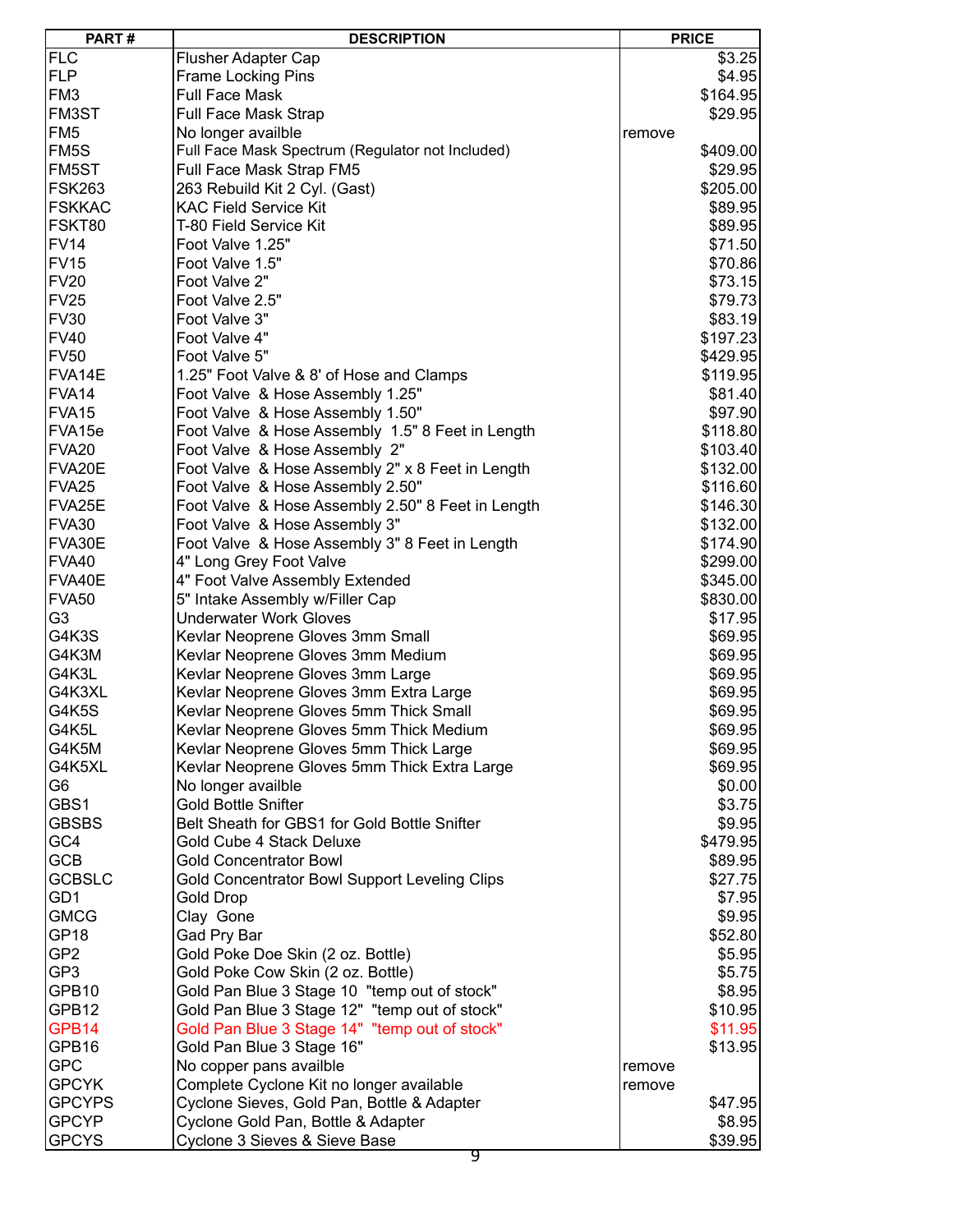| <b>GPCYCS</b><br>Cyclone Custom Sieve Screens (100,50,30,20)<br>\$12.99<br><b>GPE</b><br>No steal pans availble<br>remove<br>GPG14<br>14" Garrett Pan (New Gold Trap Design)<br>\$11.95<br>GPP10<br>Gold Black Pan Plastic 10 1/2"<br>\$7.95<br>GPP14<br>Gold Black Pan Plastic 14"<br>\$9.95<br>GPP17<br><b>Gold Black Pan Plastic 17"</b><br>\$10.95<br><b>GPS</b><br>No more steal pans<br>remove<br>GS505<br>Professional Balance Gold Scale<br>\$95.65<br><b>GW25</b><br>Spiral Concentrator no longer available<br>remove<br><b>GWF</b><br><b>Spiral Concentrator Feeder</b><br>\$44.95<br>H1<br><b>Regulator Harness</b><br>\$45.95<br>HA <sub>2</sub><br>Hose Adapter for P-100 2"<br>\$25.95<br>Hose Adapter for P-100 2.5"<br><b>HA25</b><br>\$27.95<br><b>HAS</b><br>Hydro Air System 12 Volt Compressor<br>\$1,699.00<br><b>HASCOVER</b><br>HAS Inner Tube Cover Only no longer available<br>HB <sub>2</sub><br>2" header box with rubber flapp<br>\$125.00<br>HBCDB2<br>2" Dredge Bracket<br>\$39.95<br>HBCDB25<br>2.5" Dredge Bracket<br>\$42.95<br>HBCDK2<br>2" High Banker Dredge Kit Hose Suction Nozzle<br>\$310.00<br>HBCDK25<br>2.5" High Banker Dredge Kit Hose Suction Nozzle<br>\$339.95<br>HBCK <sub>2</sub><br>Combo Power Sluice Dredge Kit 2"<br>\$2,349.00<br>Combo Power Sluice Dredge Kit 2.5"<br>HBCK25<br>\$2,365.00<br>HBCK52<br>Power Sluice Package.<br>\$1,849.00<br>Pump Kit - P90GH Engine w/FVA15 & NH125 x 25'<br><b>HBCKE</b><br>\$1,125.00<br><b>HBCKF</b><br>Mini Frame & Leg Assembly<br>\$105.00<br>2" Jet Flare Dredge, Sluice Legs & Pump, etc.<br>HBCKF2<br>\$2,150.00<br>HBCKF25<br>2.5" Jet Flare Dredge, Sluice Legs & Pump etc.<br>\$2,199.00<br><b>HBCKH</b><br>Mini Hibanker Hopper Assembly<br>\$374.95<br><b>HBCS</b><br>Mini Hibanker Classify Screen<br>\$45.00<br>HC <sub>1</sub><br>Flex Hose Connector Male x Female 30"<br>\$23.95<br>HC1ST<br>Flex Steam Hose Connector Male x Female 30"<br>\$27.95<br><b>HCT</b><br><b>Hydraulic Crevice Tool</b><br>\$75.00<br>HDC2P<br>2" Heavy Duty Bolt Clamp for Pressure Hose<br>\$12.99<br>HDC2T<br>2" T Handle Clamp Fits Oversized Jet Flare<br>\$17.75<br>2.5" Heavy Duty Bolt Clamp for Press Hose<br>HDC25P<br>\$14.25<br>HDC25T<br>2.5" T Handle Clamp Fits Oversized Jet Flare<br>\$20.25<br>HDC3P<br>\$15.88<br>3" Heavy Duty Bolt Clamp Fits Pressure Hose<br>3" T Handle Clamp Fits Oversized Jet Flare<br>HDC3T<br>\$22.25<br>HDC4P<br>4" Heavy Duty Bolt Clamp Fits Pressure Hose<br>\$17.15<br>4" T Handle Clamp Fits Oversized Jet Flare<br>HDC4T<br>\$21.95<br>HDC5P<br>5" Heavy Duty Bolt Clamp Fits Pressure Hose<br>\$18.50<br>5" T Handle Clamp Fits Oversized Jet Flare<br>HDC5T<br>\$24.95<br>HDC6P<br>6" Heavy Duty Bolt Clamp Fits Pressure Hose<br>\$18.50<br>6" T Handle Clamp Fits Oversized Jet Flare<br>HDC6T<br>\$24.95<br>HDCS6<br>6" Spiral Clamp for 6" Hose<br>\$25.00<br>HDCS8<br>8" Spiral Clamp for 8" Hose<br>\$39.95<br><b>HDCT</b><br>\$6.59<br>Heavy Duty T Handle for T Clamps<br><b>HDHOW</b><br>No longer availble<br>Call<br><b>HDMA</b><br>Call<br>Holy Moley Digger kit<br><b>HDMR</b><br>Holy Moley Digger with Reamer<br>Call | PART# | <b>DESCRIPTION</b> | <b>PRICE</b> |
|---------------------------------------------------------------------------------------------------------------------------------------------------------------------------------------------------------------------------------------------------------------------------------------------------------------------------------------------------------------------------------------------------------------------------------------------------------------------------------------------------------------------------------------------------------------------------------------------------------------------------------------------------------------------------------------------------------------------------------------------------------------------------------------------------------------------------------------------------------------------------------------------------------------------------------------------------------------------------------------------------------------------------------------------------------------------------------------------------------------------------------------------------------------------------------------------------------------------------------------------------------------------------------------------------------------------------------------------------------------------------------------------------------------------------------------------------------------------------------------------------------------------------------------------------------------------------------------------------------------------------------------------------------------------------------------------------------------------------------------------------------------------------------------------------------------------------------------------------------------------------------------------------------------------------------------------------------------------------------------------------------------------------------------------------------------------------------------------------------------------------------------------------------------------------------------------------------------------------------------------------------------------------------------------------------------------------------------------------------------------------------------------------------------------------------------------------------------------------------------------------------------------------------------------------------------------------------------------------------------------------------------------------------------------------------------------------------------------------------------------------------------------------------------------------------------------------------------------------------------------------------------------------------------------------------------------------------------------------------------------------------------------------------------------------------------------------------------------------------------------------------------------------------------------------------------|-------|--------------------|--------------|
|                                                                                                                                                                                                                                                                                                                                                                                                                                                                                                                                                                                                                                                                                                                                                                                                                                                                                                                                                                                                                                                                                                                                                                                                                                                                                                                                                                                                                                                                                                                                                                                                                                                                                                                                                                                                                                                                                                                                                                                                                                                                                                                                                                                                                                                                                                                                                                                                                                                                                                                                                                                                                                                                                                                                                                                                                                                                                                                                                                                                                                                                                                                                                                                       |       |                    |              |
|                                                                                                                                                                                                                                                                                                                                                                                                                                                                                                                                                                                                                                                                                                                                                                                                                                                                                                                                                                                                                                                                                                                                                                                                                                                                                                                                                                                                                                                                                                                                                                                                                                                                                                                                                                                                                                                                                                                                                                                                                                                                                                                                                                                                                                                                                                                                                                                                                                                                                                                                                                                                                                                                                                                                                                                                                                                                                                                                                                                                                                                                                                                                                                                       |       |                    |              |
|                                                                                                                                                                                                                                                                                                                                                                                                                                                                                                                                                                                                                                                                                                                                                                                                                                                                                                                                                                                                                                                                                                                                                                                                                                                                                                                                                                                                                                                                                                                                                                                                                                                                                                                                                                                                                                                                                                                                                                                                                                                                                                                                                                                                                                                                                                                                                                                                                                                                                                                                                                                                                                                                                                                                                                                                                                                                                                                                                                                                                                                                                                                                                                                       |       |                    |              |
|                                                                                                                                                                                                                                                                                                                                                                                                                                                                                                                                                                                                                                                                                                                                                                                                                                                                                                                                                                                                                                                                                                                                                                                                                                                                                                                                                                                                                                                                                                                                                                                                                                                                                                                                                                                                                                                                                                                                                                                                                                                                                                                                                                                                                                                                                                                                                                                                                                                                                                                                                                                                                                                                                                                                                                                                                                                                                                                                                                                                                                                                                                                                                                                       |       |                    |              |
|                                                                                                                                                                                                                                                                                                                                                                                                                                                                                                                                                                                                                                                                                                                                                                                                                                                                                                                                                                                                                                                                                                                                                                                                                                                                                                                                                                                                                                                                                                                                                                                                                                                                                                                                                                                                                                                                                                                                                                                                                                                                                                                                                                                                                                                                                                                                                                                                                                                                                                                                                                                                                                                                                                                                                                                                                                                                                                                                                                                                                                                                                                                                                                                       |       |                    |              |
|                                                                                                                                                                                                                                                                                                                                                                                                                                                                                                                                                                                                                                                                                                                                                                                                                                                                                                                                                                                                                                                                                                                                                                                                                                                                                                                                                                                                                                                                                                                                                                                                                                                                                                                                                                                                                                                                                                                                                                                                                                                                                                                                                                                                                                                                                                                                                                                                                                                                                                                                                                                                                                                                                                                                                                                                                                                                                                                                                                                                                                                                                                                                                                                       |       |                    |              |
|                                                                                                                                                                                                                                                                                                                                                                                                                                                                                                                                                                                                                                                                                                                                                                                                                                                                                                                                                                                                                                                                                                                                                                                                                                                                                                                                                                                                                                                                                                                                                                                                                                                                                                                                                                                                                                                                                                                                                                                                                                                                                                                                                                                                                                                                                                                                                                                                                                                                                                                                                                                                                                                                                                                                                                                                                                                                                                                                                                                                                                                                                                                                                                                       |       |                    |              |
|                                                                                                                                                                                                                                                                                                                                                                                                                                                                                                                                                                                                                                                                                                                                                                                                                                                                                                                                                                                                                                                                                                                                                                                                                                                                                                                                                                                                                                                                                                                                                                                                                                                                                                                                                                                                                                                                                                                                                                                                                                                                                                                                                                                                                                                                                                                                                                                                                                                                                                                                                                                                                                                                                                                                                                                                                                                                                                                                                                                                                                                                                                                                                                                       |       |                    |              |
|                                                                                                                                                                                                                                                                                                                                                                                                                                                                                                                                                                                                                                                                                                                                                                                                                                                                                                                                                                                                                                                                                                                                                                                                                                                                                                                                                                                                                                                                                                                                                                                                                                                                                                                                                                                                                                                                                                                                                                                                                                                                                                                                                                                                                                                                                                                                                                                                                                                                                                                                                                                                                                                                                                                                                                                                                                                                                                                                                                                                                                                                                                                                                                                       |       |                    |              |
|                                                                                                                                                                                                                                                                                                                                                                                                                                                                                                                                                                                                                                                                                                                                                                                                                                                                                                                                                                                                                                                                                                                                                                                                                                                                                                                                                                                                                                                                                                                                                                                                                                                                                                                                                                                                                                                                                                                                                                                                                                                                                                                                                                                                                                                                                                                                                                                                                                                                                                                                                                                                                                                                                                                                                                                                                                                                                                                                                                                                                                                                                                                                                                                       |       |                    |              |
|                                                                                                                                                                                                                                                                                                                                                                                                                                                                                                                                                                                                                                                                                                                                                                                                                                                                                                                                                                                                                                                                                                                                                                                                                                                                                                                                                                                                                                                                                                                                                                                                                                                                                                                                                                                                                                                                                                                                                                                                                                                                                                                                                                                                                                                                                                                                                                                                                                                                                                                                                                                                                                                                                                                                                                                                                                                                                                                                                                                                                                                                                                                                                                                       |       |                    |              |
|                                                                                                                                                                                                                                                                                                                                                                                                                                                                                                                                                                                                                                                                                                                                                                                                                                                                                                                                                                                                                                                                                                                                                                                                                                                                                                                                                                                                                                                                                                                                                                                                                                                                                                                                                                                                                                                                                                                                                                                                                                                                                                                                                                                                                                                                                                                                                                                                                                                                                                                                                                                                                                                                                                                                                                                                                                                                                                                                                                                                                                                                                                                                                                                       |       |                    |              |
|                                                                                                                                                                                                                                                                                                                                                                                                                                                                                                                                                                                                                                                                                                                                                                                                                                                                                                                                                                                                                                                                                                                                                                                                                                                                                                                                                                                                                                                                                                                                                                                                                                                                                                                                                                                                                                                                                                                                                                                                                                                                                                                                                                                                                                                                                                                                                                                                                                                                                                                                                                                                                                                                                                                                                                                                                                                                                                                                                                                                                                                                                                                                                                                       |       |                    |              |
|                                                                                                                                                                                                                                                                                                                                                                                                                                                                                                                                                                                                                                                                                                                                                                                                                                                                                                                                                                                                                                                                                                                                                                                                                                                                                                                                                                                                                                                                                                                                                                                                                                                                                                                                                                                                                                                                                                                                                                                                                                                                                                                                                                                                                                                                                                                                                                                                                                                                                                                                                                                                                                                                                                                                                                                                                                                                                                                                                                                                                                                                                                                                                                                       |       |                    |              |
|                                                                                                                                                                                                                                                                                                                                                                                                                                                                                                                                                                                                                                                                                                                                                                                                                                                                                                                                                                                                                                                                                                                                                                                                                                                                                                                                                                                                                                                                                                                                                                                                                                                                                                                                                                                                                                                                                                                                                                                                                                                                                                                                                                                                                                                                                                                                                                                                                                                                                                                                                                                                                                                                                                                                                                                                                                                                                                                                                                                                                                                                                                                                                                                       |       |                    |              |
|                                                                                                                                                                                                                                                                                                                                                                                                                                                                                                                                                                                                                                                                                                                                                                                                                                                                                                                                                                                                                                                                                                                                                                                                                                                                                                                                                                                                                                                                                                                                                                                                                                                                                                                                                                                                                                                                                                                                                                                                                                                                                                                                                                                                                                                                                                                                                                                                                                                                                                                                                                                                                                                                                                                                                                                                                                                                                                                                                                                                                                                                                                                                                                                       |       |                    |              |
|                                                                                                                                                                                                                                                                                                                                                                                                                                                                                                                                                                                                                                                                                                                                                                                                                                                                                                                                                                                                                                                                                                                                                                                                                                                                                                                                                                                                                                                                                                                                                                                                                                                                                                                                                                                                                                                                                                                                                                                                                                                                                                                                                                                                                                                                                                                                                                                                                                                                                                                                                                                                                                                                                                                                                                                                                                                                                                                                                                                                                                                                                                                                                                                       |       |                    |              |
|                                                                                                                                                                                                                                                                                                                                                                                                                                                                                                                                                                                                                                                                                                                                                                                                                                                                                                                                                                                                                                                                                                                                                                                                                                                                                                                                                                                                                                                                                                                                                                                                                                                                                                                                                                                                                                                                                                                                                                                                                                                                                                                                                                                                                                                                                                                                                                                                                                                                                                                                                                                                                                                                                                                                                                                                                                                                                                                                                                                                                                                                                                                                                                                       |       |                    |              |
|                                                                                                                                                                                                                                                                                                                                                                                                                                                                                                                                                                                                                                                                                                                                                                                                                                                                                                                                                                                                                                                                                                                                                                                                                                                                                                                                                                                                                                                                                                                                                                                                                                                                                                                                                                                                                                                                                                                                                                                                                                                                                                                                                                                                                                                                                                                                                                                                                                                                                                                                                                                                                                                                                                                                                                                                                                                                                                                                                                                                                                                                                                                                                                                       |       |                    |              |
|                                                                                                                                                                                                                                                                                                                                                                                                                                                                                                                                                                                                                                                                                                                                                                                                                                                                                                                                                                                                                                                                                                                                                                                                                                                                                                                                                                                                                                                                                                                                                                                                                                                                                                                                                                                                                                                                                                                                                                                                                                                                                                                                                                                                                                                                                                                                                                                                                                                                                                                                                                                                                                                                                                                                                                                                                                                                                                                                                                                                                                                                                                                                                                                       |       |                    |              |
|                                                                                                                                                                                                                                                                                                                                                                                                                                                                                                                                                                                                                                                                                                                                                                                                                                                                                                                                                                                                                                                                                                                                                                                                                                                                                                                                                                                                                                                                                                                                                                                                                                                                                                                                                                                                                                                                                                                                                                                                                                                                                                                                                                                                                                                                                                                                                                                                                                                                                                                                                                                                                                                                                                                                                                                                                                                                                                                                                                                                                                                                                                                                                                                       |       |                    |              |
|                                                                                                                                                                                                                                                                                                                                                                                                                                                                                                                                                                                                                                                                                                                                                                                                                                                                                                                                                                                                                                                                                                                                                                                                                                                                                                                                                                                                                                                                                                                                                                                                                                                                                                                                                                                                                                                                                                                                                                                                                                                                                                                                                                                                                                                                                                                                                                                                                                                                                                                                                                                                                                                                                                                                                                                                                                                                                                                                                                                                                                                                                                                                                                                       |       |                    |              |
|                                                                                                                                                                                                                                                                                                                                                                                                                                                                                                                                                                                                                                                                                                                                                                                                                                                                                                                                                                                                                                                                                                                                                                                                                                                                                                                                                                                                                                                                                                                                                                                                                                                                                                                                                                                                                                                                                                                                                                                                                                                                                                                                                                                                                                                                                                                                                                                                                                                                                                                                                                                                                                                                                                                                                                                                                                                                                                                                                                                                                                                                                                                                                                                       |       |                    |              |
|                                                                                                                                                                                                                                                                                                                                                                                                                                                                                                                                                                                                                                                                                                                                                                                                                                                                                                                                                                                                                                                                                                                                                                                                                                                                                                                                                                                                                                                                                                                                                                                                                                                                                                                                                                                                                                                                                                                                                                                                                                                                                                                                                                                                                                                                                                                                                                                                                                                                                                                                                                                                                                                                                                                                                                                                                                                                                                                                                                                                                                                                                                                                                                                       |       |                    |              |
|                                                                                                                                                                                                                                                                                                                                                                                                                                                                                                                                                                                                                                                                                                                                                                                                                                                                                                                                                                                                                                                                                                                                                                                                                                                                                                                                                                                                                                                                                                                                                                                                                                                                                                                                                                                                                                                                                                                                                                                                                                                                                                                                                                                                                                                                                                                                                                                                                                                                                                                                                                                                                                                                                                                                                                                                                                                                                                                                                                                                                                                                                                                                                                                       |       |                    |              |
|                                                                                                                                                                                                                                                                                                                                                                                                                                                                                                                                                                                                                                                                                                                                                                                                                                                                                                                                                                                                                                                                                                                                                                                                                                                                                                                                                                                                                                                                                                                                                                                                                                                                                                                                                                                                                                                                                                                                                                                                                                                                                                                                                                                                                                                                                                                                                                                                                                                                                                                                                                                                                                                                                                                                                                                                                                                                                                                                                                                                                                                                                                                                                                                       |       |                    |              |
|                                                                                                                                                                                                                                                                                                                                                                                                                                                                                                                                                                                                                                                                                                                                                                                                                                                                                                                                                                                                                                                                                                                                                                                                                                                                                                                                                                                                                                                                                                                                                                                                                                                                                                                                                                                                                                                                                                                                                                                                                                                                                                                                                                                                                                                                                                                                                                                                                                                                                                                                                                                                                                                                                                                                                                                                                                                                                                                                                                                                                                                                                                                                                                                       |       |                    |              |
|                                                                                                                                                                                                                                                                                                                                                                                                                                                                                                                                                                                                                                                                                                                                                                                                                                                                                                                                                                                                                                                                                                                                                                                                                                                                                                                                                                                                                                                                                                                                                                                                                                                                                                                                                                                                                                                                                                                                                                                                                                                                                                                                                                                                                                                                                                                                                                                                                                                                                                                                                                                                                                                                                                                                                                                                                                                                                                                                                                                                                                                                                                                                                                                       |       |                    |              |
|                                                                                                                                                                                                                                                                                                                                                                                                                                                                                                                                                                                                                                                                                                                                                                                                                                                                                                                                                                                                                                                                                                                                                                                                                                                                                                                                                                                                                                                                                                                                                                                                                                                                                                                                                                                                                                                                                                                                                                                                                                                                                                                                                                                                                                                                                                                                                                                                                                                                                                                                                                                                                                                                                                                                                                                                                                                                                                                                                                                                                                                                                                                                                                                       |       |                    |              |
|                                                                                                                                                                                                                                                                                                                                                                                                                                                                                                                                                                                                                                                                                                                                                                                                                                                                                                                                                                                                                                                                                                                                                                                                                                                                                                                                                                                                                                                                                                                                                                                                                                                                                                                                                                                                                                                                                                                                                                                                                                                                                                                                                                                                                                                                                                                                                                                                                                                                                                                                                                                                                                                                                                                                                                                                                                                                                                                                                                                                                                                                                                                                                                                       |       |                    |              |
|                                                                                                                                                                                                                                                                                                                                                                                                                                                                                                                                                                                                                                                                                                                                                                                                                                                                                                                                                                                                                                                                                                                                                                                                                                                                                                                                                                                                                                                                                                                                                                                                                                                                                                                                                                                                                                                                                                                                                                                                                                                                                                                                                                                                                                                                                                                                                                                                                                                                                                                                                                                                                                                                                                                                                                                                                                                                                                                                                                                                                                                                                                                                                                                       |       |                    |              |
|                                                                                                                                                                                                                                                                                                                                                                                                                                                                                                                                                                                                                                                                                                                                                                                                                                                                                                                                                                                                                                                                                                                                                                                                                                                                                                                                                                                                                                                                                                                                                                                                                                                                                                                                                                                                                                                                                                                                                                                                                                                                                                                                                                                                                                                                                                                                                                                                                                                                                                                                                                                                                                                                                                                                                                                                                                                                                                                                                                                                                                                                                                                                                                                       |       |                    |              |
|                                                                                                                                                                                                                                                                                                                                                                                                                                                                                                                                                                                                                                                                                                                                                                                                                                                                                                                                                                                                                                                                                                                                                                                                                                                                                                                                                                                                                                                                                                                                                                                                                                                                                                                                                                                                                                                                                                                                                                                                                                                                                                                                                                                                                                                                                                                                                                                                                                                                                                                                                                                                                                                                                                                                                                                                                                                                                                                                                                                                                                                                                                                                                                                       |       |                    |              |
|                                                                                                                                                                                                                                                                                                                                                                                                                                                                                                                                                                                                                                                                                                                                                                                                                                                                                                                                                                                                                                                                                                                                                                                                                                                                                                                                                                                                                                                                                                                                                                                                                                                                                                                                                                                                                                                                                                                                                                                                                                                                                                                                                                                                                                                                                                                                                                                                                                                                                                                                                                                                                                                                                                                                                                                                                                                                                                                                                                                                                                                                                                                                                                                       |       |                    |              |
|                                                                                                                                                                                                                                                                                                                                                                                                                                                                                                                                                                                                                                                                                                                                                                                                                                                                                                                                                                                                                                                                                                                                                                                                                                                                                                                                                                                                                                                                                                                                                                                                                                                                                                                                                                                                                                                                                                                                                                                                                                                                                                                                                                                                                                                                                                                                                                                                                                                                                                                                                                                                                                                                                                                                                                                                                                                                                                                                                                                                                                                                                                                                                                                       |       |                    |              |
|                                                                                                                                                                                                                                                                                                                                                                                                                                                                                                                                                                                                                                                                                                                                                                                                                                                                                                                                                                                                                                                                                                                                                                                                                                                                                                                                                                                                                                                                                                                                                                                                                                                                                                                                                                                                                                                                                                                                                                                                                                                                                                                                                                                                                                                                                                                                                                                                                                                                                                                                                                                                                                                                                                                                                                                                                                                                                                                                                                                                                                                                                                                                                                                       |       |                    |              |
|                                                                                                                                                                                                                                                                                                                                                                                                                                                                                                                                                                                                                                                                                                                                                                                                                                                                                                                                                                                                                                                                                                                                                                                                                                                                                                                                                                                                                                                                                                                                                                                                                                                                                                                                                                                                                                                                                                                                                                                                                                                                                                                                                                                                                                                                                                                                                                                                                                                                                                                                                                                                                                                                                                                                                                                                                                                                                                                                                                                                                                                                                                                                                                                       |       |                    |              |
|                                                                                                                                                                                                                                                                                                                                                                                                                                                                                                                                                                                                                                                                                                                                                                                                                                                                                                                                                                                                                                                                                                                                                                                                                                                                                                                                                                                                                                                                                                                                                                                                                                                                                                                                                                                                                                                                                                                                                                                                                                                                                                                                                                                                                                                                                                                                                                                                                                                                                                                                                                                                                                                                                                                                                                                                                                                                                                                                                                                                                                                                                                                                                                                       |       |                    |              |
|                                                                                                                                                                                                                                                                                                                                                                                                                                                                                                                                                                                                                                                                                                                                                                                                                                                                                                                                                                                                                                                                                                                                                                                                                                                                                                                                                                                                                                                                                                                                                                                                                                                                                                                                                                                                                                                                                                                                                                                                                                                                                                                                                                                                                                                                                                                                                                                                                                                                                                                                                                                                                                                                                                                                                                                                                                                                                                                                                                                                                                                                                                                                                                                       |       |                    |              |
|                                                                                                                                                                                                                                                                                                                                                                                                                                                                                                                                                                                                                                                                                                                                                                                                                                                                                                                                                                                                                                                                                                                                                                                                                                                                                                                                                                                                                                                                                                                                                                                                                                                                                                                                                                                                                                                                                                                                                                                                                                                                                                                                                                                                                                                                                                                                                                                                                                                                                                                                                                                                                                                                                                                                                                                                                                                                                                                                                                                                                                                                                                                                                                                       |       |                    |              |
|                                                                                                                                                                                                                                                                                                                                                                                                                                                                                                                                                                                                                                                                                                                                                                                                                                                                                                                                                                                                                                                                                                                                                                                                                                                                                                                                                                                                                                                                                                                                                                                                                                                                                                                                                                                                                                                                                                                                                                                                                                                                                                                                                                                                                                                                                                                                                                                                                                                                                                                                                                                                                                                                                                                                                                                                                                                                                                                                                                                                                                                                                                                                                                                       |       |                    |              |
|                                                                                                                                                                                                                                                                                                                                                                                                                                                                                                                                                                                                                                                                                                                                                                                                                                                                                                                                                                                                                                                                                                                                                                                                                                                                                                                                                                                                                                                                                                                                                                                                                                                                                                                                                                                                                                                                                                                                                                                                                                                                                                                                                                                                                                                                                                                                                                                                                                                                                                                                                                                                                                                                                                                                                                                                                                                                                                                                                                                                                                                                                                                                                                                       |       |                    |              |
|                                                                                                                                                                                                                                                                                                                                                                                                                                                                                                                                                                                                                                                                                                                                                                                                                                                                                                                                                                                                                                                                                                                                                                                                                                                                                                                                                                                                                                                                                                                                                                                                                                                                                                                                                                                                                                                                                                                                                                                                                                                                                                                                                                                                                                                                                                                                                                                                                                                                                                                                                                                                                                                                                                                                                                                                                                                                                                                                                                                                                                                                                                                                                                                       |       |                    |              |
|                                                                                                                                                                                                                                                                                                                                                                                                                                                                                                                                                                                                                                                                                                                                                                                                                                                                                                                                                                                                                                                                                                                                                                                                                                                                                                                                                                                                                                                                                                                                                                                                                                                                                                                                                                                                                                                                                                                                                                                                                                                                                                                                                                                                                                                                                                                                                                                                                                                                                                                                                                                                                                                                                                                                                                                                                                                                                                                                                                                                                                                                                                                                                                                       |       |                    |              |
|                                                                                                                                                                                                                                                                                                                                                                                                                                                                                                                                                                                                                                                                                                                                                                                                                                                                                                                                                                                                                                                                                                                                                                                                                                                                                                                                                                                                                                                                                                                                                                                                                                                                                                                                                                                                                                                                                                                                                                                                                                                                                                                                                                                                                                                                                                                                                                                                                                                                                                                                                                                                                                                                                                                                                                                                                                                                                                                                                                                                                                                                                                                                                                                       |       |                    |              |
|                                                                                                                                                                                                                                                                                                                                                                                                                                                                                                                                                                                                                                                                                                                                                                                                                                                                                                                                                                                                                                                                                                                                                                                                                                                                                                                                                                                                                                                                                                                                                                                                                                                                                                                                                                                                                                                                                                                                                                                                                                                                                                                                                                                                                                                                                                                                                                                                                                                                                                                                                                                                                                                                                                                                                                                                                                                                                                                                                                                                                                                                                                                                                                                       |       |                    |              |
|                                                                                                                                                                                                                                                                                                                                                                                                                                                                                                                                                                                                                                                                                                                                                                                                                                                                                                                                                                                                                                                                                                                                                                                                                                                                                                                                                                                                                                                                                                                                                                                                                                                                                                                                                                                                                                                                                                                                                                                                                                                                                                                                                                                                                                                                                                                                                                                                                                                                                                                                                                                                                                                                                                                                                                                                                                                                                                                                                                                                                                                                                                                                                                                       |       |                    |              |
|                                                                                                                                                                                                                                                                                                                                                                                                                                                                                                                                                                                                                                                                                                                                                                                                                                                                                                                                                                                                                                                                                                                                                                                                                                                                                                                                                                                                                                                                                                                                                                                                                                                                                                                                                                                                                                                                                                                                                                                                                                                                                                                                                                                                                                                                                                                                                                                                                                                                                                                                                                                                                                                                                                                                                                                                                                                                                                                                                                                                                                                                                                                                                                                       |       |                    |              |
|                                                                                                                                                                                                                                                                                                                                                                                                                                                                                                                                                                                                                                                                                                                                                                                                                                                                                                                                                                                                                                                                                                                                                                                                                                                                                                                                                                                                                                                                                                                                                                                                                                                                                                                                                                                                                                                                                                                                                                                                                                                                                                                                                                                                                                                                                                                                                                                                                                                                                                                                                                                                                                                                                                                                                                                                                                                                                                                                                                                                                                                                                                                                                                                       |       |                    |              |
|                                                                                                                                                                                                                                                                                                                                                                                                                                                                                                                                                                                                                                                                                                                                                                                                                                                                                                                                                                                                                                                                                                                                                                                                                                                                                                                                                                                                                                                                                                                                                                                                                                                                                                                                                                                                                                                                                                                                                                                                                                                                                                                                                                                                                                                                                                                                                                                                                                                                                                                                                                                                                                                                                                                                                                                                                                                                                                                                                                                                                                                                                                                                                                                       |       |                    |              |
| <b>HDMATK</b><br>Holy Moley Cache Tube Kit<br>Call<br>HL <sub>5</sub>                                                                                                                                                                                                                                                                                                                                                                                                                                                                                                                                                                                                                                                                                                                                                                                                                                                                                                                                                                                                                                                                                                                                                                                                                                                                                                                                                                                                                                                                                                                                                                                                                                                                                                                                                                                                                                                                                                                                                                                                                                                                                                                                                                                                                                                                                                                                                                                                                                                                                                                                                                                                                                                                                                                                                                                                                                                                                                                                                                                                                                                                                                                 |       |                    |              |
| New 21 LED Head Lamp<br>\$10.95<br><b>HLAPEX</b><br>Head Lamp APEX Quality USA<br>\$89.95                                                                                                                                                                                                                                                                                                                                                                                                                                                                                                                                                                                                                                                                                                                                                                                                                                                                                                                                                                                                                                                                                                                                                                                                                                                                                                                                                                                                                                                                                                                                                                                                                                                                                                                                                                                                                                                                                                                                                                                                                                                                                                                                                                                                                                                                                                                                                                                                                                                                                                                                                                                                                                                                                                                                                                                                                                                                                                                                                                                                                                                                                             |       |                    |              |
| \$49.95<br>HLVIZZ<br>Head Lamp VIZZ Quality USA                                                                                                                                                                                                                                                                                                                                                                                                                                                                                                                                                                                                                                                                                                                                                                                                                                                                                                                                                                                                                                                                                                                                                                                                                                                                                                                                                                                                                                                                                                                                                                                                                                                                                                                                                                                                                                                                                                                                                                                                                                                                                                                                                                                                                                                                                                                                                                                                                                                                                                                                                                                                                                                                                                                                                                                                                                                                                                                                                                                                                                                                                                                                       |       |                    |              |
| High Pressure Air System w/1 X 20' Air Hose<br>HP4120<br>\$845.00                                                                                                                                                                                                                                                                                                                                                                                                                                                                                                                                                                                                                                                                                                                                                                                                                                                                                                                                                                                                                                                                                                                                                                                                                                                                                                                                                                                                                                                                                                                                                                                                                                                                                                                                                                                                                                                                                                                                                                                                                                                                                                                                                                                                                                                                                                                                                                                                                                                                                                                                                                                                                                                                                                                                                                                                                                                                                                                                                                                                                                                                                                                     |       |                    |              |
| HP4130<br>High Pressure Air System w/1 X 30' Air Hose<br>\$858.00                                                                                                                                                                                                                                                                                                                                                                                                                                                                                                                                                                                                                                                                                                                                                                                                                                                                                                                                                                                                                                                                                                                                                                                                                                                                                                                                                                                                                                                                                                                                                                                                                                                                                                                                                                                                                                                                                                                                                                                                                                                                                                                                                                                                                                                                                                                                                                                                                                                                                                                                                                                                                                                                                                                                                                                                                                                                                                                                                                                                                                                                                                                     |       |                    |              |
| HP4140<br>High Pressure Air System w/1 X 40' Air Hose<br>\$878.00                                                                                                                                                                                                                                                                                                                                                                                                                                                                                                                                                                                                                                                                                                                                                                                                                                                                                                                                                                                                                                                                                                                                                                                                                                                                                                                                                                                                                                                                                                                                                                                                                                                                                                                                                                                                                                                                                                                                                                                                                                                                                                                                                                                                                                                                                                                                                                                                                                                                                                                                                                                                                                                                                                                                                                                                                                                                                                                                                                                                                                                                                                                     |       |                    |              |
| HP4150<br>High Pressure Air System w/1 X 50' Air Hose<br>\$905.00                                                                                                                                                                                                                                                                                                                                                                                                                                                                                                                                                                                                                                                                                                                                                                                                                                                                                                                                                                                                                                                                                                                                                                                                                                                                                                                                                                                                                                                                                                                                                                                                                                                                                                                                                                                                                                                                                                                                                                                                                                                                                                                                                                                                                                                                                                                                                                                                                                                                                                                                                                                                                                                                                                                                                                                                                                                                                                                                                                                                                                                                                                                     |       |                    |              |
| HP41100<br>High Pressure Air System w/1 X 100' Air Hose<br>\$1,011.56                                                                                                                                                                                                                                                                                                                                                                                                                                                                                                                                                                                                                                                                                                                                                                                                                                                                                                                                                                                                                                                                                                                                                                                                                                                                                                                                                                                                                                                                                                                                                                                                                                                                                                                                                                                                                                                                                                                                                                                                                                                                                                                                                                                                                                                                                                                                                                                                                                                                                                                                                                                                                                                                                                                                                                                                                                                                                                                                                                                                                                                                                                                 |       |                    |              |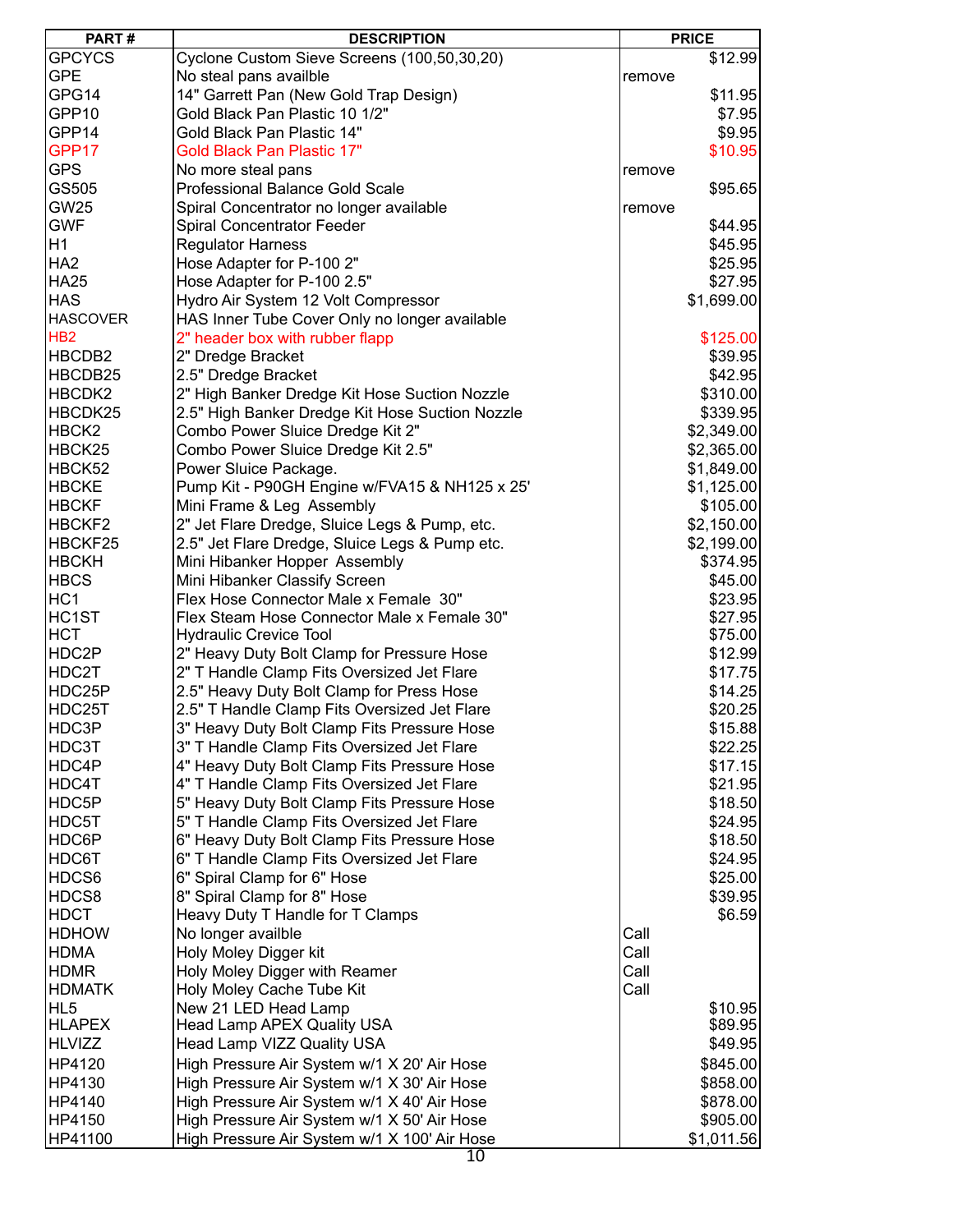| PART#           | <b>DESCRIPTION</b>                                                                               | <b>PRICE</b>                     |
|-----------------|--------------------------------------------------------------------------------------------------|----------------------------------|
| HP4220          | High Pressure Air System w/2 X 20' Air Hose                                                      | \$1,171.25                       |
| HP4230          | High Pressure Air System w/2 X 30' Air Hose                                                      | \$1,195.00                       |
| HP4240          | High Pressure Air System w/2 X 40' Air Hose                                                      | \$1,244.00                       |
| HP4250          | High Pressure Air System w/2 X 50' Air Hose                                                      | \$1,283.00                       |
| HP42100         |                                                                                                  | \$1,504.00                       |
| HP42300         | High Pressure Air System w/2 X 100' Air Hose<br>High Pressure Air System w/2 X 300' Air Hose     | \$2,295.00                       |
| HP9220          | High Pressure Air System w/2 X 20' Air Hose                                                      | \$1,550.00                       |
| HP9230          | High Pressure Air System w/2 X 30' Air Hose                                                      | \$1,567.50                       |
| HP9240          | High Pressure Air System w/2 X 40' Air Hose                                                      | \$1,595.00                       |
| HP9250          | High Pressure Air System w/2 X 50' Air Hose                                                      | \$1,622.00                       |
| HP92100         | High Pressure Air System w/2 X 100' Air Hose                                                     | \$1,864.00                       |
| HP92300         | High Pressure Air System w/2 X 300' Air Hose                                                     | \$2,904.00                       |
| <b>HVS</b>      | High Vac System with New Screw On Lid.                                                           | \$549.95                         |
| <b>ISB</b>      | Engine Shaft Bushing for 3 & 5 hp.                                                               | \$19.95                          |
| <b>JAB</b>      | Jabbit Sluice Stand                                                                              | \$99.00                          |
| JFAQ2           | 2" Jet flare quick coupler adapter + PJB                                                         | \$85.00                          |
| JFAQ25          |                                                                                                  | \$95.00                          |
| JFAQ3           | 2.5" Jet flare quick coupler adapter + PJB                                                       | \$110.00                         |
|                 | 3" Jet flare quick coupler adapter + PJB                                                         |                                  |
| JFAQ4<br>KAC    | 4" Jet flare quick coupler adapter + PJB<br>Keene Air Compressor "New"                           | \$125.00<br>\$575.00             |
| KAC1BG          |                                                                                                  | \$34.95                          |
| <b>KAC1KIT</b>  | <b>KAC1 Compressor Belt Guard</b>                                                                | \$735.00                         |
| <b>KACGHM</b>   | KAC Compressor Kit Belts Pulleys Air Snorkel Guards                                              | \$1,250.00                       |
| <b>KACGH</b>    | KAC Air Compressor GX 50 Honda (Mini)                                                            | \$1,325.00                       |
| KAS3            | <b>KAC Air Compressor GX120 Honda</b>                                                            | \$39.95                          |
| KAS1            | Safety Snorkel (KAC1 Compressor)                                                                 | \$49.95                          |
| KAS2            | Safety Snorkel (T80 Compressor)                                                                  | \$89.95                          |
| <b>KCC</b>      | Safety Snorkel (263 Compressor)<br><b>Keene Crevice Claw</b>                                     | \$29.95                          |
| KCM             | Keene Coffee Mug                                                                                 | \$8.95                           |
| KCT             | <b>Keen Crevice Trowel</b>                                                                       | \$19.95                          |
| <b>KCTS</b>     | <b>Keen Crevice Trowel Scoop</b>                                                                 | \$9.95                           |
| KH <sub>2</sub> | Keene Hat Embroidered (Need Color Choice)                                                        | \$19.95                          |
| <b>KHJ</b>      |                                                                                                  | \$55.00                          |
| <b>KHJZ</b>     | Keene Engineering Hooded Sweat Shirt                                                             | \$55.00                          |
| <b>KSCR</b>     | Keene Engineering Hooded Sweat Shirt                                                             | \$425.00                         |
| <b>KSCRM</b>    | Keene Super Concentrator                                                                         |                                  |
| KSCRM1          | Keene Super Concentrator Mat 35" x 35"                                                           | \$295.00<br>\$7.50               |
| KT10DC          | Keene Super Concentrator Mat Per Linear Inch 35" Wide<br>Keene 10" Trommel DC powered 2 x RP2200 | \$2,195.00                       |
| KT10MDK         | 10" Tommel water drive kit hoses filter Water motor                                              |                                  |
| KT10DCK         | 10" Trommel DC Kit hoses pumps DC drive motor                                                    | <b>Coming Soon</b>               |
| KT10WD          | Keene 10" Trommel Water motor drive.                                                             | <b>Coming Soon</b><br>\$2,295.00 |
| KT10SA          | Keene Trommel Sluice adaptor.                                                                    | \$149.95                         |
| <b>KTS</b>      |                                                                                                  |                                  |
| LP120           | Keene "T" Shirt (Need Size & Color)<br>Low Pressure Air System w/1X20' Hose                      | \$16.50<br>\$464.00              |
| LP130           | Low Pressure Air System w/1X30' Hose                                                             |                                  |
| LP140           | Low Pressure Air System w/1X40' Hose                                                             | \$479.00<br>\$506.00             |
| LP150           | Low Pressure Air System w/1X50' Hose                                                             | \$528.00                         |
| LP1100          | Low Pressure Air System w/1X100' Hose                                                            | \$638.00                         |
| LP220           | Low Pressure Air System w/2 X20' Hose                                                            | \$817.00                         |
| LP230           | Low Pressure Air System w/2X30' Hose                                                             | \$844.00                         |
| LP240           | Low Pressure Air System w/2X40' Hose                                                             | \$892.00                         |
| LP250           | Low Pressure Air System w/2X50' Hose                                                             | \$935.00                         |
| LP2100          | Low Pressure Air System w/2X100' Hose                                                            | \$1,152.00                       |
| M <sub>5</sub>  | <b>Professional Mask</b>                                                                         | \$59.95                          |
| MC <sub>1</sub> | Super Sea Drops                                                                                  | \$6.95                           |
| <b>MD</b>       | METAL DETECTORS CALL FOR CURRENT PRICING                                                         |                                  |
| MDMGM1000       | Minelab Monster 1000                                                                             | \$949.00                         |
| MDEQ800         | Minelab Equinox 800                                                                              | \$999.00                         |
| MD6EC           | Minelab Equinox 6" Coil                                                                          | \$179.00                         |
|                 | ᇁ                                                                                                |                                  |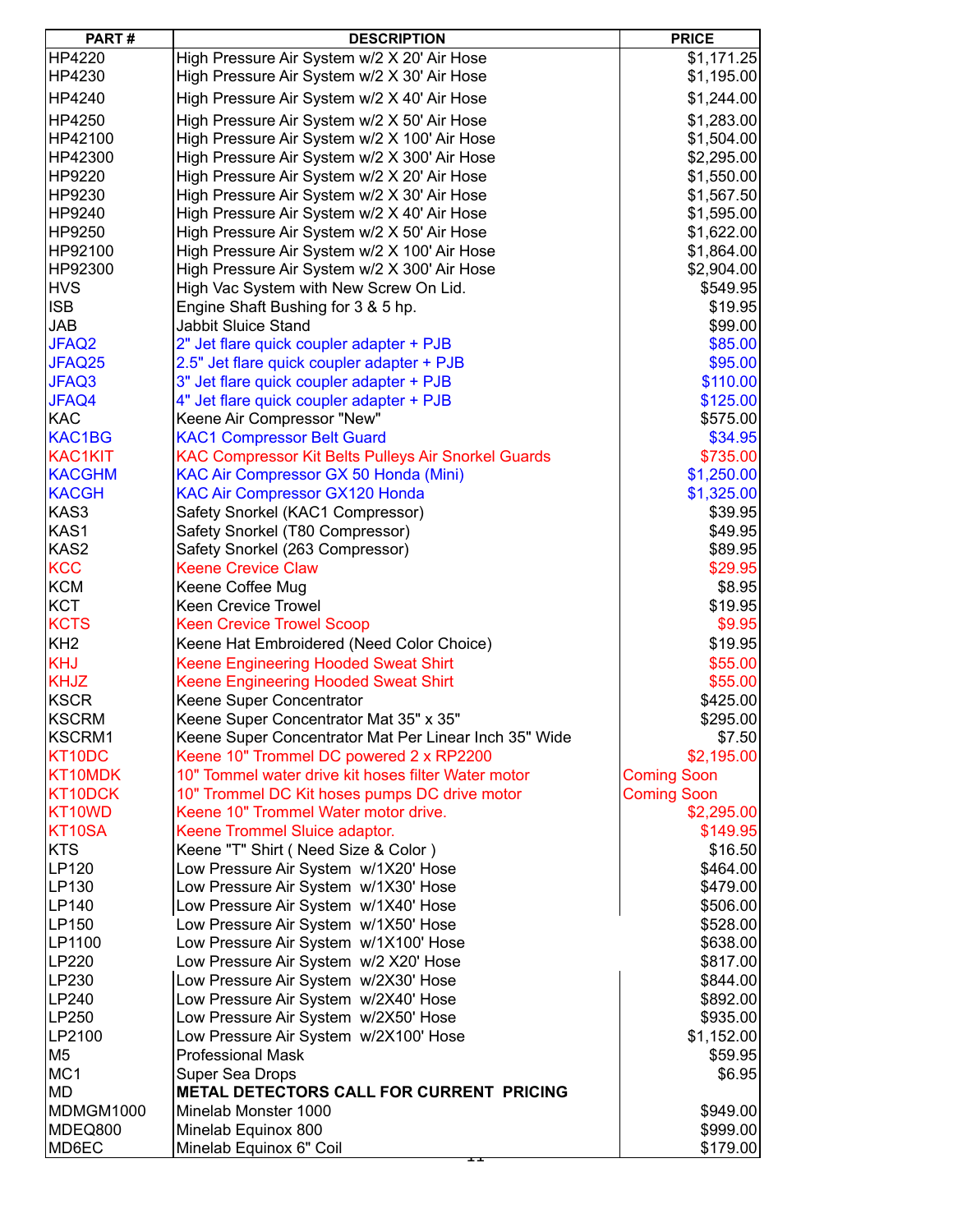| PART#            | <b>DESCRIPTION</b>                                      | <b>PRICE</b> |
|------------------|---------------------------------------------------------|--------------|
| <b>MD12X15</b>   | Minelab Equinox 15 x 12 Coil                            | \$239.00     |
| MDGPX5000        | Minelab GPX 5000                                        | \$3,999.00   |
| GPZ6000          | Minelab GPX 6000                                        | \$5,995.00   |
| MDGPZ7000        | Minelab GPZ 7000 Super Detector                         | \$8,499.00   |
| MDSDC2300        | Minelab SDC2300 Waterproof                              | \$3,399.00   |
| <b>MDGATMAX</b>  | <b>Garrett At Max</b>                                   | \$749.95     |
| <b>MDGATG</b>    | <b>Garrett AT Gold</b>                                  | \$639.95     |
| <b>MDGATPRO</b>  | <b>Garrett AT Pro</b>                                   | \$582.95     |
| MDGA250          | Garrett Ace 250                                         | \$224.00     |
| <b>MDGPP</b>     | Garret Pin Pointer (Carrot)                             | \$139.95     |
| MM2DH            | Mini Max 2" Dredge Header & Classifier                  | \$179.00     |
| <b>MMCEC</b>     | Mini Max A52 Conversion End Cap                         | \$32.95      |
| <b>MMFHA</b>     | Mini Max Flood Hopper Assy 2 x Classifer's              | \$249.95     |
| <b>MMFH</b>      | Mini Max Flood Header only                              | \$69.95      |
| <b>MMPSCK</b>    | Mini Max Power Sluice Concentrator Kit                  | \$749.95     |
| <b>MMSL</b>      | Mini Max Sluice and Legs                                | \$349.95     |
|                  |                                                         |              |
| MF1              | <b>Magic Fingers</b>                                    | \$29.95      |
| NH <sub>1</sub>  | 1" Nylobraid Hose Per Foot                              | \$2.31       |
| <b>NH125</b>     | 1.25" Nylobraid Hose Per Foot                           | \$2.73       |
| <b>NH15</b>      | 1.5" Nylobraid Hose Per Foot                            | \$3.47       |
| NH <sub>2</sub>  | 2" Nylobraid Hose Per Foot                              | \$4.95       |
| NH <sub>3</sub>  | 3" Nylobraid Hose Per Foot                              | \$7.66       |
| NH <sub>4</sub>  | 4" Nylobraid Hose Per Foot                              | \$10.80      |
| <b>NMM</b>       | Nomad Matting 1' X 3' (Miner's Moss)                    | \$49.94      |
| P1500            | 1500 GPM Pedestal Pump                                  | \$2,495.00   |
| P150037K         | P1500 Pump 37 hp EF! Vangard                            | \$7,150.00   |
| P180             | 250 GPM Pump (2.5" x 2" Thread) (formerly) 5 to 7 hp.   | \$589.95     |
| <b>P180K</b>     | 250 GPM Pump (2.5" x 2" Key- Way) (formerly) 5 to 7 hp. | \$605.00     |
| P185             | P180 Pump & 6.5 hp Vangard                              | remove       |
| P185c            | P180 Pump 6.5 hp Intek Pro & T80 Compressor             | remove       |
| <b>P185CH</b>    | P-180 Pump with GX200 Honda & T80 Compressor            | \$2,088.00   |
| P185CH263        | P185H 6.5hp/P180 Pump/263 Compressor                    | \$2,575.00   |
| P185chkac        | P-180 Pump with GX200 Honda & KAC Compressor            | \$2,088.90   |
| P185CKAC         | P-180 Pump with 6.5 Vangard & KAC Compressor            | remove       |
| P185H            | P-180 Pump w/GX200 Honda                                | \$1,318.90   |
| P195             | P180 Pedestal Pump                                      | \$699.00     |
| P <sub>2</sub>   | Base Plate (3-7) hp w/Compressor                        | \$52.95      |
| P <sub>2</sub> A | Engine Base 8-9 hp Offset                               | \$52.95      |
| P <sub>2</sub> B | Engine Base (8-23 hp w/Compressor                       | \$79.95      |
| P <sub>2</sub> C | Engine Base P90GH                                       | \$39.95      |
| P <sub>2</sub> H | Engine Base GX50 Honda & T80 Compressor                 | \$49.95      |
| P <sub>3</sub>   | Compressor Drive 3 to 6.5 hp Pulley & Belt              | \$54.95      |
| P350             | 400 GPM Pump 3 X 4 8-9 hp Threaded Shaft                | \$910.00     |
| <b>P350K</b>     | 400 GPM Pump 3 X 4 8-9 hp 1" Keyed shaft HP?            | \$910.00     |
| P350S            | 600 GPM Pump 3 X 4 16-23 hp 1" Threaded Shaft           | \$1,050.00   |
| <b>P350SK</b>    | 600 GPM Pump 3 X 4 16-23 hp 1" Keyed shaft              | \$1,050.00   |
| P3510DE          | 10 hp Diesel Engine P350 Pump Electric Start            | \$4,169.00   |
| <b>P3510DEC</b>  | 10 hp Diesel Engine P350 Pump Electric & 263 Compressor | \$5,275.00   |
| P3513HE          | P-350 Pump 13 Honda Electric Start Engine               | \$2,085.00   |
| <b>P3513HEC</b>  | P-350 Pump 13 Honda Electric Engine & 263 Compressor    | \$3,325.00   |
| P3523V           | P350S 23hp Electric Vanguard Engine                     | \$3,550.00   |
| P3523VC          | P350S 23hp Electric Vanguard Engine & 263 Compressor    | \$4,895.00   |
| P355             | 400 GPM Pedestal Pump                                   | \$1,050.00   |
| P355S            | P355 Pedestal Pump w/Large Impeller 16 hp               | \$1,150.00   |
| P359BCH          | P350 GX270 Honda & KAC Air Compressor                   | \$2,499.00   |
| <b>P359H</b>     | P350 Pump for GX270 Honda                               | \$1,750.00   |
| P38              | Compressor Drive 8 to 23 hp Pulley & Belt               | \$48.35      |
| P90              | 100 GPM New for GX50 Honda 4 Cycle Engine               | \$359.00     |
| P90EH            | P90 Engine Handle comes with P90                        | \$32.95      |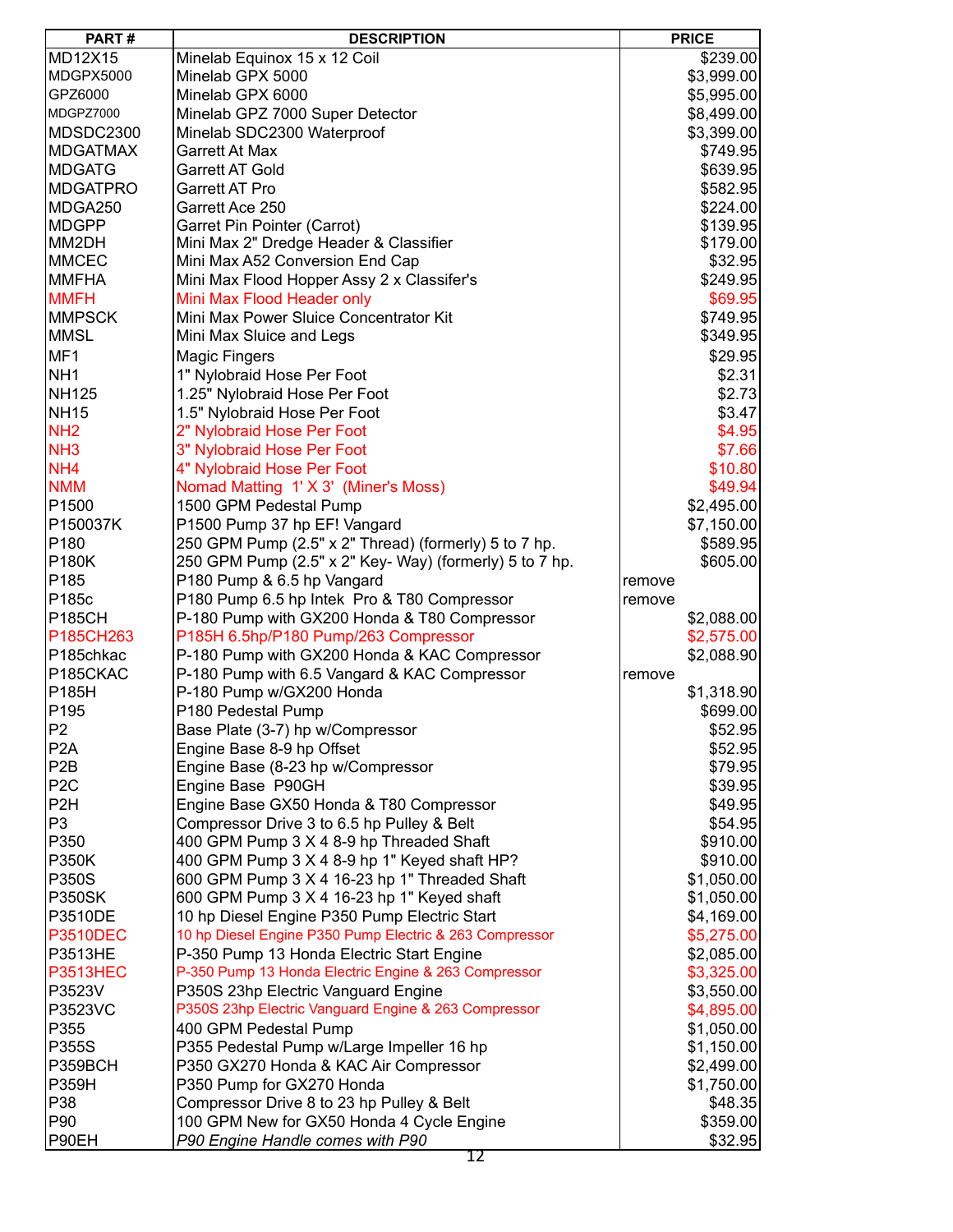| PART#              | <b>DESCRIPTION</b>                                     | <b>PRICE</b> |            |
|--------------------|--------------------------------------------------------|--------------|------------|
| P90GH              | 2.5 hp Honda Engine & Pump Base Handle                 |              | \$899.00   |
| PF <sub>2</sub>    | Marlex Float 2004                                      |              | \$115.95   |
| <b>PF25</b>        | 2.5" Pontoon Float                                     |              | \$199.00   |
| PF <sub>21</sub>   | 2004 Inflatable Pontoon Only No longer available       | remove       |            |
| PF <sub>3</sub>    | 3" Mini 4" floats 62" x 10.5" x 10.5m"                 |              | \$249.95   |
| <b>PF45</b>        | Pontoon Only Old Style Long Float                      |              | \$285.00   |
| PF45S              |                                                        |              |            |
|                    | Pontoon Only (New 4" Short Float)                      |              | \$205.00   |
| PF <sub>5</sub>    | 5" & 6" Marlex Float                                   |              | \$339.95   |
| PF5OK              | 5" Outrigger Supports for 2 PF5 Floats                 |              | \$115.00   |
| PF6N               | Pontoon Float 6" Nose 72" x 21" x 21" 60 lbs.          |              | \$675.00   |
| PF6MC              | 6" Float Max Center                                    |              | \$519.95   |
| PF6MN              | 6" Float Max Nose                                      |              | \$545.00   |
| PF8C               | Pontoon Float 8" Center 48" x 24" x 24" 60 lbs.        |              | \$665.00   |
| PF8N               | Pontoon Float 8" Nose 54" x 24" x 24" 65 lbs.          |              | \$665.00   |
| PFA <sub>2i</sub>  | No longer availble                                     | remove       |            |
| PFA <sub>2</sub>   | 2004 Pontoon Float Complete                            |              | \$495.00   |
| PFA <sub>25</sub>  | 2.5" Pontoon Float Assembly (New)                      |              | \$915.00   |
| PFA44              | 4" Mini Float & Frame                                  |              | \$1,005.00 |
| PFA45A             | Pontoon Flotation Assembly (4 FLoat)                   |              | \$1,315.00 |
| PFA4C              | Highbanker Flotation Assembly Complete for a 3" Dredge |              | \$1,315.00 |
| pfa5f              | 5" Pontoon Float Assembly (Jet Flare) New Model        |              | \$2,095.00 |
| PFA5FT             | 5" & 6" Floats & Frame wth 2 x Engines (Jet Flare)     |              | \$2,175.00 |
| PFA5OK             | 5" Outrigger Kit 2 x Frame & 2 x PF5 Floats            |              | \$689.00   |
| PFA56U             | New 6 float Ultra 5" 6" frame                          |              | \$1,850.00 |
| PFA6M              | 6" Max Float & Frame Assy.                             |              | \$4,825.00 |
| PFA6N              | 6" & 8" Frame & Floats Complete 8' x 12'               |              | \$6,250.00 |
| PFA6NE             | 6" & 8" Frame & Floats 8' x 18'                        |              |            |
|                    |                                                        |              | \$9,050.00 |
| PFF <sub>2</sub>   | 2" Frame Jet Flare for Hard and Soft Floats            |              | \$379.00   |
| PFF25              | See Part Number PFF44M                                 |              |            |
| PFF44M             | 4" Mini Frame (New 2007)                               |              | \$499.00   |
| PFF45FA            | 4" Frame (4 Float Model)                               |              | \$515.00   |
| PFF <sub>5F</sub>  | 5" Jet Flare Frame Single Engine Only                  |              | \$775.00   |
| PFF5FT             | 5" & 6" Jet Flare Frame 2 x Engines                    |              | \$860.00   |
| PFF56U             | 5" & 6" Jet Frame Ultra 2 x Engines                    |              | \$750.00   |
| PFF6A              | 6" & 8" Frame 6200-8200                                |              | \$3,399.00 |
| PFF6M              | 6" Max Frame                                           |              | \$1,650.00 |
| PFF6SMS            | 6" Super Max Sluice Saddle (Each Side)                 |              | \$220.00   |
| PH <sub>1</sub>    | 1" Heavy Duty Pressure Hose Per Foot                   |              | \$2.97     |
| <b>PH125</b>       | 1.25" Heavy Duty Pressure Hose Per Foot                |              | \$5.23     |
| <b>PH15</b>        | 1.5" Heavy Duty Pressure Hose Per Foot                 |              | \$6.22     |
| PH <sub>1C</sub>   | 1" Pressure Hose (Clear Vinyl)                         |              | \$2.86     |
| PH <sub>2</sub>    | 2" Heavy Duty Pressure Hose Per Foot                   |              | \$8.05     |
| PH <sub>3</sub>    | 3" Heavy Duty Pressure Hose Per Foot                   |              | \$13.26    |
| PH <sub>4</sub>    | 4" Heavy Duty Pressure Hose Per Foot                   |              | \$15.48    |
| PHC <sub>1</sub> M | 1" Male Pressure Brass Hose Coupling                   |              | \$11.11    |
| PHC1F              | 1" Female Pressure Brass Hose Coupling                 |              | \$11.88    |
| PHC125F            | 1.25" Female Pressure Hose Coupling                    |              | \$14.67    |
| PHC125M            | 1.25" Male Pressure Hose Coupling                      |              | \$12.27    |
| PHC15F             | 1.5" Female Pressure Hose Coupling                     |              | \$13.81    |
| PHC15M             | 1.5" Male Pressure Hose Coupling                       |              | \$12.53    |
| PHC2F              | 2" Female Pressure Hose Coupling                       |              | \$16.89    |
| PHC2M              | 2" Male Pressure Hose Coupling                         |              | \$15.35    |
| PHC3F              |                                                        |              |            |
|                    | 3" Female Pressure Hose Coupling                       |              | \$25.25    |
| PHC3M              | 3" Male Pressure Hose Coupling                         |              | \$19.99    |
| PHC4F              | 4" Female Pressure Hose Coupling                       |              | \$38.50    |
| PHC4M              | 4" Male Pressure Hose Coupling                         |              | \$30.25    |
| <b>PHP160</b>      | 160 GPM hp Pump 2" in 1.5" Out                         |              | \$575.00   |
| <b>PHP160K</b>     | 160 GPM hp Pump 2" in 1.5" Out Key-Way                 |              | \$585.00   |
| <b>PHP1604B</b>    | PHP160 Pump / Briggs and stratton                      | remove       |            |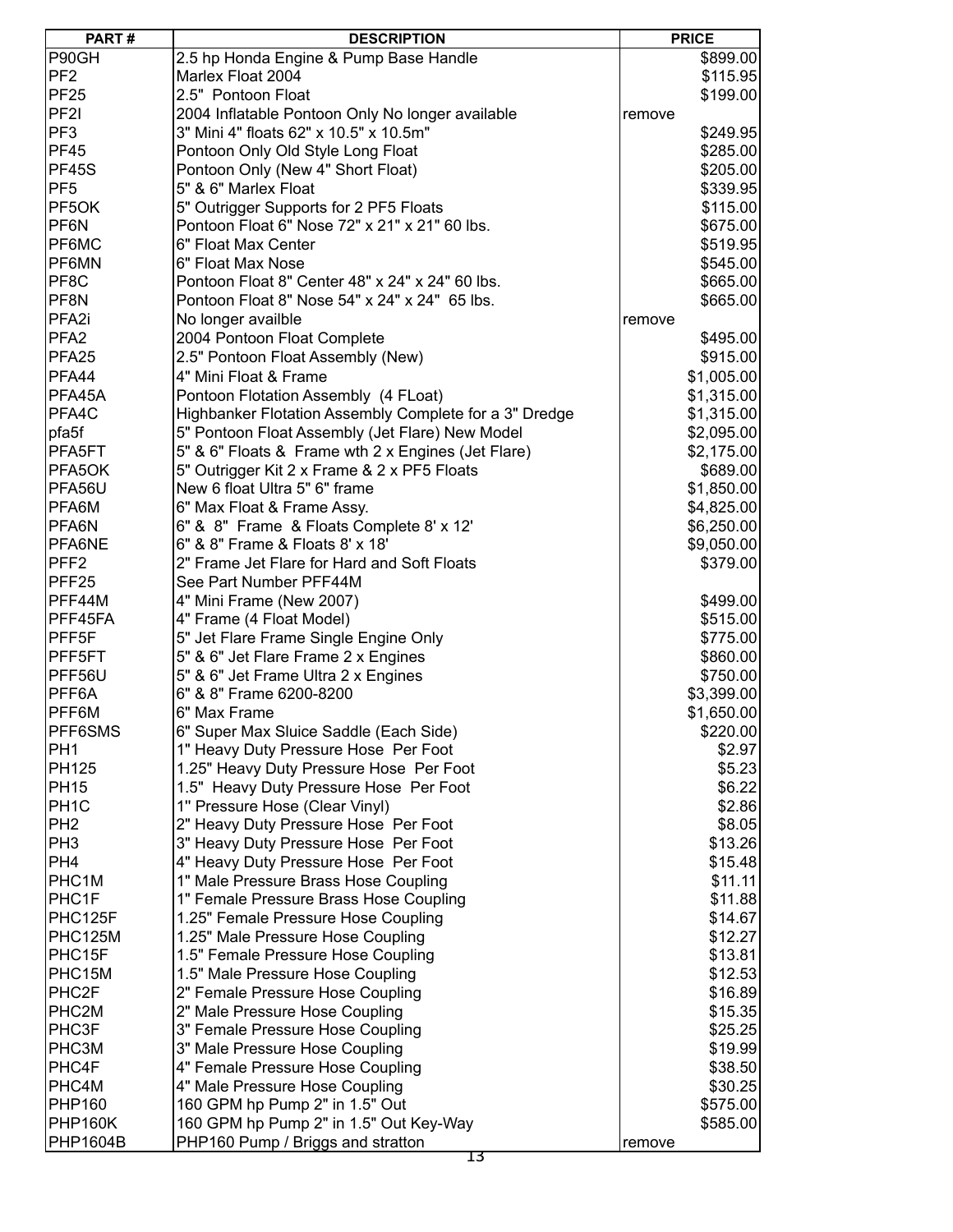| PART#                   | <b>DESCRIPTION</b>                                                                    |        | <b>PRICE</b> |
|-------------------------|---------------------------------------------------------------------------------------|--------|--------------|
| PHP1604                 | GX120 Honda Engine New PHP160 Pump                                                    |        | \$1,149.00   |
| <b>PHP1604C</b>         | GX120 Honda Engine New PHP160 & T80 Compressor                                        | remove |              |
| PHP1604CK               | GX120 Honda Engine New PHP160 KAC1 Compressor                                         |        | \$1,975.00   |
| <b>PHP165</b>           | PHP160 Pedestal Pump 2" x 1.5"                                                        |        | \$599.00     |
| <b>PHP500</b>           | PHP500 Pump 3" x 2.5" 1" treaded shaft HP?                                            |        | \$925.00     |
| <b>PHP500K</b>          | PHP500 Pump 3" x 2.5" 1" Keyed shaft HP?                                              |        | \$925.00     |
| PHP50013E               | PHP500 GX390 Honda Electric Start                                                     |        | \$2,050.00   |
| PHP50013E263            | PHP500 Pump 13 hp 263 Compressor                                                      |        | \$3,275.00   |
| PHP50013EKAC            | PHP500 Pump 13 hp KAC Compressor                                                      |        | \$2,869.00   |
| <b>PHP505</b>           | PHP500 Pump Pedestal Pump 3" x 2.5"                                                   |        | \$1,075.00   |
| <b>PHP5009</b>          | HP500 Pump GX270 Honda Engine                                                         |        | \$1,865.00   |
| PHP5009263              | HP500 Pump GX270 Honda 263 Comp.                                                      |        | \$3,095.00   |
| PHP5009KAC              | HP500 Pump GX270 Honda KAC Comp.                                                      |        | \$2,445.00   |
| PHP5009T80              | HP500 Pump GX270 Honda T80 Comp.                                                      | remove |              |
| PJ2                     | 2" Power Jet (w/1.25" Straight)                                                       |        | \$126.50     |
| PJ2O                    | 2" Power Jet Oversized Jet Log                                                        |        | \$258.50     |
| <b>PJ25</b>             | 2.5" Power Jet (1.5" Straight)                                                        |        | \$149.50     |
| PJ25140                 | 2.5" Power Jet 1.25" with Oversized Jet Log                                           |        | \$275.00     |
| <b>PJ250</b>            | 2.5" Power Jet 1.5" with Oversized Jet Log                                            |        | \$264.00     |
| PJ3                     | 3" Power Jet 1.5" Jet Log (Straight)                                                  |        | \$192.50     |
| <b>PJ32</b>             | 3" Power Jet 2" Jet Log (Straight)                                                    |        | \$203.50     |
| <b>PJ320</b>            | 3" Power Jet 2" Oversized Jet Log                                                     |        | \$372.00     |
| PJ3O                    | 3" Power Jet 1.5" Oversized Jet Log                                                   |        | \$368.00     |
| PJ4                     |                                                                                       |        |              |
| <b>PJ42</b>             | 4" Power Jet 4 $\times$ 1-1/2 Jet Log                                                 |        | \$247.00     |
| <b>PJ420</b>            | 4" Power Jet 4" X 2" Jet Log                                                          |        | \$258.00     |
| PJ43                    | 4" Power Jet 2" Oversized Jet Log                                                     |        | \$459.00     |
|                         | 4" Power Jet with 3" Jet Log                                                          |        | \$286.00     |
| P <sub>1430</sub>       | 4" Power Jet 3" Oversized Jet Log with Quick Coupler                                  |        | \$493.90     |
| PJ4T2                   | 4" Power Jet 2" x 2" with Jet Log                                                     |        | \$335.00     |
| PJ4T2O                  | 4" Power Jet 2" x 2" Oversized Jet Log with Quick Coupler                             |        | \$585.00     |
| PJ <sub>5</sub><br>PJ53 | 5" Power Jet with 2" Jet Log<br>5" Power Jet with 3" Jet Log                          |        | \$368.00     |
|                         |                                                                                       |        | \$399.00     |
| <b>PJ530</b>            | 5" Power Jet 3" Oversized with Quick Coupler<br>5" Power Jet 2" x 2" with Jet Log     |        | \$632.00     |
| <b>PJ5T2</b>            |                                                                                       |        | \$445.00     |
| <b>PJ5T150</b>          | 5" Power Jet 2" x 2" with Jet Log<br>5" Power Jet 2"x 2" Oversized with Quick Coupler |        | \$625.00     |
| <b>PJ5T2O</b>           |                                                                                       |        | \$665.00     |
| PJ <sub>6</sub>         | 6" Power Jet w/3" Jet Log                                                             |        | \$572.00     |
| PJ6O                    | 6" Power Jet 3" Oversized with Quick Coupler                                          |        | \$856.00     |
| PJ6T2                   | 6" Power Jet 2" X 2" Jet Log                                                          |        | \$647.00     |
| PJ6T2O                  | 6" Power Jet 2"x 2" Oversized Quick Coupler                                           |        | \$999.95     |
| PJ6T3<br>PJ6T3O         | 6" Power Jet 3" x 3" Jet Log                                                          |        | \$692.00     |
|                         | 6" Power Jet 3"x 3" Oversized Quick Coupler                                           |        | \$1,065.00   |
| PJ83                    | 8" Power Jet 1 x 3" Jet Log                                                           |        | \$795.00     |
| PJ8T3                   | 8" Power Jet 2 x 3" Jet Log                                                           |        | \$977.00     |
| <b>PJ84</b>             | 8" Power Jet (2-3" Logs & SQC8)                                                       |        | \$1,428.00   |
| PJ844                   | 8" Power Jet Oversized 4 x 3 inch Jet Logs Threaded                                   |        | \$1,815.00   |
| PJ104                   | 10' Power Jet Oversized 4 x 3 inch Jet Logs Threaded                                  |        | \$2,612.00   |
| PJBO <sub>2</sub>       | 2" Power Jet Bullet Coupling Oversized                                                |        | \$34.00      |
| PJBO <sub>25</sub>      | 2.5" Power Jet Bullet Coupling Oversized                                              |        | \$44.00      |
| PJBO3                   | 3" Power Jet Bullet Coupling Oversized                                                |        | \$51.00      |
| PJBO4                   | 4" Power Jet Bullet Coupling Oversized                                                |        | \$55.00      |
| PJBO <sub>5</sub>       | 5" Power Jet Bullet Coupling Oversized                                                |        | \$71.50      |
| PJBO6                   | Power Jet Bullet Coupling Oversized<br>6"                                             |        | \$82.50      |
| PJFA25O                 | 2.5" Adaptor Hose to Oversized Jet Flare                                              |        | \$32.95      |
| PJFA2O                  | 2"<br>Adaptor Hose to Oversized Jet Flare                                             |        | \$31.85      |
| PJFA3O                  | 3"<br>Adaptor Hose to Oversized Jet Flare                                             |        | \$37.35      |
| PJFA4O                  | 4"<br>Adaptor Hose to Oversized Jet Flare                                             |        | \$46.20      |
| PJL14                   | Power Jet Log 1.25" (2" Dredges)                                                      |        | \$126.45     |
| PJL <sub>15</sub>       | Power Jet Log 1.5" (for older 3" Dredges)<br>14                                       |        | \$140.00     |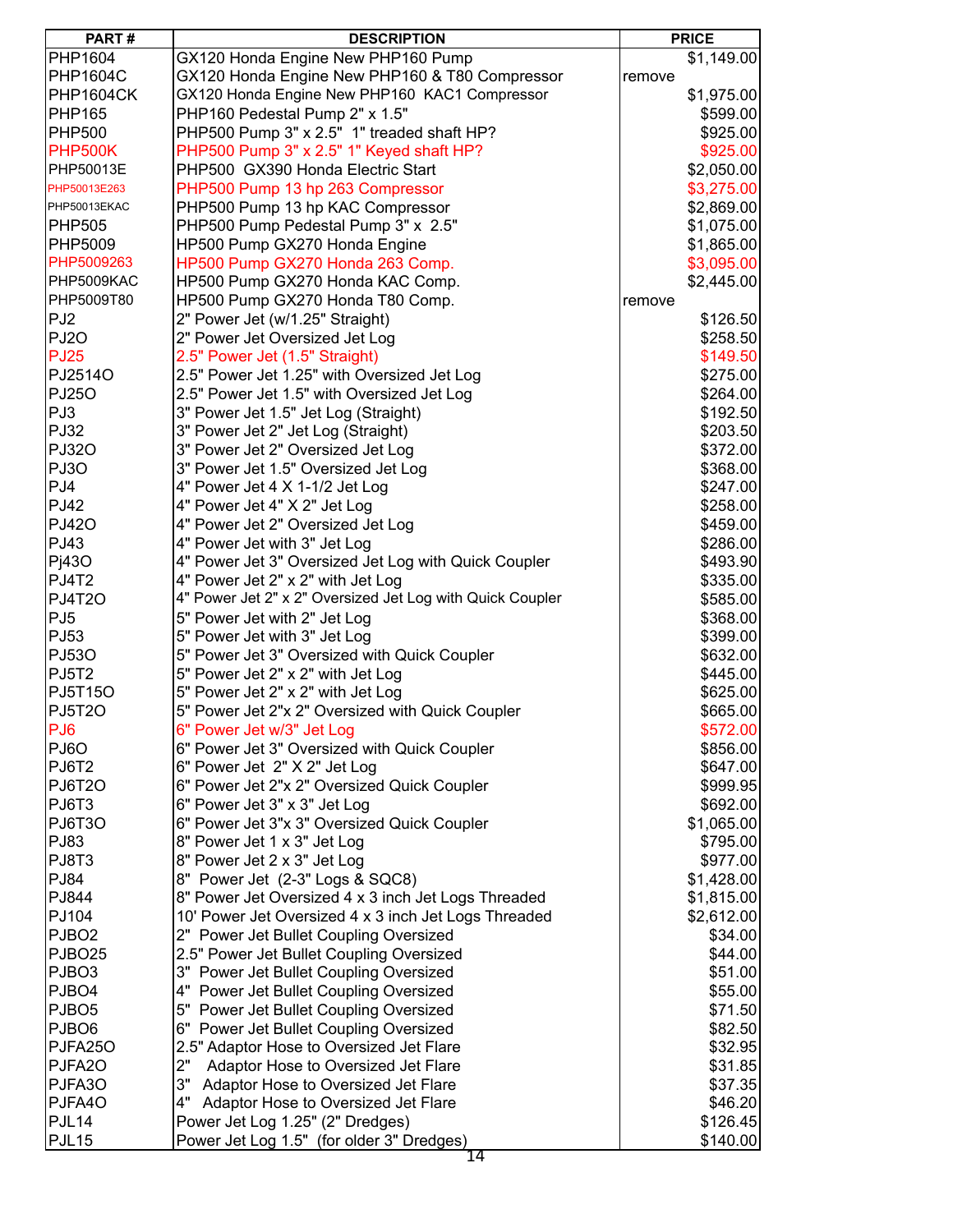| PART#            | <b>DESCRIPTION</b>                                           | <b>PRICE</b> |  |
|------------------|--------------------------------------------------------------|--------------|--|
| PJL <sub>2</sub> | Power Jet Log 2" (3"- 4" Dredges)                            | \$159.00     |  |
| PJL3             | Power Jet Log 3"                                             | \$198.00     |  |
| PK1              | Pump Priming Kit (Older Model)                               | \$93.50      |  |
| PK <sub>2</sub>  | Pump Priming Kit Large Guzzler                               | \$165.00     |  |
| PPJF10           | 10" Jet Flare Steel w/ Victolic Con. Multi handl & lift pts. | \$1,995.00   |  |
| PPJF20           | 2" Jet Flare Oversized                                       | \$195.00     |  |
| PPJF250          | 2.5" Jet Flare Oversized                                     | \$239.95     |  |
| PPJF3O           | 3" Jet Flare Oversized                                       | \$285.00     |  |
| PPJF4O           | 4" Jet Flare Oversized                                       | \$329.00     |  |
| PPJF5O           | 5" Jet Flare Oversized                                       | \$399.00     |  |
| PPJF60           | 6" Jet Flare Oversized                                       | \$475.00     |  |
| PPJF8            | 8" Marlex Jet Flare                                          | \$875.00     |  |
| <b>PPSL</b>      | UV Light - Long & Short Wave                                 | remove       |  |
| <b>PSC</b>       | Professional Stacking Screens "No longer availble"           | \$0.00       |  |
| <b>PST</b>       | <b>Suction Tweezers</b>                                      | \$0.30       |  |
|                  | Pulley 14" x 1/2" Bore (DW212)                               |              |  |
| PU14X50          |                                                              | \$89.95      |  |
| PU25WSB          | Pulley 2.5" x 5/8" w/Shaft Bushing                           | \$39.95      |  |
| <b>PU2X25</b>    | Pulley 2" 1/4" Bore (DW212)                                  | \$19.95      |  |
| PU3X1            | Pulley 3" x 1" Bore Keyed (8 hp+)                            | \$28.95      |  |
| <b>PU4X50</b>    | Pulley 4" x 1/2" (T80E Compressor)                           | \$29.95      |  |
| PU65X58          | Pulley 6.5" x 5/8" (263 Compressor) (N/A)                    | remove       |  |
| <b>PU6X58</b>    | Pulley 6" X 5/8" Keyed (T80 Compressor)                      | \$44.95      |  |
| QC1F             | 1" Female Quick Coupling                                     | \$22.95      |  |
| QC1M             | 1" Male Quick Coupling                                       | \$12.55      |  |
| QC125F           | 1.25" Female Quick Coupling                                  | \$23.50      |  |
| QC125M           | 1.25" Male Quick Coupling                                    | \$13.25      |  |
| QC15F            | 1.5" Female Quick Coupling                                   | \$23.50      |  |
| QC15M            | 1.5" Male Quick Coupling                                     | \$13.25      |  |
| QC15MB           | 1.5" Male Quick Coupler Barbed                               | \$14.50      |  |
| QC2F             | 2" Female Quick Coupling                                     | \$26.25      |  |
| QC2M             | 2" Male Quick Coupling                                       | \$15.25      |  |
| QC2MB            | 2" Male Quick Coupler Barbed                                 | \$16.50      |  |
| QC25F            | 2.5" Female Quick Coupling                                   | \$31.95      |  |
| QC25M            | 2.5" Male Quick Coupling                                     | \$18.50      |  |
| QC25MB           | 2.5" Male Quick Coupler Barbed                               | \$19.50      |  |
| QC3F             | 3" Female Quick Coupling                                     | \$41.25      |  |
| QC3M             | 3" Male Quick Coupling                                       | \$24.25      |  |
| QC3MB            | 3" Male Quick Coupler Barbed                                 | \$25.50      |  |
| QC4F             | 4" Female Quick Coupling                                     | \$54.50      |  |
| QC4M             | 4" Male Quick Coupling                                       | \$37.95      |  |
| QC4MB            | 4" Male Quick Coupler Barbed                                 | \$38.95      |  |
| R <sub>1</sub>   | Air Regulator                                                | \$189.95     |  |
| RC <sub>1</sub>  | <b>G-Force Rock Crusher</b>                                  | \$1,495.00   |  |
| RC1CART          | RC1 Cart                                                     | \$199.00     |  |
| RC1CB            | <b>Rock Crusher Blade</b>                                    | \$84.95      |  |
| <b>RC46</b>      | Stand Mounted Rock Crusher New 13 hp Honda                   | \$12,950.00  |  |
| RC46E            | <b>Stand Mounted Rock Crusher Electric Motor</b>             | \$12,950.00  |  |
| RC46WP           | Jaw Crushing Wear Plate RC46                                 | \$120.00     |  |
| RC <sub>6</sub>  | <b>Stationary Wear Plate RC46</b>                            | \$115.00     |  |
| RC <sub>8</sub>  | Drive Roller RC46                                            | \$599.00     |  |
| RC <sub>9</sub>  | Free Spinning Roller RC46                                    | \$599.00     |  |
| RC46DR           | RC46 Double Roller on Stand Mounted                          | \$16,950.00  |  |
| RC46DRE          | Rock Crusher Double Roller Electric Stand                    | \$16,950.00  |  |
| RC46DRK          | Conversion Kit for 2016 Crushers to Double Roller            | \$3,995.00   |  |
| RG1              | Rubber Gasket 1"                                             | \$2.75       |  |
| <b>RG125</b>     | Rubber Gasket 1.25"                                          | \$3.00       |  |
| <b>RG15</b>      | Rubber Gasket 1 1/2"                                         | \$3.25       |  |
| RG <sub>2</sub>  | Rubber Gasket 2"                                             | \$4.00       |  |
| RG3              | Rubber Gasket 3"                                             | \$5.00       |  |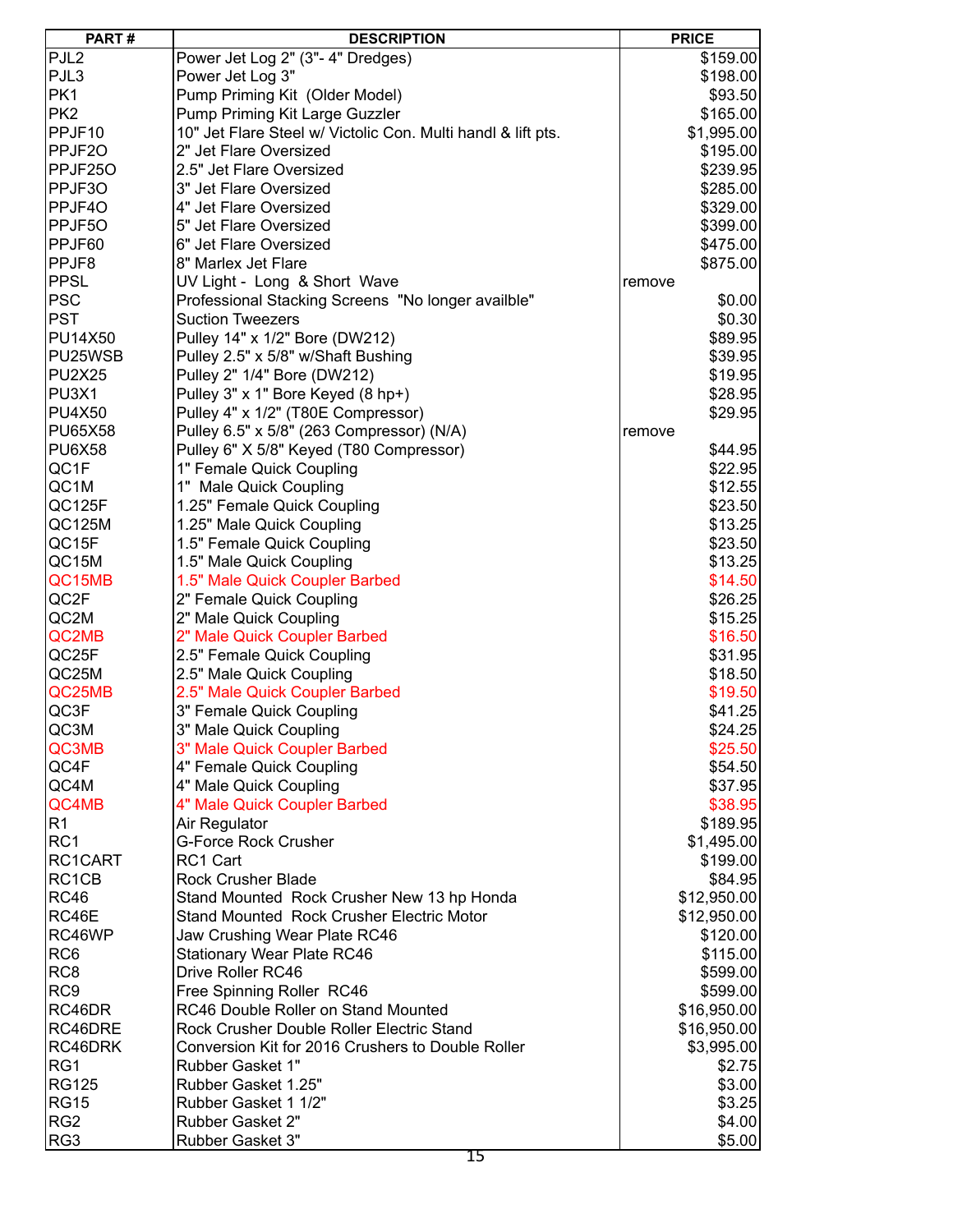| PART#              | <b>DESCRIPTION</b>                              | <b>PRICE</b> |
|--------------------|-------------------------------------------------|--------------|
| RG4                | Rubber Gasket 4"                                | \$6.50       |
| <b>RM</b>          | Standard Ribbed Carpet (1 Foot x 1 Foot)        | \$8.95       |
| RM <sub>1</sub>    | Standard Ribbed Carpet (1 Foot x 3 Feet)        | \$29.95      |
| RP1000             | 12 Volt Water Pump 1000 gph (gallons per hour)  | \$44.95      |
| RP1600             | 12 Volt Water Pump 1600 gph (gallons per hour)  | \$99.95      |
| <b>RP2200</b>      | 12 Volt Water Pump 2200 gph (gallons per hour)  | \$119.95     |
| <b>RP4000</b>      | 12 Volt Water Pump 4000 gph (gallons per hour)  | \$219.95     |
| RT <sub>1</sub>    | <b>Plastic Reserve Tank 3 Gallons</b>           | \$119.95     |
| RT4                | High Pressure Reserve Tank 4 Gallons            | \$379.50     |
| RT4S               |                                                 |              |
| RT <sub>9</sub>    | RT4 Stainless Tank with Fittings                | \$528.00     |
|                    | Reserve Tank Only 9 Gallons                     | \$758.00     |
| RT9S               | Reserve Tank 9 Gallons with Fitting's           | \$836.00     |
| SAH <sub>25</sub>  | Spark Arrestor GX50 Honda                       | \$31.68      |
| SA <sub>3</sub>    | Spark Arrestor 3hp - 3.7 B/S (old flat)         | \$22.00      |
| SAH4               | Spark Arrestor GX120 Honda                      | \$31.25      |
| SA <sub>5</sub>    | Spark Arrestor 5hp - 8hp B/S (Old)              | \$23.10      |
| <b>SA65I</b>       | Spark Arrestor 6.5hp Intek Pro                  | \$43.95      |
| SAH65              | Spark Arrestor GX200 Honda                      | \$31.35      |
| SAH <sub>8</sub>   | Spark Arrestor GX270 to GX390 Honda             | \$31.35      |
| <b>SA16</b>        | Spark Arrestor 16 hp plus (Old flat)            | \$27.50      |
| SB <sub>2F</sub>   | 2" Sluice Box for Marlex Jet Flare              | \$329.95     |
| SB <sub>25</sub> F | 2.5" New Sluice Box Improved 12" Width          | \$605.00     |
| SB3F               | 3" Sluice Box for Marlex Jet Flare              | \$739.95     |
| <b>SB41</b>        | 4" Short Sluice Box 4405 (2006)                 | \$769.00     |
| SB4F3              | 4" Jet Flare Sluice for 3 Stage                 | \$1,045.00   |
| SB5F3              | 5" & 6" Mini Sluice Box for Marlex Jet Flare    | \$1,349.00   |
| SB5U               | 5" x 6" New Ultra sluice "Slow Flow"            | \$1,065.00   |
| SB6S               | 6" Sluice Box 3 Stage (6218 - 6220D)            | \$3,299.00   |
| SB6SE              | 6" Sluice Box 3 Stage (6220DE)                  | \$5,150.00   |
| SB6MAX             | 6" Max Sluice 24" x 8' (No Sump)                | \$2,365.00   |
| SB6MS24            | 6" Max Sump (Only) 24" w/ 1/8" Woven Screen     | \$715.00     |
| SB8S               | 8" Single Box 3 Stage (8222 - 8236)             | \$3,695.00   |
| SB8160             | 8" Combination Gold Diamond Sluice 20 Feet long | \$7,500.00   |
| SB8SE              | 8" Mini Sluice Extended (8246E - 8142DE)        | \$5,495.00   |
| <b>SBRS</b>        | <b>Sluice Bucket Recovery System</b>            | \$225.00     |
| SE <sub>1</sub>    | Swim Ear Dry                                    | \$8.75       |
| SGP <sub>2</sub>   | Relic & Gem Sieve 1/4 Inch                      | \$16.95      |
| SGP <sub>3</sub>   | Relic & Gem Sieve 3/8 Inch                      | \$16.95      |
| SGP4               | Relic & Gem Sieve 9/16 Inch                     | \$16.95      |
| SGP <sub>5</sub>   | Relic & Gem Sieve 3/4 Inch                      | \$16.95      |
| <b>SH125</b>       | 1.25" Suction Hose                              | \$4.24       |
| <b>SH15</b>        |                                                 |              |
|                    | 1.5" Suction Hose                               | \$5.39       |
| SH <sub>2</sub>    | 2" Suction Hose                                 | \$6.51       |
| <b>SH25</b>        | 2.5" Suction Hose                               | \$7.35       |
| SH <sub>3</sub>    | 3" Suction Hose                                 | \$10.37      |
| SH <sub>4</sub>    | 4" Suction Hose                                 | \$16.50      |
| SH <sub>5</sub>    | 5" Suction Hose                                 | \$25.36      |
| SH <sub>6</sub>    | 6" Suction Hose                                 | \$31.70      |
| SH6HD              | Heavy Duty 6" Suction Hose (priced per foot)    | \$38.06      |
| SH <sub>8</sub>    | 8" Suction Hose                                 | \$38.35      |
| SH8HD              | 8" Suction Hose Heavy Duty "8040"               | \$53.31      |
| SHC <sub>15</sub>  | Suction Hose Connector 1.5" & Clamps            | \$23.30      |
| SHC <sub>2</sub>   | Suction Hose Connector 2" & Clamps              | \$24.63      |
| SHC <sub>25</sub>  | Suction Hose Connector 2.5" & Clamps            | \$25.96      |
| SHC <sub>3</sub>   | Suction Hose Connector 3" & Clamps              | \$29.95      |
| SHC4               | Suction Hose Connector 4" & Clamps              | \$37.94      |
| SHC <sub>5</sub>   | Suction Hose Connector 5" & Clamps              | \$41.26      |
| SHC <sub>6</sub>   | Suction Hose Connector 6" & Clamps              | \$103.13     |
| SHC <sub>8</sub>   | Suction Hose Connector 8" & Clamps              | \$131.77     |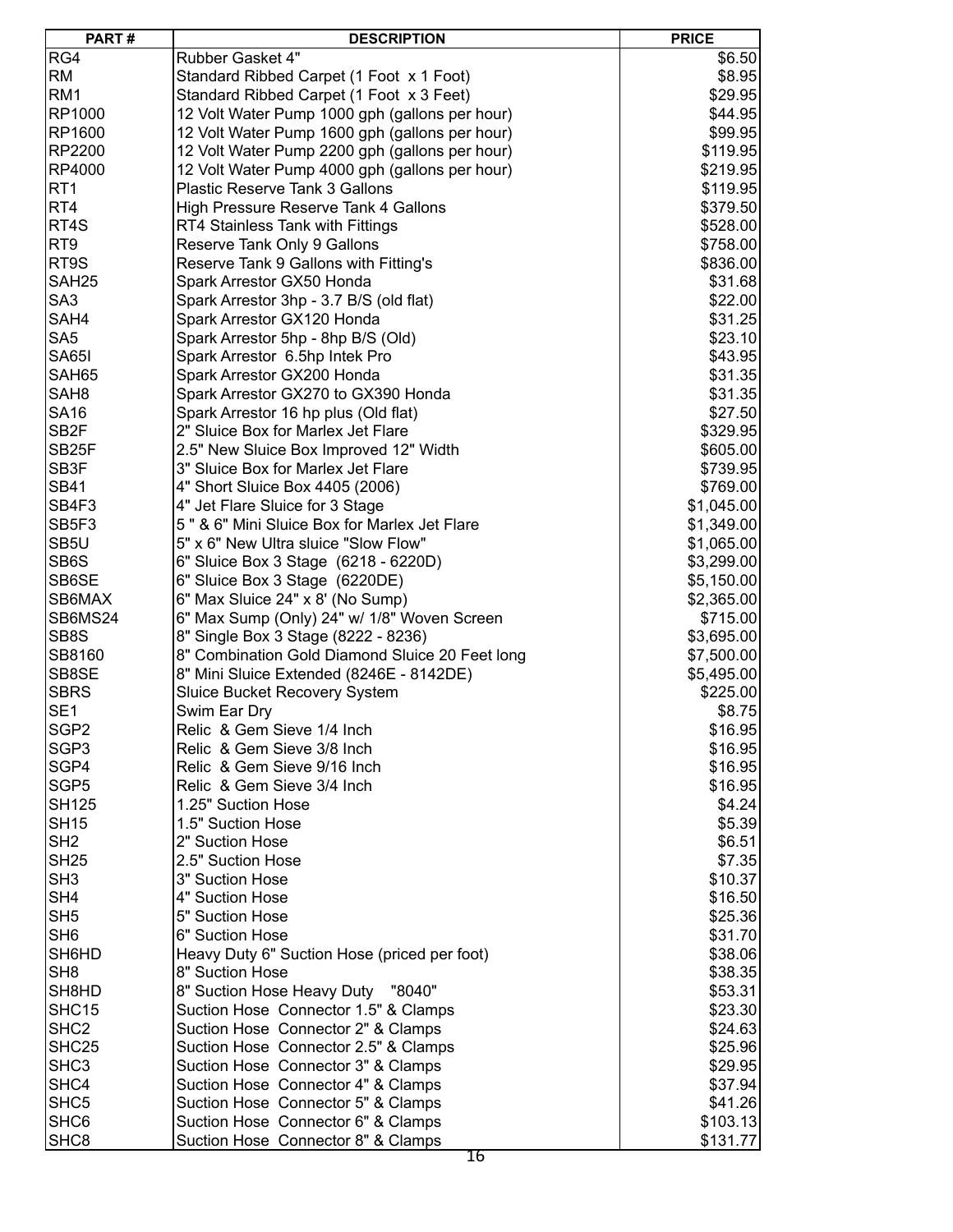| PART#             | <b>DESCRIPTION</b>                                        | <b>PRICE</b> |
|-------------------|-----------------------------------------------------------|--------------|
| SHD <sub>25</sub> | Long Discharge Tube 2.5"                                  | \$29.95      |
| SHD3              | Long Discharge Tube 3"                                    | \$35.99      |
| SM24K             | 6" Super Max Conversion Kit 24" Wide Box                  | \$3,799.00   |
| SNAPPY2           | Snappy Grip For 5 Gallon Bucket (2 each)                  | \$3.50       |
| SN <sub>1</sub>   | Diving Snorkel                                            | \$24.95      |
| <b>SN15</b>       | Suction Nozzle (1.5" x 1" Threaded)                       | \$155.00     |
| SN <sub>2</sub>   | Suction Nozzle (2" x 1.25" Threaded)                      | \$179.95     |
| <b>SN25</b>       | Suction Nozzle (2.5" x 1" Threaded)                       | \$195.99     |
| SN251             | Suction Nozzle (2.5" X 1 1/4" Threaded)                   | \$199.99     |
| SN2515            | Suction Nozzle (2.5" X 1.5" Threaded)                     | \$195.00     |
| SN <sub>3</sub>   | Suction Nozzle (3" x 1.5" Threaded)                       | \$219.95     |
| <b>SN32</b>       | Suction Nozzle (3" X 2" Threaded)                         | \$229.95     |
| SN <sub>4</sub>   | Suction Nozzle (4" x 1.5" Threaded)                       | \$279.95     |
| <b>SN42</b>       | Suction Nozzle (4" X 2" Threaded)                         | \$285.00     |
| <b>SP12</b>       |                                                           |              |
|                   | 12" 3 Stage Gold Pan *** (improved for 2016)              | \$11.99      |
| <b>SP14</b>       | 14" 3 Stage Gold Pan ***                                  | \$13.99      |
| SP1251            | SP1251 Y Splitter Discharge 1.25"x1.25 "x1"               | \$45.00      |
| SP1251K           | Splitter Kit 30' with Blaster Nozzle                      | \$195.00     |
| SP151             | SP21 Y Splitter Discharge 1.5" x 1.5 "x 1"                | \$49.95      |
| <b>SP151K</b>     | Splitter Kit 30' with Blaster Nozzle                      | \$199.95     |
| <b>SP21</b>       | SP21 Y Splitter Discharge 2" x 2 "x 1" Out                | \$55.00      |
| SP21K             | Splitter Kit 30' with Blaster Nozzle                      | \$210.00     |
| SP21515           | Splitter 2" x 15" x 15"                                   | \$205.00     |
| SP2522            | Splitter 2.5" x 2" x 2"                                   | \$218.00     |
| <b>SP31</b>       | SP31 Splitter Discharge 3" x 3" x 1" Out                  | \$68.95      |
| SP31K             | Splitter Kit 30' Ball Valve with Blaster Nozzle           | \$225.00     |
| SP322             | Pressure Hose Splitter 3" x 2" Discharge                  | \$252.00     |
| SP415             | Splitter 4" x 4" x 1 -1.5"                                | \$220.00     |
| SP433             | Pressure Hose Splitter 4" x 3" x 3"                       | \$269.95     |
| <b>SPP125</b>     | Splitter 1.25" x 1 .25 x 1" or .75"                       | \$55.00      |
| SQC <sub>2</sub>  | 2" Jet Quick Coupling                                     | \$110.00     |
| SQC25             | 2.5 " Jet Quick Coupling                                  | \$130.00     |
| SQC3              | 3" Jet Quick Coupling                                     | \$150.00     |
| SQC4              | 4" Jet Quick Coupling                                     | \$172.00     |
| SQC5              | 5" Jet Quick Coupling                                     | \$212.00     |
| SQC6              | 6" Jet Quick Coupling                                     | \$325.00     |
| SQC8              | 8" Jet Quick Coupling                                     | \$510.00     |
| <b>SS16</b>       | 1.25" Hose Clamp                                          | \$2.20       |
| <b>SS24</b>       | 1.5" Hose Clamp                                           | \$2.53       |
| <b>SS32</b>       | 2" Hose Clamp                                             | \$2.93       |
| <b>SS44</b>       | 2.5" Hose Clamp                                           | \$3.27       |
| <b>SS52</b>       | 3" Hose Clamp                                             | \$3.66       |
| <b>SS72</b>       | 4" Hose Clamp                                             | \$3.99       |
| SS104             | 5" Hose Clamp                                             | \$4.33       |
| SST <sub>2</sub>  | Mono Handle delux tip                                     | \$45.95      |
| <b>SST25</b>      | 2.5 " Swivel Tip                                          | \$165.00     |
| SST <sub>3</sub>  | 3" Swivel Tip                                             | \$181.50     |
| SST4              | 4" Swivel Tip                                             | \$193.00     |
| SST4F             | 4" Swivel Tip with Suction Breaking Flap                  | \$313.00     |
| SST <sub>5</sub>  | 5" Swivel Tip                                             | \$205.00     |
| SST <sub>5F</sub> |                                                           |              |
| SST6              | 5" Swivel Tip with Suction Breaking Flap<br>6" Swivel Tip | \$345.00     |
|                   |                                                           | \$275.00     |
| SST6F             | 6" Swivel Tip with Suction Breaking Flap                  | \$445.00     |
| SST8F             | Swivel Tip 8" with Suction Flap                           | \$849.95     |
| SST10F            | Swivel Tip 10" with Suction Flap                          | \$1,155.00   |
| ST <sub>1</sub>   | <b>Shaker Table</b>                                       | \$4,950.00   |
| ST15              | 1-1/2' Suction Tip                                        | \$21.95      |
| ST <sub>1</sub> B | <b>Shaker Table Base</b>                                  | \$350.00     |
| ST1belts          | ST1 shaker table belts kit 3 + 1                          | \$59.95      |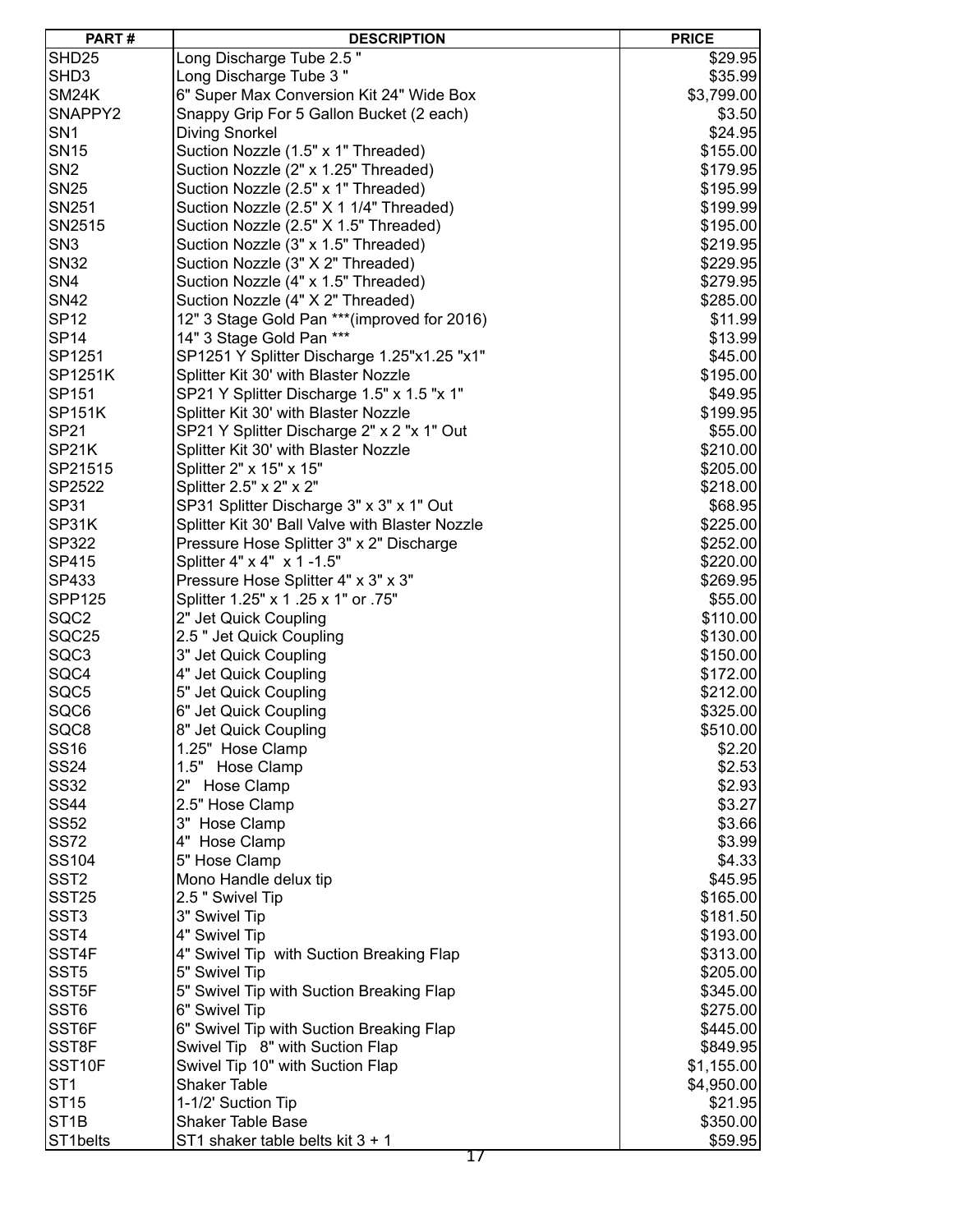| ST <sub>1</sub> PK<br>Shaker Table Pump Kit<br>\$295.00<br>ST <sub>2</sub><br>2" Suction Tip<br>\$27.50<br>ST <sub>25</sub><br>2.5" Suction Tip<br>\$31.90<br>ST <sub>3</sub><br>3" Suction Tip<br>\$36.30<br>ST <sub>4</sub><br>4" Suction Tip<br>\$44.00<br>ST <sub>5</sub><br>5" Suction Tip<br>\$66.00<br><b>STE</b><br><b>Sluice Trough Extension</b><br>\$30.25<br>A52 2.5" Jet Flare Adapter (Jet Flare Not Included)<br>STE25F<br>\$46.20<br>STE <sub>2F</sub><br>A52 2"<br>Jet Flare Adapter (Jet Flare Not Included)<br>\$46.20<br><b>Felt Filter White</b><br>T604006<br>\$6.60<br>T607009<br><b>Connecting Rod</b><br>\$60.47<br>T608068<br>Diaphragm<br>\$33.28<br>T614037<br>Air Intake Cap<br>\$19.95<br>T616014<br>Air Intake Screen<br>\$4.99<br>T621001<br>Intake Valve Plate<br>\$37.98<br>T621009<br><b>Exhaust Valve Plate</b><br>\$34.95<br>T625000<br>Screw #10 - 32" x 1/2"<br>\$1.00<br>\$2.33<br>T625023<br>Screw # 6 - 32 x 1/8"<br>T626255<br>Key<br>\$4.31<br>T626256<br>Bearing Felt (Donut Grey)<br>\$7.50<br>Valve Plate Gasket<br>T633029<br>\$7.25<br>T633030<br><b>Exhaust Flapper Valve Short</b><br>\$18.99<br>T638210<br>Intake Flapper Valve Long<br>\$22.75<br>Main Shaft<br>T645019<br>\$39.95<br>T645682<br>Eccentric & Bearing<br>\$103.00<br>T646070<br>Bearing & Cap Assembly<br>\$31.79<br><b>Compressor Head</b><br>T661836<br>\$79.95<br>T80<br>No longer available<br><b>TACH</b><br>Tachometer & Hour Meter (Small Engine)<br>\$54.95<br>TF <sub>1</sub><br>Tote Float<br>\$159.95<br>TF <sub>2</sub><br>Tote Float & Inner Tube<br>\$225.00<br><b>TS</b><br><b>Treasure Scoop</b><br>\$8.95<br>TP <sub>1</sub><br>Header Box Plug<br>\$5.50<br>TUBE2<br>Inner Tube $1100 \times 20$<br>\$65.95<br>TUBESEAL2<br>Silicon Seal<br>\$11.95<br>W15<br>15 lb. Lead Weight<br>remove<br>W5<br>5 lb. Lead Weight<br>remove<br>WB <sub>2</sub><br>\$19.95<br>Weight Belt Extra Long<br><b>WM15</b><br>Weight Mold 15 Pounds<br>\$59.95<br>WM <sub>5</sub><br>Weight Mold 5 Pounds<br>\$39.95<br>WPS1<br>Water Pump Seal Only 2 hp (Older P90 Model)<br>\$35.75<br>WPS2<br>Water Pump Seal Only 2.5-6.5 hp<br>\$39.95<br>WPS3<br>Water Pump Seal Only 8-23 hp<br>\$47.25<br>WPK2<br>Water Pump Seal Kit 3-5 hp with Short allen<br>\$59.95<br>WPK3<br>Water Pump Seal Kit 8-23 hp<br>\$69.95<br>WPS5<br>Water Pump Seal (P1500 Series)<br>\$79.95<br><b>WRC</b><br>No longer available<br>remove<br><b>WRC100</b><br>Winch Cable 100 Feet 3/8" with Hook<br>\$220.00<br><b>WRN</b><br>Rock Net (12 feet Long)<br>\$175.00<br><b>WSB</b><br>Snatch Blocks<br>\$75.00<br><b>TACH</b><br>Tachometer & Hour Meter (Small Engine)<br>\$49.95<br>TF <sub>1</sub><br>Tote Float<br>\$145.00<br>TF <sub>2</sub><br>Tote Float & Inner Tube<br>\$205.00<br><b>TS</b><br>Treasure Scoop<br>\$8.75<br>TP <sub>1</sub><br>\$5.50<br>Header Box Plug<br>TUBE2<br>Inner Tube $1100 \times 20$<br>\$59.95<br><b>TUBESEAL2</b><br>Silicon Seal<br>\$10.95<br>W15<br>15 lb. Lead Weight<br>remove<br>W <sub>5</sub><br>5 lb. Lead Weight<br>remove | PART# | <b>DESCRIPTION</b> | <b>PRICE</b> |
|----------------------------------------------------------------------------------------------------------------------------------------------------------------------------------------------------------------------------------------------------------------------------------------------------------------------------------------------------------------------------------------------------------------------------------------------------------------------------------------------------------------------------------------------------------------------------------------------------------------------------------------------------------------------------------------------------------------------------------------------------------------------------------------------------------------------------------------------------------------------------------------------------------------------------------------------------------------------------------------------------------------------------------------------------------------------------------------------------------------------------------------------------------------------------------------------------------------------------------------------------------------------------------------------------------------------------------------------------------------------------------------------------------------------------------------------------------------------------------------------------------------------------------------------------------------------------------------------------------------------------------------------------------------------------------------------------------------------------------------------------------------------------------------------------------------------------------------------------------------------------------------------------------------------------------------------------------------------------------------------------------------------------------------------------------------------------------------------------------------------------------------------------------------------------------------------------------------------------------------------------------------------------------------------------------------------------------------------------------------------------------------------------------------------------------------------------------------------------------------------------------------------------------------------------------------------------------------------------------------------------------------------------------------------------------------------------------------------------------------------------------------------------------------------------------------------------------------------------------------------------------------------------------------------------------------------------------------------------------------------------------------------------------------------------------------------------|-------|--------------------|--------------|
|                                                                                                                                                                                                                                                                                                                                                                                                                                                                                                                                                                                                                                                                                                                                                                                                                                                                                                                                                                                                                                                                                                                                                                                                                                                                                                                                                                                                                                                                                                                                                                                                                                                                                                                                                                                                                                                                                                                                                                                                                                                                                                                                                                                                                                                                                                                                                                                                                                                                                                                                                                                                                                                                                                                                                                                                                                                                                                                                                                                                                                                                            |       |                    |              |
|                                                                                                                                                                                                                                                                                                                                                                                                                                                                                                                                                                                                                                                                                                                                                                                                                                                                                                                                                                                                                                                                                                                                                                                                                                                                                                                                                                                                                                                                                                                                                                                                                                                                                                                                                                                                                                                                                                                                                                                                                                                                                                                                                                                                                                                                                                                                                                                                                                                                                                                                                                                                                                                                                                                                                                                                                                                                                                                                                                                                                                                                            |       |                    |              |
|                                                                                                                                                                                                                                                                                                                                                                                                                                                                                                                                                                                                                                                                                                                                                                                                                                                                                                                                                                                                                                                                                                                                                                                                                                                                                                                                                                                                                                                                                                                                                                                                                                                                                                                                                                                                                                                                                                                                                                                                                                                                                                                                                                                                                                                                                                                                                                                                                                                                                                                                                                                                                                                                                                                                                                                                                                                                                                                                                                                                                                                                            |       |                    |              |
|                                                                                                                                                                                                                                                                                                                                                                                                                                                                                                                                                                                                                                                                                                                                                                                                                                                                                                                                                                                                                                                                                                                                                                                                                                                                                                                                                                                                                                                                                                                                                                                                                                                                                                                                                                                                                                                                                                                                                                                                                                                                                                                                                                                                                                                                                                                                                                                                                                                                                                                                                                                                                                                                                                                                                                                                                                                                                                                                                                                                                                                                            |       |                    |              |
|                                                                                                                                                                                                                                                                                                                                                                                                                                                                                                                                                                                                                                                                                                                                                                                                                                                                                                                                                                                                                                                                                                                                                                                                                                                                                                                                                                                                                                                                                                                                                                                                                                                                                                                                                                                                                                                                                                                                                                                                                                                                                                                                                                                                                                                                                                                                                                                                                                                                                                                                                                                                                                                                                                                                                                                                                                                                                                                                                                                                                                                                            |       |                    |              |
|                                                                                                                                                                                                                                                                                                                                                                                                                                                                                                                                                                                                                                                                                                                                                                                                                                                                                                                                                                                                                                                                                                                                                                                                                                                                                                                                                                                                                                                                                                                                                                                                                                                                                                                                                                                                                                                                                                                                                                                                                                                                                                                                                                                                                                                                                                                                                                                                                                                                                                                                                                                                                                                                                                                                                                                                                                                                                                                                                                                                                                                                            |       |                    |              |
|                                                                                                                                                                                                                                                                                                                                                                                                                                                                                                                                                                                                                                                                                                                                                                                                                                                                                                                                                                                                                                                                                                                                                                                                                                                                                                                                                                                                                                                                                                                                                                                                                                                                                                                                                                                                                                                                                                                                                                                                                                                                                                                                                                                                                                                                                                                                                                                                                                                                                                                                                                                                                                                                                                                                                                                                                                                                                                                                                                                                                                                                            |       |                    |              |
|                                                                                                                                                                                                                                                                                                                                                                                                                                                                                                                                                                                                                                                                                                                                                                                                                                                                                                                                                                                                                                                                                                                                                                                                                                                                                                                                                                                                                                                                                                                                                                                                                                                                                                                                                                                                                                                                                                                                                                                                                                                                                                                                                                                                                                                                                                                                                                                                                                                                                                                                                                                                                                                                                                                                                                                                                                                                                                                                                                                                                                                                            |       |                    |              |
|                                                                                                                                                                                                                                                                                                                                                                                                                                                                                                                                                                                                                                                                                                                                                                                                                                                                                                                                                                                                                                                                                                                                                                                                                                                                                                                                                                                                                                                                                                                                                                                                                                                                                                                                                                                                                                                                                                                                                                                                                                                                                                                                                                                                                                                                                                                                                                                                                                                                                                                                                                                                                                                                                                                                                                                                                                                                                                                                                                                                                                                                            |       |                    |              |
|                                                                                                                                                                                                                                                                                                                                                                                                                                                                                                                                                                                                                                                                                                                                                                                                                                                                                                                                                                                                                                                                                                                                                                                                                                                                                                                                                                                                                                                                                                                                                                                                                                                                                                                                                                                                                                                                                                                                                                                                                                                                                                                                                                                                                                                                                                                                                                                                                                                                                                                                                                                                                                                                                                                                                                                                                                                                                                                                                                                                                                                                            |       |                    |              |
|                                                                                                                                                                                                                                                                                                                                                                                                                                                                                                                                                                                                                                                                                                                                                                                                                                                                                                                                                                                                                                                                                                                                                                                                                                                                                                                                                                                                                                                                                                                                                                                                                                                                                                                                                                                                                                                                                                                                                                                                                                                                                                                                                                                                                                                                                                                                                                                                                                                                                                                                                                                                                                                                                                                                                                                                                                                                                                                                                                                                                                                                            |       |                    |              |
|                                                                                                                                                                                                                                                                                                                                                                                                                                                                                                                                                                                                                                                                                                                                                                                                                                                                                                                                                                                                                                                                                                                                                                                                                                                                                                                                                                                                                                                                                                                                                                                                                                                                                                                                                                                                                                                                                                                                                                                                                                                                                                                                                                                                                                                                                                                                                                                                                                                                                                                                                                                                                                                                                                                                                                                                                                                                                                                                                                                                                                                                            |       |                    |              |
|                                                                                                                                                                                                                                                                                                                                                                                                                                                                                                                                                                                                                                                                                                                                                                                                                                                                                                                                                                                                                                                                                                                                                                                                                                                                                                                                                                                                                                                                                                                                                                                                                                                                                                                                                                                                                                                                                                                                                                                                                                                                                                                                                                                                                                                                                                                                                                                                                                                                                                                                                                                                                                                                                                                                                                                                                                                                                                                                                                                                                                                                            |       |                    |              |
|                                                                                                                                                                                                                                                                                                                                                                                                                                                                                                                                                                                                                                                                                                                                                                                                                                                                                                                                                                                                                                                                                                                                                                                                                                                                                                                                                                                                                                                                                                                                                                                                                                                                                                                                                                                                                                                                                                                                                                                                                                                                                                                                                                                                                                                                                                                                                                                                                                                                                                                                                                                                                                                                                                                                                                                                                                                                                                                                                                                                                                                                            |       |                    |              |
|                                                                                                                                                                                                                                                                                                                                                                                                                                                                                                                                                                                                                                                                                                                                                                                                                                                                                                                                                                                                                                                                                                                                                                                                                                                                                                                                                                                                                                                                                                                                                                                                                                                                                                                                                                                                                                                                                                                                                                                                                                                                                                                                                                                                                                                                                                                                                                                                                                                                                                                                                                                                                                                                                                                                                                                                                                                                                                                                                                                                                                                                            |       |                    |              |
|                                                                                                                                                                                                                                                                                                                                                                                                                                                                                                                                                                                                                                                                                                                                                                                                                                                                                                                                                                                                                                                                                                                                                                                                                                                                                                                                                                                                                                                                                                                                                                                                                                                                                                                                                                                                                                                                                                                                                                                                                                                                                                                                                                                                                                                                                                                                                                                                                                                                                                                                                                                                                                                                                                                                                                                                                                                                                                                                                                                                                                                                            |       |                    |              |
|                                                                                                                                                                                                                                                                                                                                                                                                                                                                                                                                                                                                                                                                                                                                                                                                                                                                                                                                                                                                                                                                                                                                                                                                                                                                                                                                                                                                                                                                                                                                                                                                                                                                                                                                                                                                                                                                                                                                                                                                                                                                                                                                                                                                                                                                                                                                                                                                                                                                                                                                                                                                                                                                                                                                                                                                                                                                                                                                                                                                                                                                            |       |                    |              |
|                                                                                                                                                                                                                                                                                                                                                                                                                                                                                                                                                                                                                                                                                                                                                                                                                                                                                                                                                                                                                                                                                                                                                                                                                                                                                                                                                                                                                                                                                                                                                                                                                                                                                                                                                                                                                                                                                                                                                                                                                                                                                                                                                                                                                                                                                                                                                                                                                                                                                                                                                                                                                                                                                                                                                                                                                                                                                                                                                                                                                                                                            |       |                    |              |
|                                                                                                                                                                                                                                                                                                                                                                                                                                                                                                                                                                                                                                                                                                                                                                                                                                                                                                                                                                                                                                                                                                                                                                                                                                                                                                                                                                                                                                                                                                                                                                                                                                                                                                                                                                                                                                                                                                                                                                                                                                                                                                                                                                                                                                                                                                                                                                                                                                                                                                                                                                                                                                                                                                                                                                                                                                                                                                                                                                                                                                                                            |       |                    |              |
|                                                                                                                                                                                                                                                                                                                                                                                                                                                                                                                                                                                                                                                                                                                                                                                                                                                                                                                                                                                                                                                                                                                                                                                                                                                                                                                                                                                                                                                                                                                                                                                                                                                                                                                                                                                                                                                                                                                                                                                                                                                                                                                                                                                                                                                                                                                                                                                                                                                                                                                                                                                                                                                                                                                                                                                                                                                                                                                                                                                                                                                                            |       |                    |              |
|                                                                                                                                                                                                                                                                                                                                                                                                                                                                                                                                                                                                                                                                                                                                                                                                                                                                                                                                                                                                                                                                                                                                                                                                                                                                                                                                                                                                                                                                                                                                                                                                                                                                                                                                                                                                                                                                                                                                                                                                                                                                                                                                                                                                                                                                                                                                                                                                                                                                                                                                                                                                                                                                                                                                                                                                                                                                                                                                                                                                                                                                            |       |                    |              |
|                                                                                                                                                                                                                                                                                                                                                                                                                                                                                                                                                                                                                                                                                                                                                                                                                                                                                                                                                                                                                                                                                                                                                                                                                                                                                                                                                                                                                                                                                                                                                                                                                                                                                                                                                                                                                                                                                                                                                                                                                                                                                                                                                                                                                                                                                                                                                                                                                                                                                                                                                                                                                                                                                                                                                                                                                                                                                                                                                                                                                                                                            |       |                    |              |
|                                                                                                                                                                                                                                                                                                                                                                                                                                                                                                                                                                                                                                                                                                                                                                                                                                                                                                                                                                                                                                                                                                                                                                                                                                                                                                                                                                                                                                                                                                                                                                                                                                                                                                                                                                                                                                                                                                                                                                                                                                                                                                                                                                                                                                                                                                                                                                                                                                                                                                                                                                                                                                                                                                                                                                                                                                                                                                                                                                                                                                                                            |       |                    |              |
|                                                                                                                                                                                                                                                                                                                                                                                                                                                                                                                                                                                                                                                                                                                                                                                                                                                                                                                                                                                                                                                                                                                                                                                                                                                                                                                                                                                                                                                                                                                                                                                                                                                                                                                                                                                                                                                                                                                                                                                                                                                                                                                                                                                                                                                                                                                                                                                                                                                                                                                                                                                                                                                                                                                                                                                                                                                                                                                                                                                                                                                                            |       |                    |              |
|                                                                                                                                                                                                                                                                                                                                                                                                                                                                                                                                                                                                                                                                                                                                                                                                                                                                                                                                                                                                                                                                                                                                                                                                                                                                                                                                                                                                                                                                                                                                                                                                                                                                                                                                                                                                                                                                                                                                                                                                                                                                                                                                                                                                                                                                                                                                                                                                                                                                                                                                                                                                                                                                                                                                                                                                                                                                                                                                                                                                                                                                            |       |                    |              |
|                                                                                                                                                                                                                                                                                                                                                                                                                                                                                                                                                                                                                                                                                                                                                                                                                                                                                                                                                                                                                                                                                                                                                                                                                                                                                                                                                                                                                                                                                                                                                                                                                                                                                                                                                                                                                                                                                                                                                                                                                                                                                                                                                                                                                                                                                                                                                                                                                                                                                                                                                                                                                                                                                                                                                                                                                                                                                                                                                                                                                                                                            |       |                    |              |
|                                                                                                                                                                                                                                                                                                                                                                                                                                                                                                                                                                                                                                                                                                                                                                                                                                                                                                                                                                                                                                                                                                                                                                                                                                                                                                                                                                                                                                                                                                                                                                                                                                                                                                                                                                                                                                                                                                                                                                                                                                                                                                                                                                                                                                                                                                                                                                                                                                                                                                                                                                                                                                                                                                                                                                                                                                                                                                                                                                                                                                                                            |       |                    |              |
|                                                                                                                                                                                                                                                                                                                                                                                                                                                                                                                                                                                                                                                                                                                                                                                                                                                                                                                                                                                                                                                                                                                                                                                                                                                                                                                                                                                                                                                                                                                                                                                                                                                                                                                                                                                                                                                                                                                                                                                                                                                                                                                                                                                                                                                                                                                                                                                                                                                                                                                                                                                                                                                                                                                                                                                                                                                                                                                                                                                                                                                                            |       |                    |              |
|                                                                                                                                                                                                                                                                                                                                                                                                                                                                                                                                                                                                                                                                                                                                                                                                                                                                                                                                                                                                                                                                                                                                                                                                                                                                                                                                                                                                                                                                                                                                                                                                                                                                                                                                                                                                                                                                                                                                                                                                                                                                                                                                                                                                                                                                                                                                                                                                                                                                                                                                                                                                                                                                                                                                                                                                                                                                                                                                                                                                                                                                            |       |                    |              |
|                                                                                                                                                                                                                                                                                                                                                                                                                                                                                                                                                                                                                                                                                                                                                                                                                                                                                                                                                                                                                                                                                                                                                                                                                                                                                                                                                                                                                                                                                                                                                                                                                                                                                                                                                                                                                                                                                                                                                                                                                                                                                                                                                                                                                                                                                                                                                                                                                                                                                                                                                                                                                                                                                                                                                                                                                                                                                                                                                                                                                                                                            |       |                    |              |
|                                                                                                                                                                                                                                                                                                                                                                                                                                                                                                                                                                                                                                                                                                                                                                                                                                                                                                                                                                                                                                                                                                                                                                                                                                                                                                                                                                                                                                                                                                                                                                                                                                                                                                                                                                                                                                                                                                                                                                                                                                                                                                                                                                                                                                                                                                                                                                                                                                                                                                                                                                                                                                                                                                                                                                                                                                                                                                                                                                                                                                                                            |       |                    |              |
|                                                                                                                                                                                                                                                                                                                                                                                                                                                                                                                                                                                                                                                                                                                                                                                                                                                                                                                                                                                                                                                                                                                                                                                                                                                                                                                                                                                                                                                                                                                                                                                                                                                                                                                                                                                                                                                                                                                                                                                                                                                                                                                                                                                                                                                                                                                                                                                                                                                                                                                                                                                                                                                                                                                                                                                                                                                                                                                                                                                                                                                                            |       |                    |              |
|                                                                                                                                                                                                                                                                                                                                                                                                                                                                                                                                                                                                                                                                                                                                                                                                                                                                                                                                                                                                                                                                                                                                                                                                                                                                                                                                                                                                                                                                                                                                                                                                                                                                                                                                                                                                                                                                                                                                                                                                                                                                                                                                                                                                                                                                                                                                                                                                                                                                                                                                                                                                                                                                                                                                                                                                                                                                                                                                                                                                                                                                            |       |                    |              |
|                                                                                                                                                                                                                                                                                                                                                                                                                                                                                                                                                                                                                                                                                                                                                                                                                                                                                                                                                                                                                                                                                                                                                                                                                                                                                                                                                                                                                                                                                                                                                                                                                                                                                                                                                                                                                                                                                                                                                                                                                                                                                                                                                                                                                                                                                                                                                                                                                                                                                                                                                                                                                                                                                                                                                                                                                                                                                                                                                                                                                                                                            |       |                    |              |
|                                                                                                                                                                                                                                                                                                                                                                                                                                                                                                                                                                                                                                                                                                                                                                                                                                                                                                                                                                                                                                                                                                                                                                                                                                                                                                                                                                                                                                                                                                                                                                                                                                                                                                                                                                                                                                                                                                                                                                                                                                                                                                                                                                                                                                                                                                                                                                                                                                                                                                                                                                                                                                                                                                                                                                                                                                                                                                                                                                                                                                                                            |       |                    |              |
|                                                                                                                                                                                                                                                                                                                                                                                                                                                                                                                                                                                                                                                                                                                                                                                                                                                                                                                                                                                                                                                                                                                                                                                                                                                                                                                                                                                                                                                                                                                                                                                                                                                                                                                                                                                                                                                                                                                                                                                                                                                                                                                                                                                                                                                                                                                                                                                                                                                                                                                                                                                                                                                                                                                                                                                                                                                                                                                                                                                                                                                                            |       |                    |              |
|                                                                                                                                                                                                                                                                                                                                                                                                                                                                                                                                                                                                                                                                                                                                                                                                                                                                                                                                                                                                                                                                                                                                                                                                                                                                                                                                                                                                                                                                                                                                                                                                                                                                                                                                                                                                                                                                                                                                                                                                                                                                                                                                                                                                                                                                                                                                                                                                                                                                                                                                                                                                                                                                                                                                                                                                                                                                                                                                                                                                                                                                            |       |                    |              |
|                                                                                                                                                                                                                                                                                                                                                                                                                                                                                                                                                                                                                                                                                                                                                                                                                                                                                                                                                                                                                                                                                                                                                                                                                                                                                                                                                                                                                                                                                                                                                                                                                                                                                                                                                                                                                                                                                                                                                                                                                                                                                                                                                                                                                                                                                                                                                                                                                                                                                                                                                                                                                                                                                                                                                                                                                                                                                                                                                                                                                                                                            |       |                    |              |
|                                                                                                                                                                                                                                                                                                                                                                                                                                                                                                                                                                                                                                                                                                                                                                                                                                                                                                                                                                                                                                                                                                                                                                                                                                                                                                                                                                                                                                                                                                                                                                                                                                                                                                                                                                                                                                                                                                                                                                                                                                                                                                                                                                                                                                                                                                                                                                                                                                                                                                                                                                                                                                                                                                                                                                                                                                                                                                                                                                                                                                                                            |       |                    |              |
|                                                                                                                                                                                                                                                                                                                                                                                                                                                                                                                                                                                                                                                                                                                                                                                                                                                                                                                                                                                                                                                                                                                                                                                                                                                                                                                                                                                                                                                                                                                                                                                                                                                                                                                                                                                                                                                                                                                                                                                                                                                                                                                                                                                                                                                                                                                                                                                                                                                                                                                                                                                                                                                                                                                                                                                                                                                                                                                                                                                                                                                                            |       |                    |              |
|                                                                                                                                                                                                                                                                                                                                                                                                                                                                                                                                                                                                                                                                                                                                                                                                                                                                                                                                                                                                                                                                                                                                                                                                                                                                                                                                                                                                                                                                                                                                                                                                                                                                                                                                                                                                                                                                                                                                                                                                                                                                                                                                                                                                                                                                                                                                                                                                                                                                                                                                                                                                                                                                                                                                                                                                                                                                                                                                                                                                                                                                            |       |                    |              |
|                                                                                                                                                                                                                                                                                                                                                                                                                                                                                                                                                                                                                                                                                                                                                                                                                                                                                                                                                                                                                                                                                                                                                                                                                                                                                                                                                                                                                                                                                                                                                                                                                                                                                                                                                                                                                                                                                                                                                                                                                                                                                                                                                                                                                                                                                                                                                                                                                                                                                                                                                                                                                                                                                                                                                                                                                                                                                                                                                                                                                                                                            |       |                    |              |
|                                                                                                                                                                                                                                                                                                                                                                                                                                                                                                                                                                                                                                                                                                                                                                                                                                                                                                                                                                                                                                                                                                                                                                                                                                                                                                                                                                                                                                                                                                                                                                                                                                                                                                                                                                                                                                                                                                                                                                                                                                                                                                                                                                                                                                                                                                                                                                                                                                                                                                                                                                                                                                                                                                                                                                                                                                                                                                                                                                                                                                                                            |       |                    |              |
|                                                                                                                                                                                                                                                                                                                                                                                                                                                                                                                                                                                                                                                                                                                                                                                                                                                                                                                                                                                                                                                                                                                                                                                                                                                                                                                                                                                                                                                                                                                                                                                                                                                                                                                                                                                                                                                                                                                                                                                                                                                                                                                                                                                                                                                                                                                                                                                                                                                                                                                                                                                                                                                                                                                                                                                                                                                                                                                                                                                                                                                                            |       |                    |              |
|                                                                                                                                                                                                                                                                                                                                                                                                                                                                                                                                                                                                                                                                                                                                                                                                                                                                                                                                                                                                                                                                                                                                                                                                                                                                                                                                                                                                                                                                                                                                                                                                                                                                                                                                                                                                                                                                                                                                                                                                                                                                                                                                                                                                                                                                                                                                                                                                                                                                                                                                                                                                                                                                                                                                                                                                                                                                                                                                                                                                                                                                            |       |                    |              |
|                                                                                                                                                                                                                                                                                                                                                                                                                                                                                                                                                                                                                                                                                                                                                                                                                                                                                                                                                                                                                                                                                                                                                                                                                                                                                                                                                                                                                                                                                                                                                                                                                                                                                                                                                                                                                                                                                                                                                                                                                                                                                                                                                                                                                                                                                                                                                                                                                                                                                                                                                                                                                                                                                                                                                                                                                                                                                                                                                                                                                                                                            |       |                    |              |
|                                                                                                                                                                                                                                                                                                                                                                                                                                                                                                                                                                                                                                                                                                                                                                                                                                                                                                                                                                                                                                                                                                                                                                                                                                                                                                                                                                                                                                                                                                                                                                                                                                                                                                                                                                                                                                                                                                                                                                                                                                                                                                                                                                                                                                                                                                                                                                                                                                                                                                                                                                                                                                                                                                                                                                                                                                                                                                                                                                                                                                                                            |       |                    |              |
|                                                                                                                                                                                                                                                                                                                                                                                                                                                                                                                                                                                                                                                                                                                                                                                                                                                                                                                                                                                                                                                                                                                                                                                                                                                                                                                                                                                                                                                                                                                                                                                                                                                                                                                                                                                                                                                                                                                                                                                                                                                                                                                                                                                                                                                                                                                                                                                                                                                                                                                                                                                                                                                                                                                                                                                                                                                                                                                                                                                                                                                                            |       |                    |              |
|                                                                                                                                                                                                                                                                                                                                                                                                                                                                                                                                                                                                                                                                                                                                                                                                                                                                                                                                                                                                                                                                                                                                                                                                                                                                                                                                                                                                                                                                                                                                                                                                                                                                                                                                                                                                                                                                                                                                                                                                                                                                                                                                                                                                                                                                                                                                                                                                                                                                                                                                                                                                                                                                                                                                                                                                                                                                                                                                                                                                                                                                            |       |                    |              |
|                                                                                                                                                                                                                                                                                                                                                                                                                                                                                                                                                                                                                                                                                                                                                                                                                                                                                                                                                                                                                                                                                                                                                                                                                                                                                                                                                                                                                                                                                                                                                                                                                                                                                                                                                                                                                                                                                                                                                                                                                                                                                                                                                                                                                                                                                                                                                                                                                                                                                                                                                                                                                                                                                                                                                                                                                                                                                                                                                                                                                                                                            |       |                    |              |
|                                                                                                                                                                                                                                                                                                                                                                                                                                                                                                                                                                                                                                                                                                                                                                                                                                                                                                                                                                                                                                                                                                                                                                                                                                                                                                                                                                                                                                                                                                                                                                                                                                                                                                                                                                                                                                                                                                                                                                                                                                                                                                                                                                                                                                                                                                                                                                                                                                                                                                                                                                                                                                                                                                                                                                                                                                                                                                                                                                                                                                                                            |       |                    |              |
|                                                                                                                                                                                                                                                                                                                                                                                                                                                                                                                                                                                                                                                                                                                                                                                                                                                                                                                                                                                                                                                                                                                                                                                                                                                                                                                                                                                                                                                                                                                                                                                                                                                                                                                                                                                                                                                                                                                                                                                                                                                                                                                                                                                                                                                                                                                                                                                                                                                                                                                                                                                                                                                                                                                                                                                                                                                                                                                                                                                                                                                                            |       |                    |              |
|                                                                                                                                                                                                                                                                                                                                                                                                                                                                                                                                                                                                                                                                                                                                                                                                                                                                                                                                                                                                                                                                                                                                                                                                                                                                                                                                                                                                                                                                                                                                                                                                                                                                                                                                                                                                                                                                                                                                                                                                                                                                                                                                                                                                                                                                                                                                                                                                                                                                                                                                                                                                                                                                                                                                                                                                                                                                                                                                                                                                                                                                            |       |                    |              |
|                                                                                                                                                                                                                                                                                                                                                                                                                                                                                                                                                                                                                                                                                                                                                                                                                                                                                                                                                                                                                                                                                                                                                                                                                                                                                                                                                                                                                                                                                                                                                                                                                                                                                                                                                                                                                                                                                                                                                                                                                                                                                                                                                                                                                                                                                                                                                                                                                                                                                                                                                                                                                                                                                                                                                                                                                                                                                                                                                                                                                                                                            |       |                    |              |
|                                                                                                                                                                                                                                                                                                                                                                                                                                                                                                                                                                                                                                                                                                                                                                                                                                                                                                                                                                                                                                                                                                                                                                                                                                                                                                                                                                                                                                                                                                                                                                                                                                                                                                                                                                                                                                                                                                                                                                                                                                                                                                                                                                                                                                                                                                                                                                                                                                                                                                                                                                                                                                                                                                                                                                                                                                                                                                                                                                                                                                                                            |       |                    |              |
|                                                                                                                                                                                                                                                                                                                                                                                                                                                                                                                                                                                                                                                                                                                                                                                                                                                                                                                                                                                                                                                                                                                                                                                                                                                                                                                                                                                                                                                                                                                                                                                                                                                                                                                                                                                                                                                                                                                                                                                                                                                                                                                                                                                                                                                                                                                                                                                                                                                                                                                                                                                                                                                                                                                                                                                                                                                                                                                                                                                                                                                                            |       |                    |              |
|                                                                                                                                                                                                                                                                                                                                                                                                                                                                                                                                                                                                                                                                                                                                                                                                                                                                                                                                                                                                                                                                                                                                                                                                                                                                                                                                                                                                                                                                                                                                                                                                                                                                                                                                                                                                                                                                                                                                                                                                                                                                                                                                                                                                                                                                                                                                                                                                                                                                                                                                                                                                                                                                                                                                                                                                                                                                                                                                                                                                                                                                            |       |                    |              |
|                                                                                                                                                                                                                                                                                                                                                                                                                                                                                                                                                                                                                                                                                                                                                                                                                                                                                                                                                                                                                                                                                                                                                                                                                                                                                                                                                                                                                                                                                                                                                                                                                                                                                                                                                                                                                                                                                                                                                                                                                                                                                                                                                                                                                                                                                                                                                                                                                                                                                                                                                                                                                                                                                                                                                                                                                                                                                                                                                                                                                                                                            |       |                    |              |
|                                                                                                                                                                                                                                                                                                                                                                                                                                                                                                                                                                                                                                                                                                                                                                                                                                                                                                                                                                                                                                                                                                                                                                                                                                                                                                                                                                                                                                                                                                                                                                                                                                                                                                                                                                                                                                                                                                                                                                                                                                                                                                                                                                                                                                                                                                                                                                                                                                                                                                                                                                                                                                                                                                                                                                                                                                                                                                                                                                                                                                                                            |       |                    |              |
|                                                                                                                                                                                                                                                                                                                                                                                                                                                                                                                                                                                                                                                                                                                                                                                                                                                                                                                                                                                                                                                                                                                                                                                                                                                                                                                                                                                                                                                                                                                                                                                                                                                                                                                                                                                                                                                                                                                                                                                                                                                                                                                                                                                                                                                                                                                                                                                                                                                                                                                                                                                                                                                                                                                                                                                                                                                                                                                                                                                                                                                                            |       |                    |              |
|                                                                                                                                                                                                                                                                                                                                                                                                                                                                                                                                                                                                                                                                                                                                                                                                                                                                                                                                                                                                                                                                                                                                                                                                                                                                                                                                                                                                                                                                                                                                                                                                                                                                                                                                                                                                                                                                                                                                                                                                                                                                                                                                                                                                                                                                                                                                                                                                                                                                                                                                                                                                                                                                                                                                                                                                                                                                                                                                                                                                                                                                            |       |                    |              |